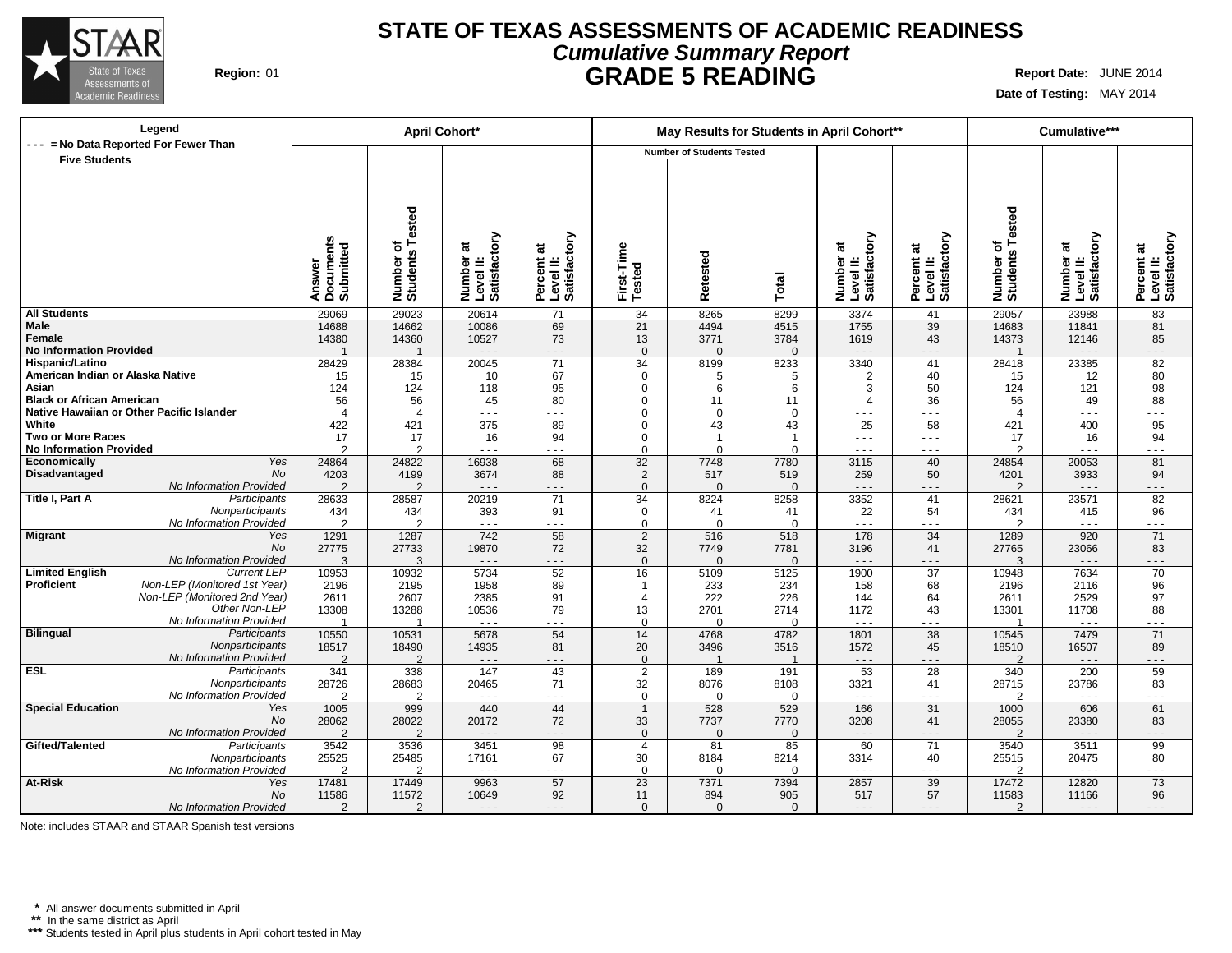

### **STATE OF TEXAS ASSESSMENTS OF ACADEMIC READINESS Cumulative Summary Report Region:** 01 **GRADE 5 MATHEMATICS Report Date:** JUNE 2014

**Date of Testing:** MAY 2014

| Legend                                                    | April Cohort*                    |                                             |                                        |                                         |                                  | May Results for Students in April Cohort** |                     |                                                                                                                                                                                                                                                                                                                                                                                              |                                                   |                                      | Cumulative***                          |                                         |
|-----------------------------------------------------------|----------------------------------|---------------------------------------------|----------------------------------------|-----------------------------------------|----------------------------------|--------------------------------------------|---------------------|----------------------------------------------------------------------------------------------------------------------------------------------------------------------------------------------------------------------------------------------------------------------------------------------------------------------------------------------------------------------------------------------|---------------------------------------------------|--------------------------------------|----------------------------------------|-----------------------------------------|
| --- = No Data Reported For Fewer Than                     |                                  |                                             |                                        |                                         |                                  | <b>Number of Students Tested</b>           |                     |                                                                                                                                                                                                                                                                                                                                                                                              |                                                   |                                      |                                        |                                         |
| <b>Five Students</b>                                      | Answer<br>Documents<br>Submitted | <b>Tested</b><br>৳<br>Number of<br>Students | Number at<br>Level II:<br>Satisfactory | Percent at<br>Level II:<br>Satisfactory | First-Time<br>Tested             | etested<br>œ                               | Total               | Number at<br>Level II:<br>Satisfactory                                                                                                                                                                                                                                                                                                                                                       | Level II:<br>Satisfactory<br>$\vec{a}$<br>Percent | Tested<br>৳<br>Number of<br>Students | Number at<br>Level II:<br>Satisfactory | Percent at<br>Level II:<br>Satisfactory |
| <b>All Students</b>                                       | 29152                            | 29108                                       | 22612                                  | 78                                      | 32                               | 6379                                       | 6411                | 3032                                                                                                                                                                                                                                                                                                                                                                                         | 47                                                | 29140                                | 25644                                  | 88                                      |
| <b>Male</b>                                               | 14757                            | 14734                                       | 11355                                  | 77                                      | 16                               | 3310                                       | 3326                | 1481                                                                                                                                                                                                                                                                                                                                                                                         | 45                                                | 14750                                | 12836                                  | 87                                      |
| Female                                                    | 14394                            | 14373                                       | 11256                                  | 78                                      | 16                               | 3069                                       | 3085                | 1551                                                                                                                                                                                                                                                                                                                                                                                         | 50                                                | 14389                                | 12807                                  | 89                                      |
| <b>No Information Provided</b>                            |                                  |                                             | $\ddotsc$                              | - - -                                   | $\Omega$                         | $\Omega$                                   | $\Omega$            | $  -$                                                                                                                                                                                                                                                                                                                                                                                        | $- - -$                                           |                                      | $\sim$ $\sim$ $\sim$                   | - - -                                   |
| Hispanic/Latino                                           | 28513                            | 28470                                       | 22046                                  | 77                                      | 32                               | 6312                                       | 6344                | 2998                                                                                                                                                                                                                                                                                                                                                                                         | 47                                                | 28502                                | 25044                                  | 88                                      |
| American Indian or Alaska Native<br>Asian                 | 15                               | 15                                          | 10                                     | 67                                      | $\mathbf 0$                      | 5<br>$\overline{1}$                        | 5<br>$\overline{1}$ | 3                                                                                                                                                                                                                                                                                                                                                                                            | 60<br>$\sim$ $\sim$ $\sim$                        | 15                                   | 13                                     | 87                                      |
| <b>Black or African American</b>                          | 124<br>56                        | 124<br>56                                   | 123<br>46                              | 99<br>82                                | $\mathbf 0$<br>$\Omega$          | 10                                         | 10                  | $\sim$ $\sim$ $\sim$<br>$\overline{4}$                                                                                                                                                                                                                                                                                                                                                       | 40                                                | 124<br>56                            | 123<br>50                              | 99<br>89                                |
| Native Hawaiian or Other Pacific Islander                 | $\overline{4}$                   | $\overline{4}$                              | $\sim$ $\sim$ $\sim$                   | .                                       | $\Omega$                         | $\mathbf 0$                                | $\Omega$            | $\frac{1}{2} \frac{1}{2} \frac{1}{2} \frac{1}{2} \frac{1}{2} \frac{1}{2} \frac{1}{2} \frac{1}{2} \frac{1}{2} \frac{1}{2} \frac{1}{2} \frac{1}{2} \frac{1}{2} \frac{1}{2} \frac{1}{2} \frac{1}{2} \frac{1}{2} \frac{1}{2} \frac{1}{2} \frac{1}{2} \frac{1}{2} \frac{1}{2} \frac{1}{2} \frac{1}{2} \frac{1}{2} \frac{1}{2} \frac{1}{2} \frac{1}{2} \frac{1}{2} \frac{1}{2} \frac{1}{2} \frac{$ | - - -                                             | $\overline{4}$                       | $\sim$ $\sim$ $\sim$                   | $- - -$                                 |
| White                                                     | 421                              | 420                                         | 366                                    | 87                                      | $\Omega$                         | 50                                         | 50                  | 26                                                                                                                                                                                                                                                                                                                                                                                           | 52                                                | 420                                  | 392                                    | 93                                      |
| <b>Two or More Races</b>                                  | 17                               | 17                                          | 16                                     | 94                                      | $\mathbf 0$                      | $\overline{1}$                             | -1                  | $- - -$                                                                                                                                                                                                                                                                                                                                                                                      | $  -$                                             | 17                                   | 17                                     | 100                                     |
| <b>No Information Provided</b>                            | $\overline{2}$                   | $\mathfrak{p}$                              | $  -$                                  | $- - -$                                 | $\Omega$                         | $\Omega$                                   | U                   | $- - -$                                                                                                                                                                                                                                                                                                                                                                                      | $ -$                                              | $\mathcal{P}$                        | $  -$                                  | $- - -$                                 |
| Economically<br>Yes                                       | 24940                            | 24900                                       | 18837                                  | 76                                      | 30                               | 5952                                       | 5982                | 2804                                                                                                                                                                                                                                                                                                                                                                                         | 47                                                | 24930                                | 21641                                  | 87                                      |
| No<br>Disadvantaged                                       | 4210                             | 4206                                        | 3773                                   | 90                                      | 2                                | 427                                        | 429                 | 228                                                                                                                                                                                                                                                                                                                                                                                          | 53                                                | 4208                                 | 4001                                   | 95                                      |
| No Information Provided                                   | $\overline{2}$                   | $\mathcal{P}$                               | $\sim$ $\sim$ $\sim$                   | $- - -$                                 | $\Omega$                         | $\Omega$                                   | $\Omega$            | $  -$                                                                                                                                                                                                                                                                                                                                                                                        | $- - -$                                           | $\mathcal{P}$                        | $\sim$ $\sim$ $\sim$                   | $- - -$                                 |
| Title I, Part A<br>Participants                           | 28715                            | 28671                                       | 22214                                  | 77                                      | 32                               | 6340                                       | 6372                | 3010                                                                                                                                                                                                                                                                                                                                                                                         | 47                                                | 28703                                | 25224                                  | 88                                      |
| Nonparticipants                                           | 435                              | 435                                         | 396                                    | 91                                      | 0                                | 39                                         | 39                  | 22                                                                                                                                                                                                                                                                                                                                                                                           | 56                                                | 435                                  | 418                                    | 96                                      |
| No Information Provided                                   | $\overline{2}$                   | $\overline{2}$                              | $\sim$ $\sim$ $\sim$                   | .                                       | $\Omega$                         | $\Omega$                                   | $\Omega$            | $\sim$ $\sim$ $\sim$                                                                                                                                                                                                                                                                                                                                                                         | $\sim$ $\sim$ $\sim$                              | $\mathcal{P}$                        | $\sim$ $\sim$ $\sim$                   | $  -$                                   |
| Migrant<br>Yes                                            | 1302                             | 1298                                        | 892                                    | 69                                      | $\overline{2}$                   | 389                                        | 391                 | 184                                                                                                                                                                                                                                                                                                                                                                                          | 47                                                | 1300                                 | 1076                                   | 83                                      |
| No                                                        | 27847                            | 27807                                       | 21718                                  | 78                                      | 30                               | 5990                                       | 6020                | 2848                                                                                                                                                                                                                                                                                                                                                                                         | 47                                                | 27837                                | 24566                                  | 88                                      |
| No Information Provided<br><b>Limited English</b>         | 3                                | 3                                           | $\sim$ $\sim$ $\sim$                   | $- - -$                                 | $\mathbf{0}$                     | $\Omega$                                   | $\Omega$            | $\sim$ $\sim$ $\sim$                                                                                                                                                                                                                                                                                                                                                                         | $- - -$                                           | 3                                    | $\sim$ $\sim$ $\sim$                   | $- - -$                                 |
| Current LEP<br>Proficient<br>Non-LEP (Monitored 1st Year) | 10998                            | 10979<br>2209                               | 7162<br>1989                           | 65<br>90                                | 14                               | 3745                                       | 3759                | 1673                                                                                                                                                                                                                                                                                                                                                                                         | 45<br>67                                          | 10993                                | 8835<br>2134                           | 80<br>97                                |
| Non-LEP (Monitored 2nd Year)                              | 2211<br>2619                     | 2615                                        | 2433                                   | 93                                      | $\overline{2}$<br>$\overline{4}$ | 215<br>182                                 | 217<br>186          | 145<br>117                                                                                                                                                                                                                                                                                                                                                                                   | 63                                                | 2211<br>2619                         | 2550                                   | 97                                      |
| Other Non-LEP                                             | 13323                            | 13304                                       | 11027                                  | 83                                      | 12                               | 2237                                       | 2249                | 1097                                                                                                                                                                                                                                                                                                                                                                                         | 49                                                | 13316                                | 12124                                  | 91                                      |
| No Information Provided                                   | -1                               | $\overline{1}$                              | $\sim$ $\sim$ $\sim$                   | .                                       | $\Omega$                         | $\Omega$                                   | U                   | $\sim$ $\sim$ $\sim$                                                                                                                                                                                                                                                                                                                                                                         | .                                                 | -1                                   | $\sim$ $\sim$ $\sim$                   | .                                       |
| Bilingual<br>Participants                                 | 10590                            | 10572                                       | 6996                                   | 66                                      | 13                               | 3507                                       | 3520                | 1579                                                                                                                                                                                                                                                                                                                                                                                         | 45                                                | 10585                                | 8575                                   | 81                                      |
| Nonparticipants                                           | 18560                            | 18534                                       | 15615                                  | 84                                      | 19                               | 2871                                       | 2890                | 1453                                                                                                                                                                                                                                                                                                                                                                                         | 50                                                | 18553                                | 17068                                  | 92                                      |
| No Information Provided                                   | $\mathcal{P}$                    | $\mathcal{P}$                               | $\sim$ $\sim$ $\sim$                   | - - -                                   | $\Omega$                         |                                            | $\overline{1}$      | $\sim$ $\sim$ $\sim$                                                                                                                                                                                                                                                                                                                                                                         | $  -$                                             | $\mathcal{P}$                        | $\sim$ $\sim$ $\sim$                   | .                                       |
| ESL<br>Participants                                       | 344                              | 343                                         | 202                                    | 59                                      | $\overline{1}$                   | 138                                        | 139                 | 53                                                                                                                                                                                                                                                                                                                                                                                           | 38                                                | 344                                  | 255                                    | $\overline{74}$                         |
| Nonparticipants                                           | 28806                            | 28763                                       | 22408                                  | 78                                      | 31                               | 6241                                       | 6272                | 2979                                                                                                                                                                                                                                                                                                                                                                                         | 48                                                | 28794                                | 25387                                  | 88                                      |
| No Information Provided                                   | $\overline{2}$                   | 2                                           | $\sim$ $\sim$ $\sim$                   | .                                       | $\mathbf 0$                      | $\Omega$                                   | $\Omega$            | $\sim$ $\sim$ $\sim$                                                                                                                                                                                                                                                                                                                                                                         | .                                                 | $\overline{2}$                       | $\sim$ $\sim$ $\sim$                   |                                         |
| <b>Special Education</b><br>Yes                           | 1088                             | 1082                                        | 554                                    | 51                                      | 2                                | 504                                        | 506                 | 187                                                                                                                                                                                                                                                                                                                                                                                          | 37                                                | 1084                                 | 741                                    | 68                                      |
| <b>No</b>                                                 | 28062                            | 28024                                       | 22056                                  | 79                                      | 30                               | 5875                                       | 5905                | 2845                                                                                                                                                                                                                                                                                                                                                                                         | 48                                                | 28054                                | 24901                                  | 89                                      |
| No Information Provided                                   | $\overline{2}$                   | 2                                           | $  -$                                  | - - -                                   | $\mathbf{0}$                     | $\Omega$                                   | $\Omega$            | $  -$                                                                                                                                                                                                                                                                                                                                                                                        | $  -$                                             | 2                                    | $  -$                                  |                                         |
| Gifted/Talented<br>Participants                           | 3542                             | 3533                                        | 3474                                   | 98                                      | $\overline{4}$                   | $\overline{58}$                            | 62                  | 41                                                                                                                                                                                                                                                                                                                                                                                           | 66                                                | 3537                                 | 3515                                   | 99                                      |
| Nonparticipants                                           | 25608<br>$\overline{2}$          | 25573                                       | 19136<br>$\sim$ $\sim$ $\sim$          | 75<br>- - -                             | 28<br>$\Omega$                   | 6321<br>$\Omega$                           | 6349<br>0           | 2991<br>$\sim$ $\sim$ $\sim$                                                                                                                                                                                                                                                                                                                                                                 | 47<br>$\sim$ $\sim$ $\sim$                        | 25601                                | 22127<br>$\sim$ $\sim$ $\sim$          | 86<br>$\sim$ $\sim$ $\sim$              |
| No Information Provided<br>At-Risk                        | 17549                            | $\overline{2}$<br>17521                     | 11717                                  | 67                                      | 20                               | 5708                                       | 5728                | 2633                                                                                                                                                                                                                                                                                                                                                                                         | 46                                                | $\overline{2}$<br>17541              | 14350                                  | 82                                      |
| Yes<br>No                                                 | 11601                            | 11585                                       | 10893                                  | 94                                      | 12                               | 671                                        | 683                 | 399                                                                                                                                                                                                                                                                                                                                                                                          | 58                                                | 11597                                | 11292                                  | 97                                      |
| No Information Provided                                   | $\overline{2}$                   | $\overline{2}$                              | $\cdots$                               | .                                       | $\mathbf{0}$                     | $\mathbf{0}$                               | $\mathbf{0}$        | $\frac{1}{2} \frac{1}{2} \frac{1}{2} \frac{1}{2} \frac{1}{2} \frac{1}{2} \frac{1}{2} \frac{1}{2} \frac{1}{2} \frac{1}{2} \frac{1}{2} \frac{1}{2} \frac{1}{2} \frac{1}{2} \frac{1}{2} \frac{1}{2} \frac{1}{2} \frac{1}{2} \frac{1}{2} \frac{1}{2} \frac{1}{2} \frac{1}{2} \frac{1}{2} \frac{1}{2} \frac{1}{2} \frac{1}{2} \frac{1}{2} \frac{1}{2} \frac{1}{2} \frac{1}{2} \frac{1}{2} \frac{$ | .                                                 | $\overline{2}$                       | $\cdots$                               | - - -                                   |

Note: includes STAAR, STAAR Spanish, and STAAR L test versions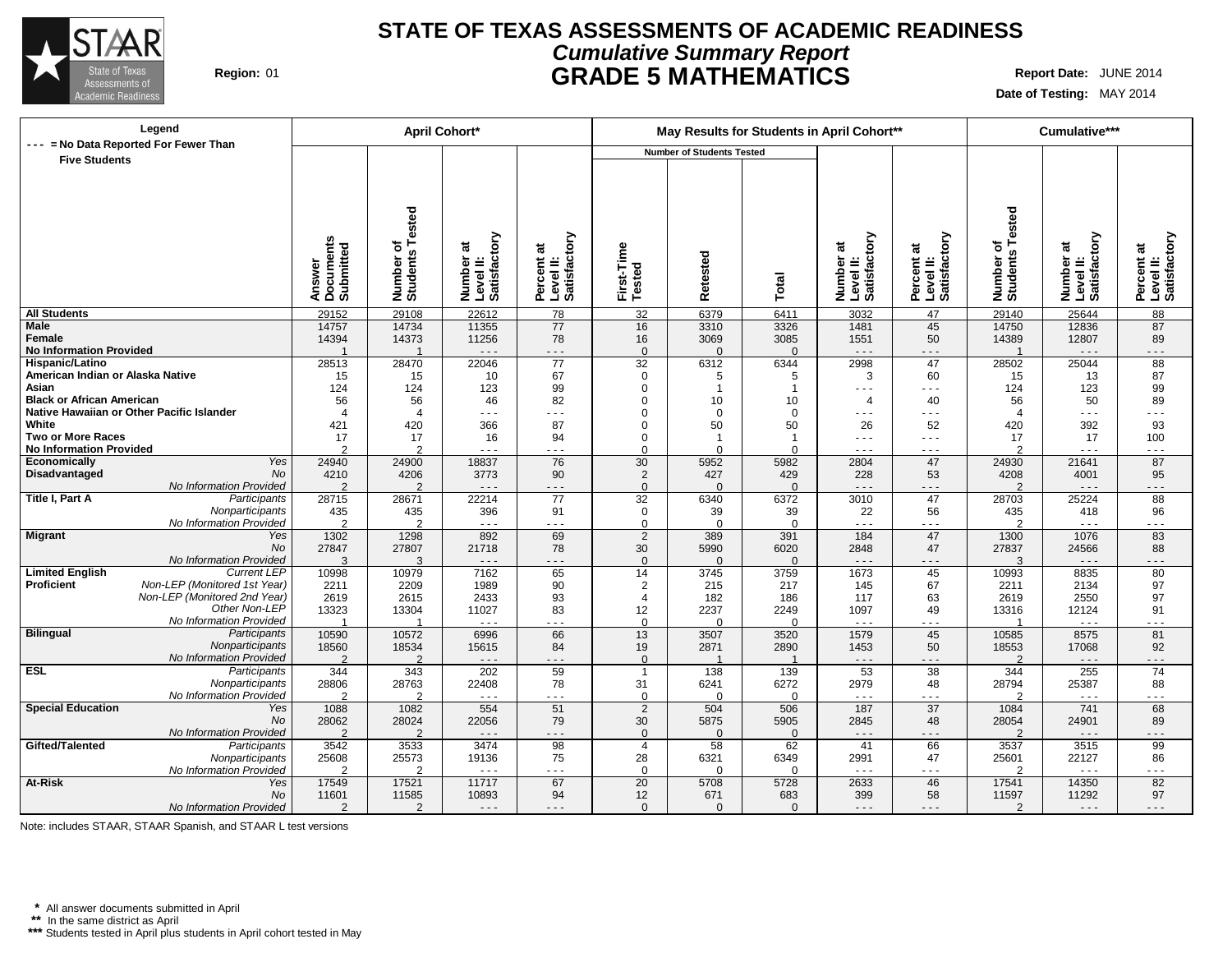

### **STATE OF TEXAS ASSESSMENTS OF ACADEMIC READINESS Cumulative Summary Report Region:** 01 **GRADE 8 READING Report Date:** JUNE 2014

**Date of Testing:** MAY 2014

| Legend                                                                  | <b>April Cohort*</b>             |                        |                                        |                                         |                      | May Results for Students in April Cohort** |                  |                                        |                                         |                       | Cumulative***                          |                                         |
|-------------------------------------------------------------------------|----------------------------------|------------------------|----------------------------------------|-----------------------------------------|----------------------|--------------------------------------------|------------------|----------------------------------------|-----------------------------------------|-----------------------|----------------------------------------|-----------------------------------------|
| --- = No Data Reported For Fewer Than                                   |                                  |                        |                                        |                                         |                      | <b>Number of Students Tested</b>           |                  |                                        |                                         |                       |                                        |                                         |
| <b>Five Students</b>                                                    |                                  |                        |                                        |                                         |                      |                                            |                  |                                        |                                         |                       |                                        |                                         |
|                                                                         |                                  |                        |                                        |                                         |                      |                                            |                  |                                        |                                         |                       |                                        |                                         |
|                                                                         |                                  |                        |                                        |                                         |                      |                                            |                  |                                        |                                         |                       |                                        |                                         |
|                                                                         |                                  |                        |                                        |                                         |                      |                                            |                  |                                        |                                         |                       |                                        |                                         |
|                                                                         |                                  | Tested                 |                                        |                                         |                      |                                            |                  |                                        |                                         | Tested                |                                        |                                         |
|                                                                         |                                  |                        |                                        |                                         |                      |                                            |                  |                                        |                                         |                       |                                        |                                         |
|                                                                         |                                  | ৳                      |                                        |                                         |                      |                                            |                  |                                        |                                         | ৳                     |                                        |                                         |
|                                                                         |                                  |                        |                                        |                                         |                      |                                            |                  |                                        |                                         |                       |                                        |                                         |
|                                                                         |                                  |                        |                                        |                                         |                      |                                            |                  |                                        |                                         |                       |                                        |                                         |
|                                                                         | Documents<br>Submitted<br>Answer | Number of<br>Students  | Number at<br>Level II:<br>Satisfactory | Percent at<br>Level II:<br>Satisfactory | First-Time<br>Tested | Retested                                   | Total            | Number at<br>Level II:<br>Satisfactory | Percent at<br>Level II:<br>Satisfactory | Number of<br>Students | Number at<br>Level II:<br>Satisfactory | Percent at<br>Level II:<br>Satisfactory |
| <b>All Students</b>                                                     | 30559                            | 28874                  | 21177                                  | 73                                      | 63                   | 7481                                       | 7544             | 2213                                   | 29                                      | 28937                 | 23390                                  | 81                                      |
| Male                                                                    | 15335                            | 14578                  | 10170                                  | 70                                      | 31                   | 4282                                       | 4313             | 1320                                   | 31                                      | 14609                 | 11490                                  | 79                                      |
| Female                                                                  | 15223                            | 14295                  | 11006                                  | 77                                      | 32                   | 3199                                       | 3231             | 893                                    | 28                                      | 14327                 | 11899                                  | 83                                      |
| <b>No Information Provided</b>                                          |                                  |                        | $\sim$ $\sim$ $\sim$                   | $- - -$                                 | $\mathbf{0}$         | $\Omega$                                   | $\Omega$         | $  -$                                  | $  -$                                   | $\overline{1}$        | $\sim$ $\sim$ $\sim$                   | - - -                                   |
| Hispanic/Latino                                                         | 29683                            | 28149                  | 20521                                  | 73                                      | 62                   | 7414                                       | 7476             | 2185                                   | 29                                      | 28211                 | 22706                                  | 80                                      |
| American Indian or Alaska Native<br>Asian                               | 14<br>226                        | 14<br>151              | 10<br>145                              | 71<br>96                                | 0<br>$\Omega$        | 4<br>6                                     | 4<br>6           | $  -$<br>$\overline{1}$                | $  -$<br>17                             | 14<br>151             | 12<br>146                              | 86<br>97                                |
| <b>Black or African American</b>                                        | 55                               | 48                     | 44                                     | 92                                      | $\Omega$             | $\overline{4}$                             | $\overline{4}$   | $  -$                                  | $ -$                                    | 48                    | 45                                     | 94                                      |
| Native Hawaiian or Other Pacific Islander                               | $\overline{1}$                   |                        | .                                      | .                                       | $\Omega$             | $\Omega$                                   | $\Omega$         | $\sim$ $\sim$ $\sim$                   | $ -$                                    |                       | .                                      | .                                       |
| White                                                                   | 549                              | 484                    | 431                                    | 89                                      | 1                    | 51                                         | 52               | 23                                     | 44                                      | 485                   | 454                                    | 94                                      |
| <b>Two or More Races</b>                                                | 28                               | 24                     | 22                                     | 92                                      | $\Omega$             | $\overline{2}$                             | 2                | $\sim$ $\sim$ $\sim$                   | $ -$                                    | 24                    | 23                                     | 96                                      |
| <b>No Information Provided</b>                                          | 3                                | 3                      | $\sim$ $\sim$ $\sim$                   | .                                       | $\Omega$             | $\Omega$                                   | $\Omega$         | $\sim$ $\sim$ $\sim$                   | $  -$                                   | $\mathcal{A}$         | $\sim$ $\sim$ $\sim$                   | $\sim$ $\sim$ $\sim$                    |
| Yes<br>Economically<br><b>No</b>                                        | 26001                            | 24849                  | 17634                                  | 71                                      | 60                   | 7010                                       | 7070             | 2019                                   | 29                                      | 24909                 | 19653                                  | 79                                      |
| Disadvantaged<br>No Information Provided                                | 4556<br>$\overline{2}$           | 4023<br>$\overline{2}$ | 3541<br>$\sim$ $\sim$ $\sim$           | 88<br>- - -                             | 3<br>$\Omega$        | 471<br>$\Omega$                            | 474<br>$\Omega$  | 194<br>$- - -$                         | 41<br>$  -$                             | 4026<br>2             | 3735<br>$\sim$ $\sim$ $\sim$           | 93<br>.                                 |
| Title I, Part A<br>Participants                                         | 30455                            | 28794                  | 21130                                  | 73                                      | 63                   | 7460                                       | 7523             | 2209                                   | 29                                      | 28857                 | 23339                                  | 81                                      |
| Nonparticipants                                                         | 102                              | 78                     | 45                                     | 58                                      | $\mathbf 0$          | 21                                         | 21               | $\overline{4}$                         | 19                                      | 78                    | 49                                     | 63                                      |
| No Information Provided                                                 | $\overline{2}$                   | $\overline{2}$         | $\sim$ $\sim$ $\sim$                   | .                                       | $\mathbf 0$          | $\mathbf 0$                                | $\Omega$         | $\sim$ $\sim$ $\sim$                   | .                                       | $\overline{2}$        | $\ddotsc$                              | $- - -$                                 |
| <b>Migrant</b><br>Yes                                                   | 1497                             | 1444                   | 893                                    | 62                                      | $\overline{2}$       | 517                                        | 519              | 157                                    | 30                                      | 1446                  | 1050                                   | 73                                      |
| No                                                                      | 29059                            | 27427                  | 20282                                  | 74                                      | 61                   | 6964                                       | 7025             | 2056                                   | 29                                      | 27488                 | 22338                                  | 81                                      |
| No Information Provided<br><b>Limited English</b><br><b>Current LEP</b> | 3<br>6231                        | 3<br>6150              | $\sim$ $\sim$ $\sim$<br>2283           | .<br>37                                 | $\mathbf{0}$<br>12   | $\overline{0}$<br>3759                     | $\Omega$<br>3771 | $  -$<br>680                           | - - -<br>18                             | $\mathcal{A}$<br>6162 | $\sim$ $\sim$ $\sim$<br>2963           | 48                                      |
| Proficient<br>Non-LEP (Monitored 1st Year)                              | 531                              | 514                    | 440                                    | 86                                      | 3                    | 72                                         | 75               | 29                                     | 39                                      | 517                   | 469                                    | 91                                      |
| Non-LEP (Monitored 2nd Year)                                            | 1247                             | 1196                   | 840                                    | 70                                      | 6                    | 350                                        | 356              | 129                                    | 36                                      | 1202                  | 969                                    | 81                                      |
| Other Non-LEP                                                           | 22548                            | 21012                  | 17612                                  | 84                                      | 42                   | 3300                                       | 3342             | 1375                                   | 41                                      | 21054                 | 18987                                  | 90                                      |
| No Information Provided                                                 | C                                | ົ                      |                                        |                                         | $\Omega$             | $\Omega$                                   | $\Omega$         | .                                      |                                         | - 2                   |                                        |                                         |
| <b>Bilingual</b><br>Participants                                        | 383                              | 382                    | 254                                    | 66                                      | $\mathbf{0}$         | 127                                        | 127              | 32                                     | 25                                      | 382                   | 286                                    | 75                                      |
| Nonparticipants<br>No Information Provided                              | 30118                            | 28434                  | 20914<br>q                             | 74                                      | 63                   | 7306                                       | 7369             | 2179<br>$\mathcal{P}$                  | 30<br>$\boldsymbol{\varDelta}$          | 28497                 | 23093                                  | 81                                      |
| <b>ESL</b><br>Participants                                              | 58<br>5857                       | 58<br>5778             | 2154                                   | 16<br>37                                | $\Omega$<br>12       | 48<br>3519                                 | 48<br>3531       | 641                                    | 18                                      | 58<br>5790            | 11<br>2795                             | 19<br>48                                |
| Nonparticipants                                                         | 24645                            | 23039                  | 19014                                  | 83                                      | 51                   | 3914                                       | 3965             | 1570                                   | 40                                      | 23090                 | 20584                                  | 89                                      |
| No Information Provided                                                 | 57                               | 57                     | 9                                      | 16                                      | $\mathbf 0$          | 48                                         | 48               | $\overline{2}$                         | $\overline{4}$                          | 57                    | 11                                     | 19                                      |
| <b>Special Education</b><br>Yes                                         | 1255                             | 1231                   | 421                                    | 34                                      | 6                    | 786                                        | 792              | 137                                    | 17                                      | 1237                  | 558                                    | 45                                      |
| No                                                                      | 29302                            | 27641                  | 20754                                  | 75                                      | 57                   | 6695                                       | 6752             | 2076                                   | 31                                      | 27698                 | 22830                                  | 82                                      |
| No Information Provided                                                 | $\overline{2}$                   | $\overline{2}$         | $  -$                                  | - - -                                   | $\mathbf{0}$         | $\mathbf{0}$                               | $\mathbf{0}$     | $  -$                                  | $- - -$                                 | $\overline{2}$        | $\ddotsc$                              | .                                       |
| Gifted/Talented<br>Participants                                         | 3810<br>26746                    | 3242<br>25629          | 3195<br>17980                          | 99<br>70                                | 10<br>53             | 46<br>7434                                 | 56<br>7487       | 38<br>2175                             | 68<br>29                                | 3252<br>25682         | 3233<br>20155                          | 99<br>78                                |
| Nonparticipants<br>No Information Provided                              | 3                                | 3                      | $\sim$ $\sim$ $\sim$                   | .                                       | $\Omega$             | -1                                         | -1               | $  -$                                  | $- - -$                                 | 3                     | $\sim$ $\sim$ $\sim$                   | .                                       |
| <b>At-Risk</b><br>Yes                                                   | 16875                            | 16572                  | 9474                                   | 57                                      | 44                   | 6914                                       | 6958             | 1912                                   | $\overline{27}$                         | 16616                 | 11386                                  | 69                                      |
| <b>No</b>                                                               | 13682                            | 12300                  | 11701                                  | 95                                      | 19                   | 567                                        | 586              | 301                                    | 51                                      | 12319                 | 12002                                  | 97                                      |
| No Information Provided                                                 | $\overline{2}$                   | $\overline{2}$         | $\sim$ $\sim$ $\sim$                   | $- - -$                                 | $\Omega$             | $\Omega$                                   | $\Omega$         | $\sim$ $\sim$ $\sim$                   | $- - -$                                 | $\overline{2}$        | $\sim$ $\sim$ $\sim$                   | $- - -$                                 |
| Career/Technical<br>Participants                                        | 9261                             | 8611                   | 6653                                   | $\overline{77}$                         | 17                   | 1913                                       | 1930             | 625                                    | 32                                      | 8628                  | 7278                                   | 84                                      |
| Education<br>Nonparticipants                                            | 21294                            | 20259                  | 14522                                  | 72                                      | 46                   | 5567                                       | 5613             | 1588                                   | 28                                      | 20305                 | 16110                                  | 79                                      |
| No Information Provided                                                 | $\boldsymbol{\Delta}$            | Δ                      | $\sim$ $\sim$ $\sim$                   | $\sim$ $\sim$ $\sim$                    | $\Omega$             | -1                                         | -1               | $\sim$ $\sim$ $\sim$                   | $- - -$                                 | 4                     | $  -$                                  | $\sim$ $\sim$ $\sim$                    |

Note: includes STAAR test version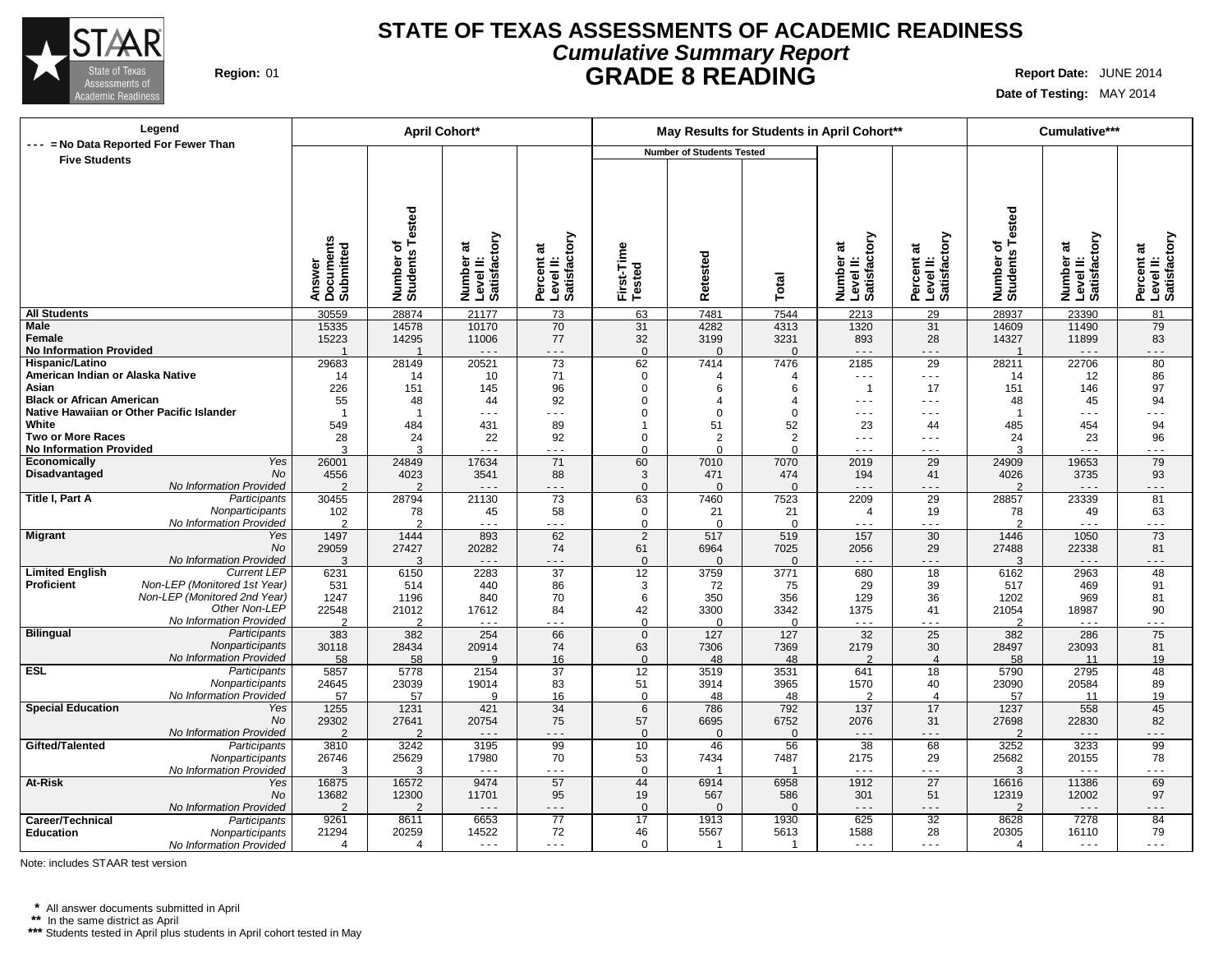

### **STATE OF TEXAS ASSESSMENTS OF ACADEMIC READINESS Cumulative Summary Report Region:** 01 **GRADE 8 MATHEMATICS Report Date:** JUNE 2014

**Date of Testing:** MAY 2014

| Legend                                                                        | <b>April Cohort*</b>             |                          |                                                                                                                                                                                                                                                                                                                                                                                                       |                                         |                            | May Results for Students in April Cohort** |                       |                                        |                                         |                               | Cumulative***                          |                                         |
|-------------------------------------------------------------------------------|----------------------------------|--------------------------|-------------------------------------------------------------------------------------------------------------------------------------------------------------------------------------------------------------------------------------------------------------------------------------------------------------------------------------------------------------------------------------------------------|-----------------------------------------|----------------------------|--------------------------------------------|-----------------------|----------------------------------------|-----------------------------------------|-------------------------------|----------------------------------------|-----------------------------------------|
| --- = No Data Reported For Fewer Than                                         |                                  |                          |                                                                                                                                                                                                                                                                                                                                                                                                       |                                         |                            | <b>Number of Students Tested</b>           |                       |                                        |                                         |                               |                                        |                                         |
| <b>Five Students</b>                                                          |                                  |                          |                                                                                                                                                                                                                                                                                                                                                                                                       |                                         |                            |                                            |                       |                                        |                                         |                               |                                        |                                         |
|                                                                               |                                  |                          |                                                                                                                                                                                                                                                                                                                                                                                                       |                                         |                            |                                            |                       |                                        |                                         |                               |                                        |                                         |
|                                                                               |                                  |                          |                                                                                                                                                                                                                                                                                                                                                                                                       |                                         |                            |                                            |                       |                                        |                                         |                               |                                        |                                         |
|                                                                               |                                  | Tested                   |                                                                                                                                                                                                                                                                                                                                                                                                       |                                         |                            |                                            |                       |                                        |                                         | Tested                        |                                        |                                         |
|                                                                               |                                  |                          |                                                                                                                                                                                                                                                                                                                                                                                                       |                                         |                            |                                            |                       |                                        |                                         |                               |                                        |                                         |
|                                                                               |                                  | ъ                        |                                                                                                                                                                                                                                                                                                                                                                                                       |                                         |                            |                                            |                       |                                        |                                         | ৳                             |                                        |                                         |
|                                                                               |                                  |                          |                                                                                                                                                                                                                                                                                                                                                                                                       |                                         |                            |                                            |                       |                                        |                                         |                               |                                        |                                         |
|                                                                               |                                  |                          |                                                                                                                                                                                                                                                                                                                                                                                                       |                                         |                            |                                            |                       |                                        |                                         |                               |                                        |                                         |
|                                                                               | Answer<br>Documents<br>Submitted | Number of<br>Students    | Number at<br>Level II:<br>Satisfactory                                                                                                                                                                                                                                                                                                                                                                | Percent at<br>Level II:<br>Satisfactory | First-Time<br>Tested       | Retested                                   | Total                 | Number at<br>Level II:<br>Satisfactory | Percent at<br>Level II:<br>Satisfactory | Number of<br>Students         | Number at<br>Level II:<br>Satisfactory | Percent at<br>Level II:<br>Satisfactory |
|                                                                               |                                  |                          |                                                                                                                                                                                                                                                                                                                                                                                                       |                                         |                            |                                            |                       |                                        |                                         |                               |                                        |                                         |
| <b>All Students</b>                                                           | 30599                            | 26337                    | 19190                                                                                                                                                                                                                                                                                                                                                                                                 | 73                                      | 65                         | 6902                                       | 6967                  | 2387                                   | 34                                      | 26402                         | 21577                                  | 82                                      |
| Male<br>Female                                                                | 15363<br>15235                   | 13279<br>13057           | 9583<br>9606                                                                                                                                                                                                                                                                                                                                                                                          | 72<br>74                                | 40<br>25                   | 3568<br>3334                               | 3608<br>3359          | 1177<br>1210                           | 33<br>36                                | 13319<br>13082                | 10760<br>10816                         | 81<br>83                                |
| <b>No Information Provided</b>                                                |                                  | $\overline{\phantom{a}}$ | $  -$                                                                                                                                                                                                                                                                                                                                                                                                 | - - -                                   | $\Omega$                   | $\Omega$                                   | $\Omega$              | $- - -$                                | .                                       | $\overline{1}$                | $\sim$ $\sim$ $\sim$                   | - - -                                   |
| Hispanic/Latino                                                               | 29723                            | 25772                    | 18731                                                                                                                                                                                                                                                                                                                                                                                                 | 73                                      | 64                         | 6801                                       | 6865                  | 2352                                   | 34                                      | 25836                         | 21083                                  | 82                                      |
| American Indian or Alaska Native                                              | 14                               | 12                       | 8                                                                                                                                                                                                                                                                                                                                                                                                     | 67                                      | 0                          | 3                                          | 3                     | $\sim$ $\sim$ $\sim$                   | $  -$                                   | 12                            | 9                                      | 75                                      |
| Asian                                                                         | 226                              | 117                      | 109                                                                                                                                                                                                                                                                                                                                                                                                   | 93                                      | $\mathbf 0$                | 8                                          | 8                     | $\overline{2}$                         | 25                                      | 117                           | 111                                    | 95                                      |
| <b>Black or African American</b><br>Native Hawaiian or Other Pacific Islander | 55<br>-1                         | 38                       | 27<br>$- - -$                                                                                                                                                                                                                                                                                                                                                                                         | 71<br>.                                 | $\Omega$<br>$\Omega$       | 11<br>$\mathbf 0$                          | 11<br>$\Omega$        | $\overline{4}$<br>$\sim$ $\sim$ $\sim$ | 36<br>$\sim$ $\sim$ $\sim$              | 38                            | 31<br>.                                | 82<br>.                                 |
| White                                                                         | 548                              | 373                      | 294                                                                                                                                                                                                                                                                                                                                                                                                   | 79                                      | 1                          | 75                                         | 76                    | 26                                     | 34                                      | 374                           | 320                                    | 86                                      |
| <b>Two or More Races</b>                                                      | 28                               | 20                       | 18                                                                                                                                                                                                                                                                                                                                                                                                    | 90                                      | $\mathbf 0$                | $\boldsymbol{2}$                           | $\overline{2}$        | $\sim$ $\sim$ $\sim$                   | $\sim$ $\sim$ $\sim$                    | 20                            | 19                                     | 95                                      |
| <b>No Information Provided</b>                                                | $\Delta$                         | $\overline{4}$           | .                                                                                                                                                                                                                                                                                                                                                                                                     | $\sim$ $\sim$ $\sim$                    | $\Omega$                   | $\mathfrak{p}$                             | $\mathfrak{p}$        | $\sim$ $\sim$ $\sim$                   | $  -$                                   | $\boldsymbol{\Delta}$         | $\sim$ $\sim$ $\sim$                   | $\sim$ $\sim$ $\sim$                    |
| Yes<br><b>Economically</b>                                                    | 26039                            | 22915                    | 16290                                                                                                                                                                                                                                                                                                                                                                                                 | 71                                      | 58                         | 6396                                       | 6454                  | 2176                                   | 34                                      | 22973                         | 18466                                  | 80                                      |
| <b>No</b><br>Disadvantaged<br>No Information Provided                         | 4557<br>3                        | 3419<br>3                | 2898                                                                                                                                                                                                                                                                                                                                                                                                  | 85<br>$- - -$                           | $\overline{7}$<br>$\Omega$ | 505<br>$\overline{1}$                      | 512<br>$\overline{1}$ | 211                                    | 41                                      | 3426<br>3                     | 3109                                   | 91                                      |
| Title I, Part A<br>Participants                                               | 30493                            | 26240                    | $\frac{1}{2} \frac{1}{2} \frac{1}{2} \frac{1}{2} \frac{1}{2} \frac{1}{2} \frac{1}{2} \frac{1}{2} \frac{1}{2} \frac{1}{2} \frac{1}{2} \frac{1}{2} \frac{1}{2} \frac{1}{2} \frac{1}{2} \frac{1}{2} \frac{1}{2} \frac{1}{2} \frac{1}{2} \frac{1}{2} \frac{1}{2} \frac{1}{2} \frac{1}{2} \frac{1}{2} \frac{1}{2} \frac{1}{2} \frac{1}{2} \frac{1}{2} \frac{1}{2} \frac{1}{2} \frac{1}{2} \frac{$<br>19144 | 73                                      | 64                         | 6866                                       | 6930                  | $- - -$<br>2379                        | $ -$<br>34                              | 26304                         | $\sim$ $\sim$ $\sim$<br>21523          | - - -<br>82                             |
| Nonparticipants                                                               | 103                              | 94                       | 44                                                                                                                                                                                                                                                                                                                                                                                                    | 47                                      | -1                         | 35                                         | 36                    | 8                                      | 22                                      | 95                            | 52                                     | 55                                      |
| No Information Provided                                                       | 3                                | 3                        | $\sim$ $\sim$ $\sim$                                                                                                                                                                                                                                                                                                                                                                                  | $\sim$ $\sim$ $\sim$                    | $\mathbf 0$                | $\overline{1}$                             | $\overline{1}$        | $  -$                                  | .                                       | 3                             | $\sim$ $\sim$ $\sim$                   | $\sim$ $\sim$ $\sim$                    |
| <b>Migrant</b><br>Yes                                                         | 1498                             | 1387                     | 903                                                                                                                                                                                                                                                                                                                                                                                                   | 65                                      | 2                          | 455                                        | 457                   | 151                                    | 33                                      | 1389                          | 1054                                   | 76                                      |
| No                                                                            | 29097                            | 24946                    | 18285                                                                                                                                                                                                                                                                                                                                                                                                 | 73                                      | 63                         | 6446                                       | 6509                  | 2236                                   | 34                                      | 25009                         | 20521                                  | 82                                      |
| No Information Provided<br><b>Limited English</b><br><b>Current LEP</b>       | $\Delta$<br>6262                 | $\Delta$<br>6114         | $- - -$<br>3337                                                                                                                                                                                                                                                                                                                                                                                       | .<br>55                                 | $\mathbf{0}$<br>18         | 2683                                       | 2701                  | $- - -$<br>702                         | - - -<br>26                             | $\boldsymbol{\Delta}$<br>6132 | $\sim$ $\sim$ $\sim$<br>4039           | .<br>66                                 |
| Proficient<br>Non-LEP (Monitored 1st Year)                                    | 532                              | 466                      | 398                                                                                                                                                                                                                                                                                                                                                                                                   | 85                                      | -1                         | 67                                         | 68                    | 25                                     | 37                                      | 467                           | 423                                    | 91                                      |
| Non-LEP (Monitored 2nd Year)                                                  | 1256                             | 1151                     | 850                                                                                                                                                                                                                                                                                                                                                                                                   | 74                                      | 5                          | 292                                        | 297                   | 107                                    | 36                                      | 1156                          | 957                                    | 83                                      |
| Other Non-LEP                                                                 | 22547                            | 18604                    | 14603                                                                                                                                                                                                                                                                                                                                                                                                 | 78                                      | 41                         | 3860                                       | 3901                  | 1553                                   | 40                                      | 18645                         | 16156                                  | 87                                      |
| No Information Provided                                                       | ◠                                | ົ                        |                                                                                                                                                                                                                                                                                                                                                                                                       |                                         | $\Omega$                   | $\Omega$                                   | $\Omega$              | $\sim$ $\sim$ $\sim$                   |                                         | ◠                             |                                        | .                                       |
| <b>Bilingual</b><br>Participants<br>Nonparticipants                           | 383<br>30157                     | 341<br>25937             | 204<br>18955                                                                                                                                                                                                                                                                                                                                                                                          | 60<br>73                                | $\mathbf 0$<br>65          | 136<br>6739                                | 136<br>6804           | 33<br>2351                             | 24<br>35                                | 341<br>26002                  | 237<br>21306                           | 70<br>82                                |
| No Information Provided                                                       | 59                               | 59                       | 31                                                                                                                                                                                                                                                                                                                                                                                                    | 53                                      | $\Omega$                   | 27                                         | 27                    | 3                                      | 11                                      | 59                            | 34                                     | 58                                      |
| <b>ESL</b><br>Participants                                                    | 5887                             | 5735                     | 3163                                                                                                                                                                                                                                                                                                                                                                                                  | 55                                      | 17                         | 2480                                       | 2497                  | 657                                    | 26                                      | 5752                          | 3820                                   | 66                                      |
| Nonparticipants                                                               | 24654                            | 20544                    | 15996                                                                                                                                                                                                                                                                                                                                                                                                 | 78                                      | 48                         | 4395                                       | 4443                  | 1727                                   | 39                                      | 20592                         | 17723                                  | 86                                      |
| No Information Provided                                                       | 58                               | 58                       | 31                                                                                                                                                                                                                                                                                                                                                                                                    | 53                                      | $\mathbf 0$                | 27                                         | 27                    | 3                                      | 11                                      | 58                            | 34                                     | 59                                      |
| <b>Special Education</b><br>Yes<br>No                                         | 1291<br>29305                    | 1244<br>25090            | 571<br>18617                                                                                                                                                                                                                                                                                                                                                                                          | 46<br>74                                | 8<br>57                    | 640<br>6261                                | 648<br>6318           | 179<br>2208                            | 28<br>35                                | 1252<br>25147                 | 750<br>20825                           | 60<br>83                                |
| No Information Provided                                                       | 3                                | 3                        | $\sim$ $\sim$ $\sim$                                                                                                                                                                                                                                                                                                                                                                                  | - - -                                   | $\mathbf{0}$               | $\overline{1}$                             |                       | $  -$                                  | $- - -$                                 | 3                             | $\ddotsc$                              | - - -                                   |
| Gifted/Talented<br>Participants                                               | 3810                             | 2206                     | 2140                                                                                                                                                                                                                                                                                                                                                                                                  | 97                                      | 6                          | 63                                         | 69                    | 42                                     | 61                                      | 2212                          | 2182                                   | 99                                      |
| Nonparticipants                                                               | 26785                            | 24127                    | 17047                                                                                                                                                                                                                                                                                                                                                                                                 | 71                                      | 59                         | 6838                                       | 6897                  | 2345                                   | 34                                      | 24186                         | 19392                                  | 80                                      |
| No Information Provided                                                       | $\overline{4}$                   | $\overline{4}$           | $\sim$ $\sim$ $\sim$                                                                                                                                                                                                                                                                                                                                                                                  | $\sim$ $\sim$ $\sim$                    | $\Omega$                   | -1                                         | -1                    | $\sim$ $\sim$ $\sim$                   | $\sim$ $\sim$ $\sim$                    | $\Delta$                      | $\sim$ $\sim$ $\sim$                   | .                                       |
| At-Risk<br>Yes                                                                | 16909<br>13687                   | 16230                    | 9917                                                                                                                                                                                                                                                                                                                                                                                                  | 61                                      | 47                         | 6109<br>792                                | 6156                  | 1978                                   | $\overline{32}$<br>50                   | 16277                         | 11895                                  | $\overline{73}$                         |
| <b>No</b><br>No Information Provided                                          | 3                                | 10104<br>3               | 9271<br>$\sim$ $\sim$ $\sim$                                                                                                                                                                                                                                                                                                                                                                          | 92<br>$\sim$ $\sim$ $\sim$              | 18<br>$\mathbf{0}$         | $\overline{1}$                             | 810<br>$\overline{1}$ | 409<br>$\sim$ $\sim$ $\sim$            | $- - -$                                 | 10122<br>3                    | 9680<br>$\sim$ $\sim$ $\sim$           | 96<br>$- - -$                           |
| Career/Technical<br>Participants                                              | 9272                             | 7606                     | 5757                                                                                                                                                                                                                                                                                                                                                                                                  | 76                                      | $\overline{15}$            | 1792                                       | 1807                  | 698                                    | 39                                      | 7621                          | 6455                                   | 85                                      |
| Education<br>Nonparticipants                                                  | 21322                            | 18726                    | 13430                                                                                                                                                                                                                                                                                                                                                                                                 | 72                                      | 50                         | 5109                                       | 5159                  | 1689                                   | 33                                      | 18776                         | 15119                                  | 81                                      |
| No Information Provided                                                       | 5                                | 5                        | 3                                                                                                                                                                                                                                                                                                                                                                                                     | 60                                      | $\Omega$                   | -1                                         | -1                    | $\sim$ $\sim$ $\sim$                   | - - -                                   | 5                             | 3                                      | 60                                      |

Note: includes STAAR and STAAR L test versions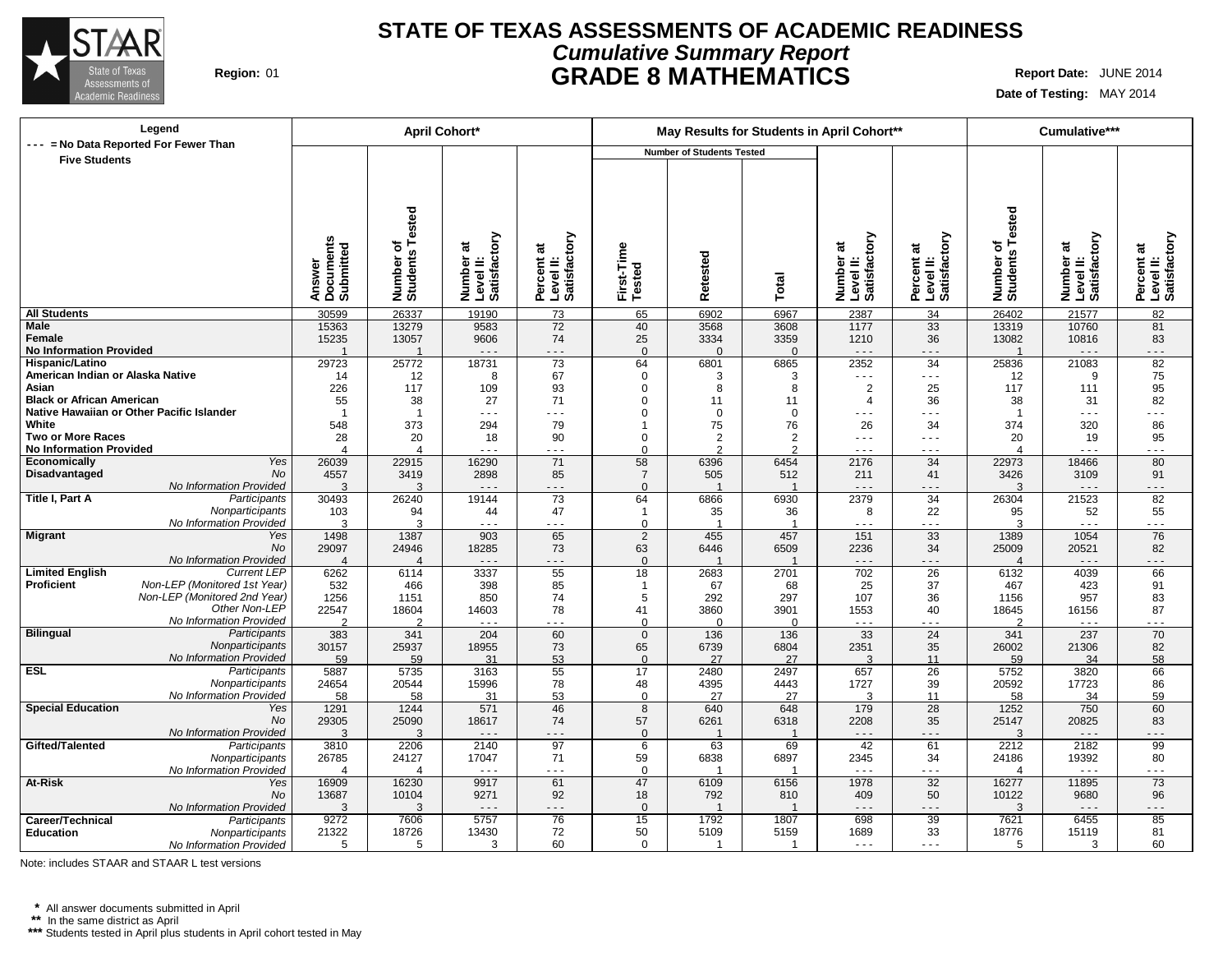

# **Summary Report STATE OF TEXAS ASSESSMENTS OF ACADEMIC READINESS Region:** 01 **GRADE 5 READING Report Date:** JUNE 2014

| <b>Administration Summary</b>                                                                                                                                                                                                                                            |                                      |                             |                                          |                              | <b>PASSED</b>   |                                     | <b>DID NOT</b>        |                            |                                             |                   | <b>Results for Each Reporting Category</b>                                                                      |                 |                                                              |                 |
|--------------------------------------------------------------------------------------------------------------------------------------------------------------------------------------------------------------------------------------------------------------------------|--------------------------------------|-----------------------------|------------------------------------------|------------------------------|-----------------|-------------------------------------|-----------------------|----------------------------|---------------------------------------------|-------------------|-----------------------------------------------------------------------------------------------------------------|-----------------|--------------------------------------------------------------|-----------------|
|                                                                                                                                                                                                                                                                          |                                      |                             |                                          |                              |                 |                                     | <b>PASS</b>           |                            | -1                                          |                   |                                                                                                                 | $\mathbf{2}$    | 3                                                            |                 |
| Percent<br>Number<br>7620<br>79<br><b>Students Tested</b><br><b>Students Not Tested</b><br>15<br><b>Absent</b><br>0<br>2068<br>21<br>Other<br>9703<br>100<br><b>Total Documents Submitted</b><br>Legend<br>--- = No Data Reported For Fewer Than<br><b>Five Students</b> | Tested<br>৳<br>Number of<br>Students | ige<br>Score                | Level II:<br>Satisfactory                |                              | Level III:      | Advanced                            |                       | Level I:<br>Unsatisfactory | Understanding/<br>Analysis Across<br>Genres | 10                | Understanding/<br>Analysis of<br>Literary Texts<br><b>Number of Items Tested</b><br>Avg. # of Items / % Correct | 19              | Understanding/<br> Analysis of<br>  Informational<br>  Texts | 17              |
|                                                                                                                                                                                                                                                                          |                                      | Average:                    | #                                        | %                            | #               | %                                   | #                     | %                          | #                                           | %                 | #                                                                                                               | %               | #                                                            | %               |
| <b>All Students</b>                                                                                                                                                                                                                                                      | 7620                                 | 1430                        | 3058                                     | 40                           | 37              | $\mathbf 0$                         | 4562                  | 60                         | 5.4                                         | 54                | 8.8                                                                                                             | 46              | 8.7                                                          | 51              |
| Male<br>Female<br><b>No Information Provided</b>                                                                                                                                                                                                                         | 4133<br>3487                         | 1428<br>1434<br>$---$       | 1593<br>1465<br>$\overline{\phantom{m}}$ | 39<br>42<br>---              | 29<br>$- -$     | $\mathbf 1$<br>$\mathbf 0$<br>$---$ | 2540<br>2022<br>$- -$ | 61<br>58<br>---            | 5.3<br>5.4<br>$---$                         | 53<br>54<br>$---$ | 8.5<br>9.2<br>$---$                                                                                             | 45<br>48<br>--- | 8.8<br>8.6<br>$---$                                          | 52<br>51<br>--- |
| Hispanic/Latino                                                                                                                                                                                                                                                          | 7552                                 | 1430                        | 3024                                     | 40                           | $\overline{37}$ | $\mathsf{o}\,$                      | 4528                  | 60                         | $\overline{5.3}$                            | 53                | 8.8                                                                                                             | 46              | 8.7                                                          | 51              |
| American Indian or Alaska Native                                                                                                                                                                                                                                         |                                      | 1422                        |                                          | 40                           |                 | 0                                   | 3                     | 60                         | 4.6                                         | 46                | 9.8                                                                                                             | 52              | 7.8                                                          | 46              |
| Asian                                                                                                                                                                                                                                                                    |                                      | 1426                        |                                          | 43                           | O               | $\mathbf 0$                         |                       | 57                         | 5.1                                         | 51                | 9.3                                                                                                             | 49              | 8.1                                                          | 48              |
| <b>Black or African American</b>                                                                                                                                                                                                                                         | 11                                   | 1435                        |                                          | 36                           |                 | $\mathbf 0$                         | $7\phantom{.0}$       | 64                         | 5.9                                         | 59                | 8.7                                                                                                             | 46              | 8.6                                                          | 51              |
| Native Hawaiian or Other Pacific Islander                                                                                                                                                                                                                                | $\Omega$                             | $---$                       |                                          | $---$                        | --              | ---                                 |                       | $---$                      | $---$                                       | $---$             | ---                                                                                                             | ---             | $---$                                                        | ---             |
| White                                                                                                                                                                                                                                                                    | 43                                   | 1466                        | 25                                       | 58                           | $\Omega$        | $\mathbf 0$                         | 18                    | 42                         | 6.2                                         | 62                | 10.0                                                                                                            | 53              | 9.8                                                          | 57              |
| <b>Two or More Races</b><br><b>No Information Provided</b>                                                                                                                                                                                                               |                                      | $---$<br>$---$              | ---                                      | $\qquad \qquad - -$<br>$---$ | ---<br>$- -$    | $---$                               | $---$                 | $---$<br>---               | $---$<br>$---$                              | $---$<br>$---$    | ---<br>---                                                                                                      | ---<br>---      | $---$<br>$---$                                               | ---<br>---      |
| Yes<br>Economically                                                                                                                                                                                                                                                      | 7109                                 | 1429                        | 2802                                     | 39                           | 31              | $\mathbf 0$                         | 4307                  | 61                         | 5.3                                         | 53                | 8.8                                                                                                             | 46              | 8.7                                                          | 51              |
| Disadvantaged<br>No                                                                                                                                                                                                                                                      | 510                                  | 1450                        | 256                                      | 50                           | -6              | $\mathbf{1}$                        | 254                   | 50                         | 5.6                                         | 56                | 9.6                                                                                                             | 50              | 9.4                                                          | 55              |
| No Information Provided                                                                                                                                                                                                                                                  | - 1                                  | $---$                       |                                          | ---                          | --              |                                     |                       | ---                        | $---$                                       | ---               | ---                                                                                                             | ---             | $---$                                                        | ---             |
| Title I, Part A<br>Participants                                                                                                                                                                                                                                          | 7594                                 | 1430                        | 3044                                     | 40                           | 36              | $\mathsf{o}\,$                      | 4550                  | 60                         | 5.4                                         | 54                | 8.8                                                                                                             | 46              | 8.7                                                          | 51              |
| Nonparticipants                                                                                                                                                                                                                                                          | 25                                   | 1442                        | 14                                       | 56                           | $\mathbf{1}$    | $\overline{\mathbf{4}}$             | 11                    | 44                         | 5.0                                         | 50                | 9.8                                                                                                             | 52              | 9.0                                                          | 53              |
| No Information Provided                                                                                                                                                                                                                                                  | г.                                   | $\qquad \qquad - -$         | $--$                                     | ---                          | $- -$           | ---                                 | $- -$                 | ---                        | $---$                                       | $---$             | ---                                                                                                             | ---             | $---$                                                        | ---             |
| <b>Migrant</b><br>Yes                                                                                                                                                                                                                                                    | 480                                  | 1417                        | 158                                      | 33                           |                 | $\mathbf{1}$                        | 322                   | 67                         | 5.1                                         | 51                | 8.3                                                                                                             | 44              | 8.3                                                          | 49              |
| No                                                                                                                                                                                                                                                                       | 7137                                 | 1431<br>$\qquad \qquad - -$ | 2899                                     | 41<br>$---$                  | 33 <sub>1</sub> | $\mathbf 0$                         | 4238                  | 59<br>$---$                | 5.4<br>$---$                                | 54<br>$---$       | 8.9<br>$---$                                                                                                    | 47<br>---       | 8.7<br>$---$                                                 | 51<br>---       |
| No Information Provided<br><b>Limited English</b><br><b>Current LEP</b>                                                                                                                                                                                                  | 4401                                 | 1422                        | $---$<br>1564                            | 36                           | $- -$<br>16     | $---$<br>$\mathsf{o}\,$             | $- -$<br>2837         | 64                         | 5.4                                         | 54                | 8.4                                                                                                             | 44              | 8.4                                                          | 50              |
| <b>Proficient</b><br>Non-LEP (Monitored 1st Year)                                                                                                                                                                                                                        | 236                                  | 1482                        | 160                                      | 68                           | 3               | $\mathbf{1}$                        | 76                    | 32                         | 5.9                                         | 59                | 11.3                                                                                                            | 59              | 10.2                                                         | 60              |
| Non-LEP (Monitored 2nd Year)                                                                                                                                                                                                                                             | 228                                  | 1471                        | 145                                      | 64                           |                 | $\mathbf 0$                         | 83                    | 36                         | 5.6                                         | 56                | 10.8                                                                                                            | 57              | 10.1                                                         | 59              |
| Other Non-LEP                                                                                                                                                                                                                                                            | 2754                                 | 1436                        | 1189                                     | 43                           | 17              | $\mathbf 1$                         | 1565                  | 57                         | 5.3                                         | 53                | 9.2                                                                                                             | 48              | 8.9                                                          | 52              |
| No Information Provided                                                                                                                                                                                                                                                  | г.                                   | $---$                       | $- -$                                    | ---                          | $--$            | $---$                               | $- -$                 | ---                        | $\frac{1}{2}$                               | $---$             | $---$                                                                                                           | ---             | $---$                                                        | ---             |
| <b>Bilingual</b><br>Participants                                                                                                                                                                                                                                         | 4068                                 | 1423                        | 1469                                     | 36                           | 14              | $\mathbf 0$                         | 2599                  | 64                         | 5.4                                         | 54                | 8.4                                                                                                             | 44              | 8.5                                                          | 50              |
| Nonparticipants                                                                                                                                                                                                                                                          | 3551                                 | 1439                        | 1589                                     | 45                           | 23              | $\mathbf 1$                         | 1962                  | 55                         | 5.3                                         | 53                | 9.3                                                                                                             | 49              | 9.0                                                          | 53              |
| No Information Provided                                                                                                                                                                                                                                                  | г.                                   | $---$                       | $- -$                                    | ---                          | $- -$           | $---$                               | $ -$                  | ---                        | $---$                                       | $---$             | $---$                                                                                                           | $---$           | $---$                                                        | ---             |
| <b>ESL</b><br>Participants                                                                                                                                                                                                                                               | 188                                  | 1412                        | $\overline{53}$                          | $\overline{28}$              |                 | $\mathbf{1}$                        | 135                   | 72                         | 5.1                                         | 51                | 8.1                                                                                                             | 43              | 8.0                                                          | 47              |
| Nonparticipants<br>No Information Provided                                                                                                                                                                                                                               | 7431                                 | 1431<br>$---$               | 3005<br>$- -$                            | 40<br>---                    | 35<br>$- -$     | $\mathbf 0$<br>$---$                | 4426<br>$- -$         | 60<br>---                  | 5.4<br>$\frac{1}{2}$                        | 54<br>$---$       | 8.8<br>$---$                                                                                                    | 47<br>$---$     | 8.7<br>$\qquad \qquad - -$                                   | 51<br>---       |
| <b>Special Education</b><br>Yes                                                                                                                                                                                                                                          | 503                                  | 1415                        | 159                                      | 32                           |                 | $\mathbf{1}$                        | 344                   | 68                         | 5.2                                         | 52                | 7.9                                                                                                             | 42              | 8.4                                                          | 49              |
| <b>No</b>                                                                                                                                                                                                                                                                | 7116                                 | 1432                        | 2899                                     | 41                           | 31              | $\mathbf 0$                         | 4217                  | 59                         | 5.4                                         | 54                | 8.9                                                                                                             | 47              | 8.7                                                          | 51              |
| No Information Provided                                                                                                                                                                                                                                                  | г.                                   | $---$                       | $- -$                                    | ---                          | $--$            | $---$                               | $- -$                 | ---                        | $---$                                       | $---$             | $---$                                                                                                           | ---             | $---$                                                        | ---             |
| Gifted/Talented<br>Participants                                                                                                                                                                                                                                          | 86                                   | 1485                        | 60                                       | 70                           |                 | 3                                   | 26                    | 30                         | 6.4                                         | 64                | 11.3                                                                                                            | 60              | 9.7                                                          | 57              |
| Nonparticipants                                                                                                                                                                                                                                                          | 7533                                 | 1430                        | 2998                                     | 40                           | 34              | $\mathbf 0$                         | 4535                  | 60                         | 5.3                                         | 53                | 8.8                                                                                                             | 46              | 8.7                                                          | 51              |
| No Information Provided                                                                                                                                                                                                                                                  |                                      | $---$                       |                                          | ---                          | $- -$           | ---                                 |                       | ---                        | $---$                                       | $---$             | $---$                                                                                                           | ---             | $\qquad \qquad - -$                                          | ---             |
| <b>At-Risk</b><br>Yes                                                                                                                                                                                                                                                    | 6666                                 | 1426                        | 2511                                     | 38                           | 26              | $\mathbf 0$                         | 4155                  | 62                         | 5.3                                         | 53                | 8.6                                                                                                             | 45              | 8.6                                                          | 50              |
| <b>No</b>                                                                                                                                                                                                                                                                | 953                                  | 1459                        | 547                                      | 57                           | 11              | $\mathbf{1}$                        | 406                   | 43                         | 5.6                                         | 56                | 10.1                                                                                                            | 53              | 9.6                                                          | 56              |
| No Information Provided                                                                                                                                                                                                                                                  | $\mathbf{1}$                         | $---$                       | $---$                                    |                              | $- -$           |                                     |                       | $---$                      | $---$                                       | ---               | ---                                                                                                             | ---             | $---$                                                        | ---             |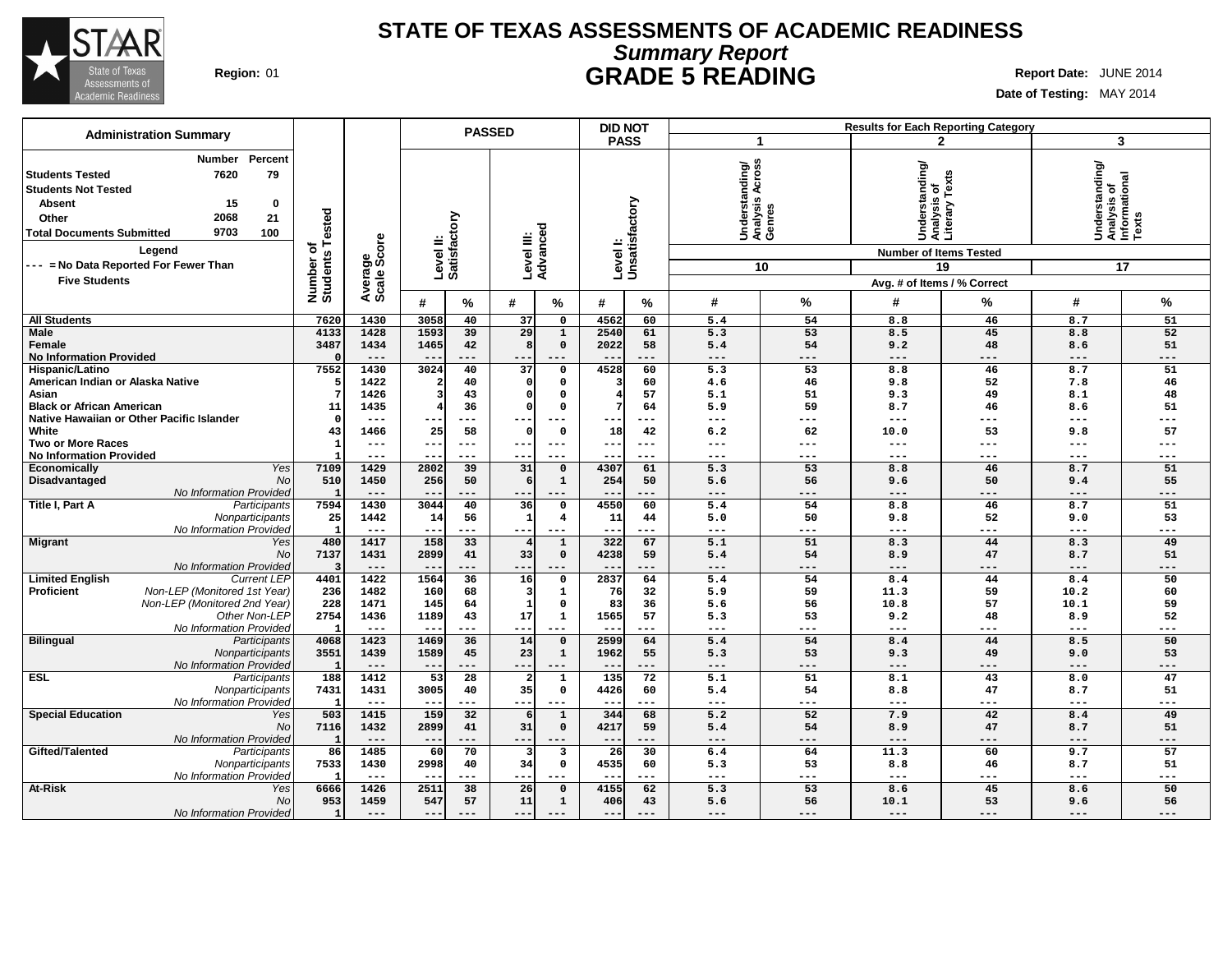

# **Summary Report STATE OF TEXAS ASSESSMENTS OF ACADEMIC READINESS Region:** 01 **GRADE 5 MATHEMATICS Report Date:** JUNE 2014

**Date of Testing:** MAY 2014

|                                                                                                                                                                                                       |                              |                        | <b>PASSED</b>                                          |                                                                        | <b>DID NOT</b>                          |                                                                        |                                                           | Results for Each Reporting Category*               |                                        |                                           |
|-------------------------------------------------------------------------------------------------------------------------------------------------------------------------------------------------------|------------------------------|------------------------|--------------------------------------------------------|------------------------------------------------------------------------|-----------------------------------------|------------------------------------------------------------------------|-----------------------------------------------------------|----------------------------------------------------|----------------------------------------|-------------------------------------------|
| <b>Administration Summary</b>                                                                                                                                                                         |                              |                        |                                                        |                                                                        | <b>PASS</b>                             | $\mathbf 1$                                                            | $\mathbf{2}$                                              | 3                                                  | 4                                      | 5                                         |
| Percent<br><b>Number</b><br>60<br><b>Students Tested</b><br>6070<br><b>Students Not Tested</b><br><b>Absent</b><br>10<br>0<br>4003<br>40<br>Other<br>10083<br><b>Total Documents Submitted</b><br>100 | Number of<br>Students Tested |                        | Level II:<br>Satisfactory                              | Level III:<br>Advanceo                                                 | Level I:<br>Unsatisfactory              | and<br>Numbers,<br>Operations, a<br>Quantitative<br>Reasoning<br>oning | Patterns,<br>Relationships,<br>and Algebraic<br>Reasoning | <b>Pare</b><br>Geometry ar<br>Spatial<br>Reasoning | urement<br>ō,<br>Ñ<br>Mea              | and<br>Probability a<br>Statistics        |
| Legend                                                                                                                                                                                                |                              |                        |                                                        |                                                                        |                                         |                                                                        |                                                           | <b>Number of Items Tested</b>                      |                                        |                                           |
| --- = No Data Reported For Fewer Than                                                                                                                                                                 |                              |                        |                                                        |                                                                        |                                         | 18                                                                     | 6                                                         | 7                                                  | 8                                      | 11                                        |
| <b>Five Students</b>                                                                                                                                                                                  |                              | Average<br>Scale Score |                                                        |                                                                        |                                         |                                                                        |                                                           | Avg. # of Items / % Correct                        |                                        |                                           |
|                                                                                                                                                                                                       |                              |                        | $\%$<br>#                                              | #<br>%                                                                 | #<br>%                                  | #<br>%                                                                 | #<br>%                                                    | ℅<br>#                                             | %<br>#                                 | %<br>#                                    |
| <b>All Students</b>                                                                                                                                                                                   | 6070                         | 1475                   | 2913<br>48                                             | 27<br>$\mathbf 0$                                                      | 3157<br>52                              | 8.8<br>49                                                              | 2.7<br>45                                                 | 4.1<br>58                                          | 3.3<br>41                              | 6.1<br>56                                 |
| <b>Male</b><br>Female<br><b>No Information Provided</b>                                                                                                                                               | 3167<br>2903                 | 1469<br>1481<br>$---$  | 1433<br>45<br>1480<br>51<br>$\qquad \qquad -$<br>$---$ | 14<br>$\Omega$<br>13<br>$\mathbf 0$<br>---                             | 1734<br>55<br>1423<br>49<br>$--$<br>--- | 8.6<br>48<br>9.0<br>50<br>$\qquad \qquad - -$<br>---                   | 2.7<br>45<br>44<br>2.7<br>$---$<br>---                    | 4.1<br>58<br>4.1<br>58<br>$---$<br>---             | 3.2<br>40<br>3.4<br>42<br>$---$<br>--- | 5.9<br>53<br>59<br>6.4<br>---<br>---      |
| Hispanic/Latino                                                                                                                                                                                       | 5999                         | 1475                   | 2877<br>48                                             | $\overline{27}$<br>$\mathbf 0$                                         | 3122<br>52                              | 8.8<br>49                                                              | 45<br>2.7                                                 | 58<br>4.1                                          | 41<br>3.3                              | 56<br>6.1                                 |
| American Indian or Alaska Native<br>Asian                                                                                                                                                             | $\overline{2}$               | 1493<br>$---$          | 60<br>з<br>$- -$<br>$---$                              | $\Omega$<br>$\mathbf 0$<br>$---$                                       | $\overline{2}$<br>40<br>$---$<br>---    | 9.8<br>54<br>$---$<br>---                                              | 2.8<br>47<br>---<br>$\qquad \qquad - -$                   | 3.4<br>49<br>$\qquad \qquad - -$<br>$---$          | 38<br>3.0<br>$---$<br>$---$            | 7.8<br>71<br>$---$<br>$\qquad \qquad - -$ |
| <b>Black or African American</b>                                                                                                                                                                      | 11                           | 1482                   | 45                                                     | $\mathbf{0}$<br>$\Omega$                                               | 55<br>6                                 | 47<br>8.5                                                              | 42<br>2.5                                                 | 4.3<br>61                                          | 42<br>3.4                              | 7.0<br>64                                 |
| Native Hawaiian or Other Pacific Islander                                                                                                                                                             |                              | $---$                  | $---$<br>--                                            | ---<br>$--$                                                            | $---$<br>---                            | $---$<br>---                                                           | ---<br>$---$                                              | $---$<br>---                                       | $---$<br>---                           | ---<br>---                                |
| White<br><b>Two or More Races</b>                                                                                                                                                                     | 51<br>$\mathbf{1}$           | 1495<br>$---$          | 27<br>53<br>--<br>$- - -$                              | $\mathbf 0$<br>0<br>$---$<br>---                                       | 47<br>24<br>---<br>$--$                 | 9.7<br>54<br>$--$<br>---                                               | 2.8<br>47<br>$---$<br>---                                 | 60<br>4.2<br>$--$<br>$- - -$                       | 46<br>3.7<br>$---$<br>---              | 59<br>6.5<br>---<br>---                   |
| <b>No Information Provided</b>                                                                                                                                                                        |                              | $---$                  | $---$<br>$-$                                           | $---$<br>$- -$                                                         | $---$<br>$---$                          | $---$<br>---                                                           | $---$<br>---                                              | $---$<br>$- - -$                                   | $---$<br>$---$                         | $---$<br>$\qquad \qquad - -$              |
| Economically<br>Yes                                                                                                                                                                                   | 5651                         | 1474                   | 2690<br>48                                             | 25<br>$\mathbf 0$                                                      | 52<br>2961                              | 8.8<br>49                                                              | 45<br>2.7                                                 | 58<br>4.1                                          | 41<br>3.3                              | 56<br>6.1                                 |
| Disadvantaged<br><b>No</b><br>No Information Provided                                                                                                                                                 | 418<br>$\mathbf{1}$          | 1480<br>$- - -$        | 223<br>53<br>$- -$<br>$- - -$                          | $\mathbf{2}$<br>$\mathbf 0$<br>$- - -$                                 | 195<br>47<br>$- -$<br>---               | 50<br>9.1<br>$---$<br>---                                              | 46<br>2.8<br>---<br>---                                   | 4.2<br>60<br>$---$<br>---                          | 42<br>3.3<br>$---$<br>---              | 56<br>6.2<br>$---$<br>---                 |
| Title I, Part A<br>Participants<br>Nonparticipants                                                                                                                                                    | 6048<br>21                   | 1475<br>1503           | 2899<br>48<br>14<br>67                                 | 27<br>$\mathbf 0$<br>$\Omega$<br>$\mathbf 0$                           | 52<br>3149<br>33                        | 8.8<br>49<br>9.7<br>54                                                 | 2.7<br>45<br>57<br>3.4                                    | 4.1<br>58<br>4.8<br>68                             | 3.3<br>41<br>43<br>3.4                 | 56<br>6.1<br>6.4<br>58                    |
| No Information Provided                                                                                                                                                                               | $\overline{1}$               | $--$                   | $- -$<br>$---$                                         | $---$<br>$- -$                                                         | ---<br>$\sim$ $\sim$                    | $---$<br>---                                                           | $---$<br>---                                              | $---$<br>---                                       | $---$<br>$---$                         | ---<br>$---$                              |
| Migrant<br>Yes<br><b>No</b>                                                                                                                                                                           | 387<br>5680                  | 1469<br>1475           | 46<br>179<br>2733<br>48                                | $\mathbf 1$<br>$\overline{2}$<br>25<br>$\mathbf 0$                     | 208<br>54<br>52<br>2947                 | 48<br>8.6<br>8.8<br>49                                                 | 44<br>2.7<br>45<br>2.7                                    | 57<br>4.0<br>4.1<br>58                             | 3.2<br>40<br>3.3<br>41                 | 5.9<br>54<br>6.2<br>56                    |
| No Information Provided                                                                                                                                                                               | 3                            | $---$                  | $\overline{\phantom{m}}$<br>---                        | $- -$                                                                  | ---                                     | $---$<br>---                                                           | $---$<br>---                                              | $---$<br>---                                       | $---$<br>---                           | $---$<br>---                              |
| <b>Limited English</b><br><b>Current LEP</b><br>Non-LEP (Monitored 1st Year)<br>Proficient                                                                                                            | 3373<br>221                  | 1470<br>1514           | 1539<br>46<br>149<br>67                                | $\overline{15}$<br>$\mathbf 0$<br>$\overline{\mathbf{3}}$<br>${\bf 1}$ | 1834<br>54<br>72<br>33                  | 8.7<br>48<br>10.0<br>56                                                | 2.6<br>44<br>3.1<br>52                                    | 3.9<br>56<br>66<br>4.6                             | $\overline{3.2}$<br>40<br>3.9<br>48    | 55<br>6.1<br>6.9<br>63                    |
| Non-LEP (Monitored 2nd Year)                                                                                                                                                                          | 187                          | 1503                   | 118<br>63                                              | 1<br>${\bf 1}$                                                         | 69<br>37                                | 9.6<br>54                                                              | 51<br>3.1                                                 | 4.5<br>65                                          | 47<br>3.8                              | 60<br>6.6                                 |
| Other Non-LEP                                                                                                                                                                                         | 2288                         | 1475                   | 1107<br>48                                             | 8 <sup>1</sup><br>$\mathbf 0$                                          | 1181<br>52                              | 8.7<br>49                                                              | 45<br>2.7                                                 | 4.2<br>60                                          | 3.2<br>40                              | 56<br>6.1                                 |
| No Information Provideo                                                                                                                                                                               | $\mathbf{I}$<br>3149         | $---$<br>1471          | $- -$<br>$---$<br>1449<br>46                           | ---<br>---<br>15<br>$\mathbf{0}$                                       | $ -$<br>---<br>1700<br>54               | $---$<br>---<br>8.7<br>48                                              | $---$<br>---<br>2.6<br>44                                 | $---$<br>---<br>57<br>4.0                          | $---$<br>$---$<br>3.2<br>40            | $---$<br>---<br>55<br>6.1                 |
| <b>Bilingual</b><br>Participants<br>Nonparticipants                                                                                                                                                   | 2920                         | 1479                   | 1464<br>50                                             | 12<br>$\mathbf 0$                                                      | 1456<br>50                              | 8.9<br>49                                                              | 2.8<br>46                                                 | 4.2<br>60                                          | 3.3<br>41                              | 6.2<br>56                                 |
| No Information Provided                                                                                                                                                                               | -1                           | $---$                  | $\qquad \qquad -$                                      | ---<br>---                                                             | $\qquad \qquad -$<br>---                | $---$<br>---                                                           | ---<br>$---$                                              | $---$<br>---                                       | $---$<br>---                           | . – –<br>---                              |
| <b>ESL</b><br>Participants                                                                                                                                                                            | 132<br>5937                  | 1466<br>1475           | $\overline{52}$<br>39<br>2861<br>48                    | $\mathbf 0$<br>$\Omega$<br>27<br>$\mathbf 0$                           | 61<br>80<br>52<br>3076                  | 8.5<br>47<br>8.8<br>49                                                 | 2.7<br>45<br>45<br>2.7                                    | 3.9<br>56<br>58<br>4.1                             | 2.9<br>36<br>41<br>3.3                 | 55<br>6.1<br>56<br>6.1                    |
| Nonparticipants<br>No Information Provided                                                                                                                                                            |                              | $- - -$                | $- -$<br>$- - -$                                       | $- -$<br>---                                                           | $- -$<br>---                            | $---$<br>---                                                           | ---<br>$---$                                              | $---$<br>---                                       | $---$<br>$---$                         | $---$<br>---                              |
| <b>Special Education</b><br>Yes                                                                                                                                                                       | 503                          | 1457                   | 187<br>37                                              | $\mathbf{1}$<br>$\overline{4}$                                         | 316<br>63                               | 8.3<br>46                                                              | 2.6<br>43                                                 | 3.8<br>54                                          | 3.1<br>39                              | 5.4<br>49                                 |
| <b>No</b>                                                                                                                                                                                             | 5566<br>$\mathbf{1}$         | 1476<br>$---$          | 2726<br>49<br>$\overline{\phantom{m}}$<br>$---$        | $\mathbf 0$<br>23<br>$- -$<br>---                                      | 51<br>2840<br>$ -$<br>---               | 49<br>8.8<br>$---$<br>---                                              | 45<br>2.7<br>---<br>---                                   | 59<br>4.1<br>---<br>---                            | 41<br>3.3<br>$---$<br>---              | 6.2<br>56<br>---<br>---                   |
| No Information Provided<br>Gifted/Talented<br>Participants                                                                                                                                            | 64                           | 1522                   | 43<br>67                                               | $\overline{4}$<br>6                                                    | 21<br>33                                | 9.7<br>54                                                              | 54<br>3.2                                                 | 71<br>5.0                                          | 50<br>4.0                              | 7.3<br>66                                 |
| Nonparticipants                                                                                                                                                                                       | 6005                         | 1474                   | 2870<br>48                                             | 23<br>$\mathsf{o}$                                                     | 3135<br>52                              | 8.8<br>49                                                              | 2.7<br>45                                                 | 4.1<br>58                                          | 3.3<br>41                              | 6.1<br>56                                 |
| No Information Provided                                                                                                                                                                               | 5352                         | $---$                  | $--$<br>$---$                                          | ---<br>$-- -$                                                          | ---<br>$- -$                            | $--$<br>---                                                            | $---$<br>---<br>44                                        | $---$<br>---                                       | $---$<br>---                           | ---<br>---                                |
| <b>At-Risk</b><br>Yes<br><b>No</b>                                                                                                                                                                    | 717                          | 1472<br>1497           | 47<br>2496<br>417<br>58                                | 17<br>$\mathbf 0$<br>10<br>$\mathbf{1}$                                | 53<br>2856<br>42<br>300                 | 8.7<br>48<br>53<br>9.5                                                 | 2.7<br>49<br>2.9                                          | 58<br>4.0<br>4.4<br>63                             | 3.2<br>40<br>3.6<br>44                 | 55<br>6.1<br>6.5<br>60                    |
| No Information Provided                                                                                                                                                                               | $\mathbf{1}$                 | $- - -$                | $---$<br>$- - -$                                       | $- - -$                                                                | $---$<br>$- - -$                        | $- - -$<br>---                                                         | $- - -$<br>---                                            | $- - -$<br>---                                     | $---$<br>$- - -$                       | $- - -$<br>$---$                          |

\* Students who took the braille version of the test are not included in the reporting category results.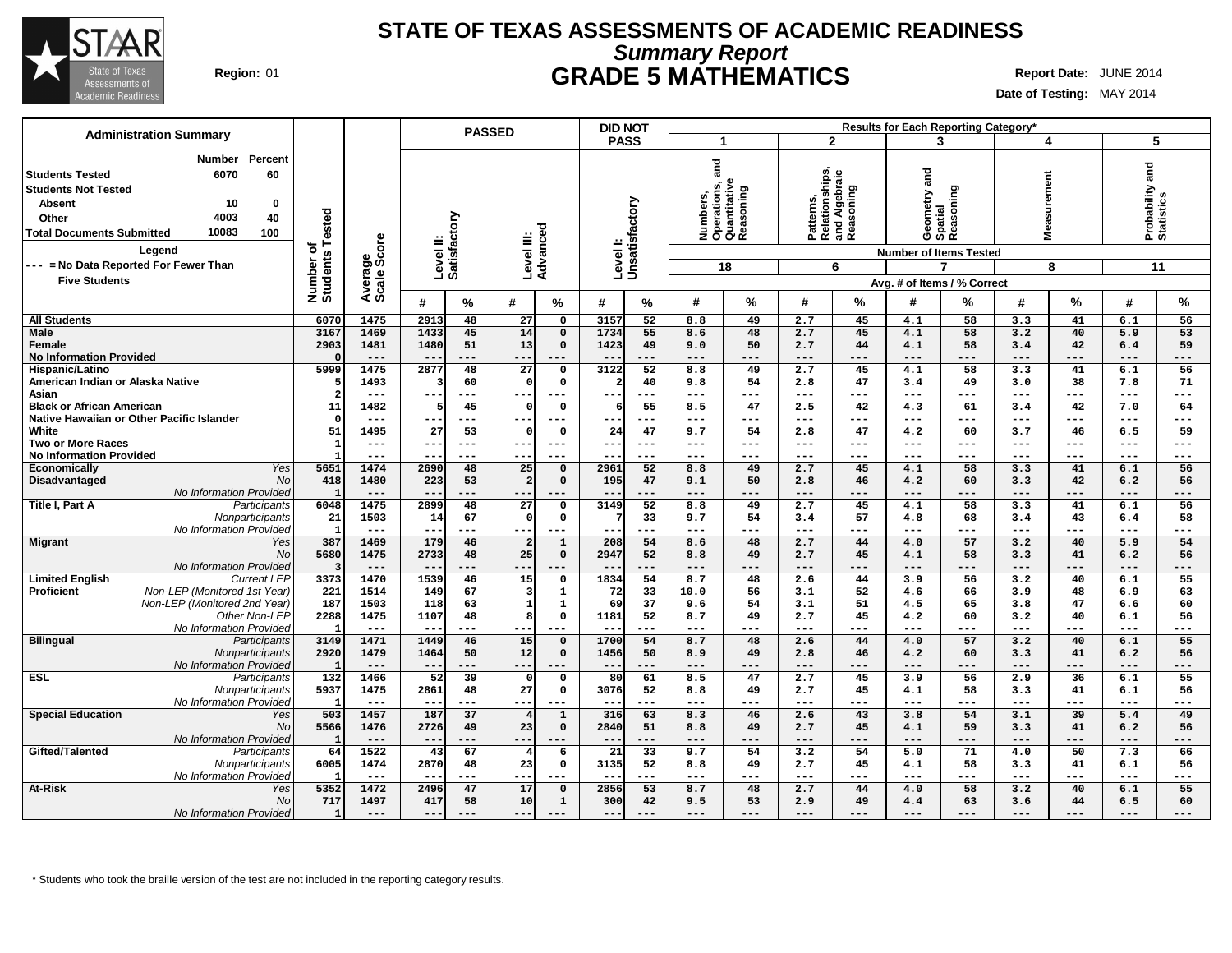

# **Summary Report STATE OF TEXAS ASSESSMENTS OF ACADEMIC READINESS SPANISH Region:** 01 **GRADE 5 READING Report Date:** JUNE 2014

| <b>Administration Summary</b>                                                                                                                                                                                                                         |                                      |                            |                                 | <b>PASSED</b>        |                          |                       | <b>DID NOT</b> |                             |                                             |                              | <b>Results for Each Reporting Category</b>                                       |              |                                                              |            |
|-------------------------------------------------------------------------------------------------------------------------------------------------------------------------------------------------------------------------------------------------------|--------------------------------------|----------------------------|---------------------------------|----------------------|--------------------------|-----------------------|----------------|-----------------------------|---------------------------------------------|------------------------------|----------------------------------------------------------------------------------|--------------|--------------------------------------------------------------|------------|
|                                                                                                                                                                                                                                                       |                                      |                            |                                 |                      |                          |                       | <b>PASS</b>    |                             | -1                                          |                              |                                                                                  | $\mathbf{2}$ | 3                                                            |            |
| Percent<br>Number<br>98<br>787<br><b>Students Tested</b><br><b>Students Not Tested</b><br><b>Absent</b><br>0<br>0<br>17<br>$\mathbf{2}$<br>Other<br>804<br><b>Total Documents Submitted</b><br>100<br>Legend<br>--- = No Data Reported For Fewer Than | Tested<br>৳<br>Number of<br>Students | Average<br>Scale Score     | Level II:<br>Satisfactory       |                      | Level III:               | Advanced              |                | Levell:<br>Unsatisfactory   | Understanding/<br>Analysis Across<br>Genres | 10                           | Understanding/<br>Analysis of<br>Literary Texts<br><b>Number of Items Tested</b> | 19           | Understanding/<br> Analysis of<br>  Informational<br>  Texts | 17         |
| <b>Five Students</b>                                                                                                                                                                                                                                  |                                      |                            |                                 |                      |                          |                       |                |                             |                                             |                              | Avg. # of Items / % Correct                                                      |              |                                                              |            |
|                                                                                                                                                                                                                                                       |                                      |                            | #                               | %                    | #                        | $\%$                  | #              | %                           | #                                           | %                            | #                                                                                | %            | #                                                            | %          |
| <b>All Students</b>                                                                                                                                                                                                                                   | 787                                  | $S - 1432$                 | 366                             | 47                   | $6 \mid$                 | $\mathbf{1}$          | 421            | 53                          | 4.6                                         | 46                           | 9.6                                                                              | 50           | 7.8                                                          | 46         |
| <b>Male</b>                                                                                                                                                                                                                                           |                                      | $435$ $S-1425$             | 185                             | 43                   | 5                        | $\mathbf 1$           | 250            | 57                          | 4.6                                         | 46                           | 9.2                                                                              | 48           | 7.7                                                          | 46         |
| Female                                                                                                                                                                                                                                                |                                      | $352$ S-1441               | 181                             | 51                   | $\mathbf{1}$             | $\mathbf 0$           | 171            | 49                          | 4.6                                         | 46                           | 10.1                                                                             | 53           | 7.9                                                          | 47         |
| <b>No Information Provided</b>                                                                                                                                                                                                                        |                                      | $---$                      | $- -$                           | ---                  | $ -$                     | $---$                 | $ -$           | $---$                       | $\qquad \qquad - -$                         | $---$                        | $---$                                                                            | $---$        | $---$                                                        | ---        |
| Hispanic/Latino                                                                                                                                                                                                                                       | 785                                  | $S-1432$                   | 365                             | 46                   | 6                        | $\mathbf{1}$          | 420            | 54                          | 4.6                                         | 46                           | 9.6                                                                              | 50           | 7.8                                                          | 46         |
| American Indian or Alaska Native                                                                                                                                                                                                                      |                                      | $---$                      | $- -$                           | $\qquad \qquad - -$  | $- -$                    | $---$                 | $- -$          | $\qquad \qquad - -$         | $---$                                       | $---$                        | ---                                                                              | ---          | $\qquad \qquad - -$                                          | ---        |
| Asian                                                                                                                                                                                                                                                 |                                      | $---$                      | $--$                            | $---$                | $- -$                    | $---$                 | $- -$          | $---$                       | ---                                         | $---$                        | ---                                                                              | ---          | $---$                                                        |            |
| <b>Black or African American</b>                                                                                                                                                                                                                      |                                      | $---$                      | $\overline{\phantom{a}}$        | $\qquad \qquad - -$  | $- -$                    | $---$                 | $- -$          | $- - -$                     | ---                                         | ---                          | ---                                                                              | $- - -$      | $---$                                                        |            |
| Native Hawaiian or Other Pacific Islander                                                                                                                                                                                                             |                                      | $---$<br>$---$             | $- -$                           | $---$                | --                       | $- -$<br>$---$        |                | $---$<br>$- - -$            | ---                                         | ---                          | ---                                                                              | ---          | ---                                                          | ---        |
| White<br><b>Two or More Races</b>                                                                                                                                                                                                                     |                                      | $---$                      | $--$<br>$- -$                   | $---$<br>$- - -$     | $- -$<br>$- -$           | $- - -$               | $- -$<br>$- -$ | $- - -$                     | $---$<br>$- - -$                            | $--$<br>$- - -$              | ---<br>---                                                                       | ---          | $---$<br>$- - -$                                             |            |
| <b>No Information Provided</b>                                                                                                                                                                                                                        |                                      | ---                        | $\qquad \qquad -$               | ---                  | $- -$                    |                       | --             | ---                         | $---$                                       | $---$                        | ---                                                                              | ---          | $---$                                                        | ---        |
| <b>Yes</b><br>Economically                                                                                                                                                                                                                            |                                      | $770$ S-1432               | 358                             | 46                   |                          | $\overline{1}$        | 412            | 54                          | 4.6                                         | 46                           | 9.6                                                                              | 50           | 7.8                                                          | 46         |
| Disadvantaged<br>No                                                                                                                                                                                                                                   |                                      | $17S - 1435$               | Я                               | 47                   |                          | $\mathbf 0$           | 9              | 53                          | 5.1                                         | 51                           | 9.6                                                                              | 51           | 7.6                                                          | 45         |
| No Information Provided                                                                                                                                                                                                                               |                                      | ---                        | $\qquad \qquad -$               | ---                  | $\qquad \qquad -$        | ---                   |                | ---                         | $---$                                       | $---$                        | ---                                                                              | ---          | $---$                                                        | ---        |
| Title I, Part A<br>Participants                                                                                                                                                                                                                       |                                      | 782 S-1432                 | 363                             | 46                   |                          | $\mathbf{1}$          | 419            | 54                          | 4.6                                         | 46                           | 9.6                                                                              | 50           | 7.8                                                          | 46         |
| Nonparticipants                                                                                                                                                                                                                                       |                                      | $5S - 1482$                | 3                               | 60                   |                          | 0                     | $\overline{2}$ | 40                          | 6.0                                         | 60                           | 11.6                                                                             | 61           | 8.0                                                          | 47         |
| No Information Provided                                                                                                                                                                                                                               |                                      | $---$                      | $- - -$                         | $---$                | $- -$                    | $---$                 | $- -$          | ---                         | $---$                                       | $---$                        | $---$                                                                            | ---          | $---$                                                        | ---        |
| Migrant<br>Yes                                                                                                                                                                                                                                        | 52                                   | $S - 1416$                 | 23                              | 44                   |                          | $\mathsf{o}\,$        | 29             | 56                          | 4.3                                         | 43                           | 8.8                                                                              | 46           | 7.8                                                          | 46         |
| No                                                                                                                                                                                                                                                    |                                      | $735$ $S-1433$             | 343                             | 47                   |                          | $\mathbf 1$           | 392            | 53                          | 4.7                                         | 47                           | 9.6                                                                              | 51           | 7.8                                                          | 46         |
| No Information Provided                                                                                                                                                                                                                               |                                      | $---$                      | $--$                            | $---$                | $- -$                    | $---$                 | $- -$          | $---$                       | $\qquad \qquad - -$                         | $---$                        | $---$                                                                            | ---          | $---$                                                        | ---        |
| <b>Limited English</b><br><b>Current LEP</b>                                                                                                                                                                                                          |                                      | 780 S-1433                 | 365                             | 47                   |                          | $\mathbf{1}$          | 415            | 53                          | 4.6                                         | 46                           | 9.6                                                                              | 51           | 7.8                                                          | 46         |
| Proficient<br>Non-LEP (Monitored 1st Year)<br>Non-LEP (Monitored 2nd Year)                                                                                                                                                                            | $\Omega$                             | ---<br>$\qquad \qquad - -$ | $\qquad \qquad -$<br>$--$       | ---                  |                          | ---                   |                | $--$<br>$\qquad \qquad - -$ | $---$<br>$\qquad \qquad - -$                | $---$<br>$\qquad \qquad - -$ | ---<br>$\qquad \qquad - -$                                                       | ---<br>$---$ | $---$                                                        | ---<br>--- |
| Other Non-LEP                                                                                                                                                                                                                                         |                                      | $6S - 1356$                | $\Omega$                        | $---$<br>$\mathbf 0$ | $- -$<br>$\Omega$        | $---$<br>0            | $- -$<br>6     | 100                         | 3.8                                         | 38                           | 7.0                                                                              | 37           | $---$<br>5.8                                                 | 34         |
| No Information Provided                                                                                                                                                                                                                               |                                      | $---$                      | $- -$                           | $---$                | $\overline{\phantom{m}}$ | $--$                  |                | $---$                       | $---$                                       | $---$                        | ---                                                                              | $---$        | $---$                                                        | ---        |
| <b>Bilingual</b><br>Participants                                                                                                                                                                                                                      |                                      | $775$ $S-1433$             | 363                             | 47                   |                          | $\mathbf{1}$          | 412            | 53                          | 4.6                                         | 46                           | 9.6                                                                              | 51           | 7.8                                                          | 46         |
| Nonparticipants                                                                                                                                                                                                                                       |                                      | $12 S-1371$                | p                               | 25                   |                          | $\mathbf 0$           | 9              | 75                          | 3.9                                         | 39                           | 7.5                                                                              | 39           | 6.4                                                          | 38         |
| No Information Provided                                                                                                                                                                                                                               |                                      | $---$                      | $- -$                           | $---$                | $- -$                    | $---$                 | $- -$          | $---$                       | $---$                                       | $---$                        | $---$                                                                            | $---$        | $---$                                                        | ---        |
| <b>ESL</b><br>Participants                                                                                                                                                                                                                            | $\overline{4}$                       | $\qquad \qquad - -$        | $--$                            | $\qquad \qquad - -$  | $--$                     | ---                   | ---            | $- - -$                     | $---$                                       | $\qquad \qquad - -$          | ---                                                                              | ---          | $---$                                                        | ---        |
| Nonparticipants                                                                                                                                                                                                                                       |                                      | 783 S-1433                 | 365                             | 47                   | -6                       | $\mathbf{1}$          | 418            | 53                          | 4.6                                         | 46                           | 9.6                                                                              | 51           | 7.8                                                          | 46         |
| No Information Provided                                                                                                                                                                                                                               | $\Omega$                             | $---$                      | $- -$                           | $---$                | $- -$                    | $---$                 | $- -$          | $---$                       | $---$                                       | $---$                        | $---$                                                                            | $---$        | $---$                                                        | ---        |
| <b>Special Education</b><br>Yes                                                                                                                                                                                                                       |                                      | $35S - 1407$               | 11                              | 31                   |                          | 6                     | 24             | 69                          | 4.2                                         | 42                           | 9.0                                                                              | 47           | 6.9                                                          | 41         |
| No                                                                                                                                                                                                                                                    |                                      | 752 S-1433                 | 355                             | 47                   |                          | $\mathbf{1}$          | 397            | 53                          | 4.7                                         | 47                           | 9.6                                                                              | 51           | 7.9                                                          | 46         |
| No Information Provided                                                                                                                                                                                                                               | $\Omega$                             | $---$                      | $- -$                           | $---$                | $- -$                    | ---                   | $- -$          | $---$                       | $---$                                       | $---$                        | $---$                                                                            | ---          | $---$                                                        | ---        |
| Gifted/Talented<br>Participants                                                                                                                                                                                                                       | $\mathbf{1}$                         | $\frac{1}{2}$              | $- -$                           | $---$                | $- -$                    | $---$                 | $- -$          | $- - -$                     | $\frac{1}{2}$                               | $---$                        | $---$                                                                            | ---          | $\cdots$                                                     | ---        |
| Nonparticipants                                                                                                                                                                                                                                       |                                      | 786 S-1432                 | 365                             | 46<br>---            | -6                       | $\mathbf{1}$          | 421<br>$- -$   | 54<br>$---$                 | 4.6<br>$---$                                | 46<br>$---$                  | 9.6                                                                              | 50<br>---    | 7.8                                                          | 46         |
| No Information Provided<br>At-Risk<br>Yes                                                                                                                                                                                                             |                                      | $775$ $S-1432$             | $\overline{\phantom{a}}$<br>361 | 47                   | $- -$                    | $---$<br>$\mathbf{1}$ | 414            | 53                          | 4.6                                         | 46                           | $\qquad \qquad - -$<br>9.6                                                       | 50           | $\qquad \qquad - -$<br>7.8                                   | ---<br>46  |
| No                                                                                                                                                                                                                                                    |                                      | $12 S-1442$                | 5                               | 42                   | $\Omega$                 | $\mathbf 0$           | 7              | 58                          | 5.3                                         | 53                           | 9.4                                                                              | 50           | 8.2                                                          | 48         |
| No Information Provided                                                                                                                                                                                                                               | $\Omega$                             |                            | $---$                           |                      |                          | $---$                 | $--$           | $---$                       | $---$                                       | ---                          | ---                                                                              | ---          | $---$                                                        | ---        |
|                                                                                                                                                                                                                                                       |                                      |                            |                                 |                      |                          |                       |                |                             |                                             |                              |                                                                                  |              |                                                              |            |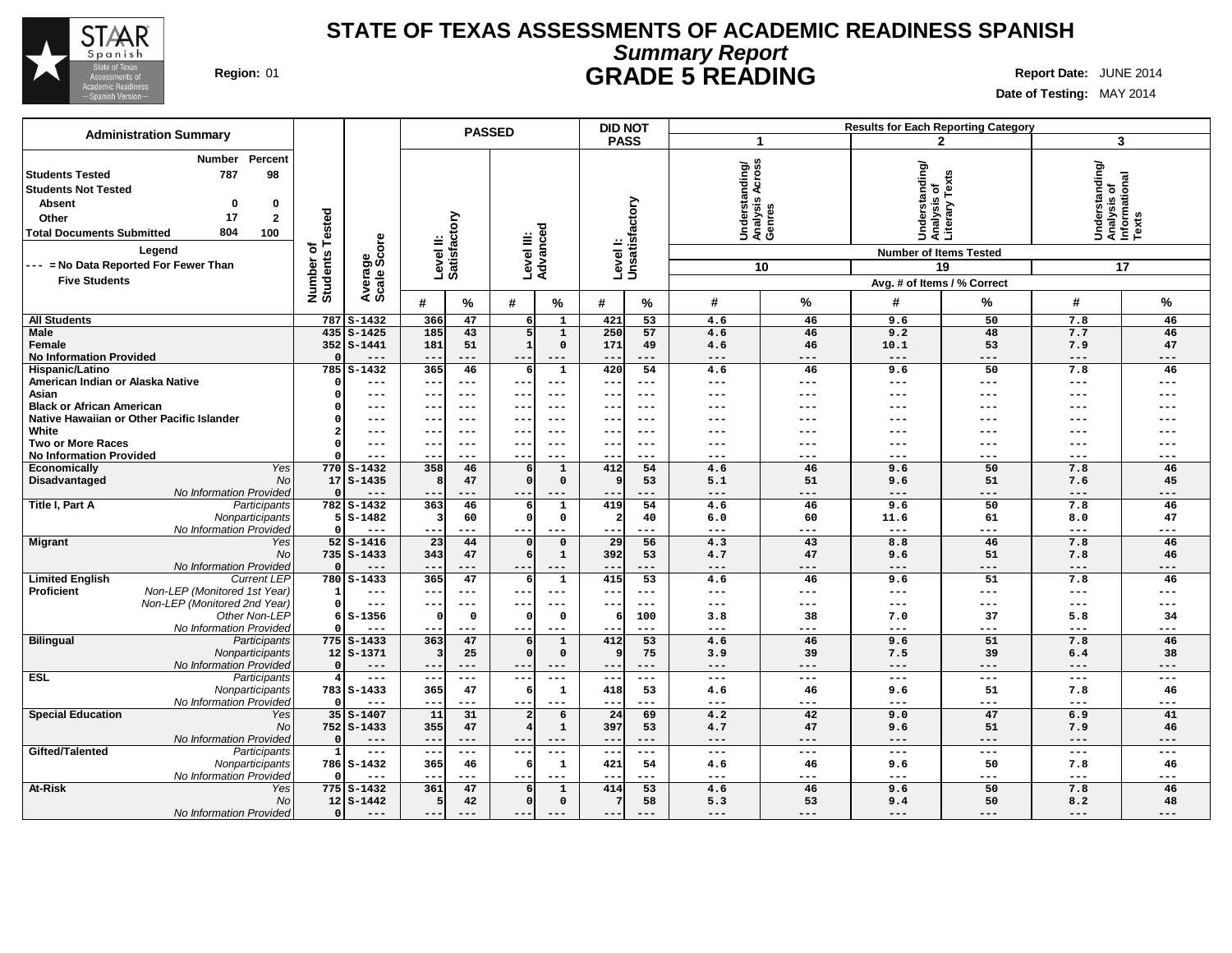

# **Summary Report STATE OF TEXAS ASSESSMENTS OF ACADEMIC READINESS SPANISH Region:** 01 **GRADE 5 MATHEMATICS Report Date:** JUNE 2014

| <b>Administration Summary</b>                                                                                                                                                                |                              |                     | <b>PASSED</b>                   |                                  | <b>DID NOT</b>             |                                                               |                                                           | <b>Results for Each Reporting Category</b> |                                  |                                    |
|----------------------------------------------------------------------------------------------------------------------------------------------------------------------------------------------|------------------------------|---------------------|---------------------------------|----------------------------------|----------------------------|---------------------------------------------------------------|-----------------------------------------------------------|--------------------------------------------|----------------------------------|------------------------------------|
|                                                                                                                                                                                              |                              |                     |                                 |                                  | <b>PASS</b>                | -1                                                            | $\mathbf{2}$                                              | 3                                          | 4                                | 5                                  |
| Percent<br>Number<br>405<br>100<br>  Students Tested<br><b>Students Not Tested</b><br><b>Absent</b><br>0<br>0<br>Other<br>0<br>$\mathbf 0$<br>405<br><b>Total Documents Submitted</b><br>100 | Number of<br>Students Tested | ige<br>Score        | Level II:<br>Satisfactory       | ত<br>Level III:<br>Advanceo      | Level I:<br>Unsatisfactory | and<br>Numbers,<br>Operations, a<br>Quantitative<br>Reasoning | Patterns,<br>Relationships,<br>and Algebraic<br>Reasoning | and<br>Reasoning<br>Geometry a<br>Spatial  | surement<br>Ñea                  | and<br>Probability a<br>Statistics |
| Legend                                                                                                                                                                                       |                              |                     |                                 |                                  |                            |                                                               |                                                           | <b>Number of Items Tested</b>              |                                  |                                    |
| --- = No Data Reported For Fewer Than                                                                                                                                                        |                              |                     |                                 |                                  |                            | 18                                                            | 6                                                         |                                            | 8                                | 11                                 |
| <b>Five Students</b>                                                                                                                                                                         |                              | Average:            |                                 |                                  |                            |                                                               |                                                           | Avg. # of Items / % Correct                |                                  |                                    |
|                                                                                                                                                                                              |                              |                     | $\%$<br>#                       | %<br>#                           | #<br>℅                     | ℅<br>#                                                        | %<br>#                                                    | ℅<br>#                                     | %<br>#                           | %<br>#                             |
| <b>All Students</b>                                                                                                                                                                          | 405                          | 1452                | 143<br>35                       | $\mathbf 0$<br>-1                | 262<br>65                  | 47<br>8.4                                                     | 2.7<br>45                                                 | 47<br>3.3                                  | 38<br>3.1                        | 5.3<br>49                          |
| Male                                                                                                                                                                                         | 194                          | 1446                | 32<br>62                        | $\mathbf 0$<br>$\Omega$          | 132<br>68                  | 46<br>8.3                                                     | 45<br>2.7                                                 | 45<br>3.1                                  | 37<br>3.0                        | 47<br>5.1                          |
| Female                                                                                                                                                                                       | 211                          | 1457                | 81<br>38                        | $\mathbf{1}$<br>$\mathbf 0$      | 62<br>130                  | 8.5<br>47                                                     | 45<br>2.7                                                 | 3.4<br>48                                  | 3.2<br>40                        | 5.5<br>50                          |
| <b>No Information Provided</b>                                                                                                                                                               | $\Omega$                     | $---$               | $--$<br>$---$                   | ---<br>$--$                      | $\qquad \qquad -$<br>$---$ | $---$<br>---                                                  | ---<br>$---$                                              | $---$<br>---                               | $---$<br>$---$                   | ---<br>---                         |
| Hispanic/Latino                                                                                                                                                                              | 404                          | 1451                | 142<br>35                       | $\mathbf{1}$<br>$\mathbf 0$      | 262<br>65                  | 8.4<br>47                                                     | 2.7<br>45                                                 | 3.3<br>46                                  | 38<br>3.1                        | 5.3<br>49                          |
| American Indian or Alaska Native                                                                                                                                                             | $\Omega$                     | $---$               | $- -$<br>$---$                  | $-- -$<br>$- - -$                | $ -$<br>---                | $- - -$<br>---                                                | ---<br>$---$                                              | $---$<br>---                               | $---$<br>$---$                   | ---<br>$---$                       |
| Asian                                                                                                                                                                                        | $\Omega$                     | ---                 | --<br>$--$                      | $- -$<br>$--$                    | --<br>---                  | $\qquad \qquad - -$<br>---                                    | ---<br>$---$                                              | $---$<br>---                               | ---<br>$---$                     | ---<br>---                         |
| <b>Black or African American</b>                                                                                                                                                             | $\Omega$                     | ---                 | $--$<br>$- -$                   | $---$<br>$- -$                   | $--$<br>$--$               | $---$<br>---                                                  | $---$<br>---                                              | $--$<br>---                                | $---$<br>$---$                   | $---$<br>---                       |
| Native Hawaiian or Other Pacific Islander                                                                                                                                                    | $\Omega$                     | ---                 | $- -$<br>$--$                   | $- - \cdot$<br>$-- -$            | $- -$<br>$--$              | $--$<br>---                                                   | ---<br>$---$                                              | $--$<br>---                                | $---$<br>$---$                   | ---<br>$---$                       |
| White                                                                                                                                                                                        | -1                           | ---                 | $- -$<br>$---$                  | $- - -$<br>$- -$                 | $- -$<br>$- - -$           | $- - -$<br>---                                                | $---$<br>$---$                                            | $- - -$<br>---                             | $- - -$<br>$---$                 | ---<br>$---$                       |
| <b>Two or More Races</b>                                                                                                                                                                     | $\Omega$<br>$\Omega$         | $---$<br>---        | $---$<br>$\qquad \qquad -$      | $---$<br>$- -$<br>$- -$          | $--$<br>$--$<br>--         | $- - -$<br>---<br>---<br>---                                  | $---$<br>$---$<br>$---$<br>---                            | $---$<br>$- - -$<br>---<br>---             | $---$<br>$---$<br>$---$<br>$---$ | ---<br>$---$<br>---<br>---         |
| <b>No Information Provided</b><br>Economically<br>Yes                                                                                                                                        | 389                          | 1451                | 137<br>35                       | $\mathbf 0$<br>$\mathbf{1}$      | 252<br>65                  | 8.4<br>47                                                     | 2.7<br>45                                                 | 3.3<br>47                                  | 38<br>3.1                        | 5.3<br>48                          |
| Disadvantaged<br>No                                                                                                                                                                          | 16                           | 1468                | 38<br>6                         | $\mathbf 0$<br>$\mathbf 0$       | 10<br>63                   | 47<br>8.4                                                     | 52<br>3.1                                                 | 3.3<br>47                                  | 45<br>3.6                        | 5.8<br>53                          |
| No Information Provided                                                                                                                                                                      | $\mathbf 0$                  | $---$               |                                 |                                  | ---                        | $---$<br>---                                                  | ---<br>$---$                                              | $---$<br>---                               | $---$<br>---                     | ---<br>---                         |
| Title I, Part A<br>Participants                                                                                                                                                              | 400                          | 1452                | 35<br>141                       | $\mathbf{o}$<br>$\mathbf{1}$     | 65<br>259                  | 8.4<br>47                                                     | 45<br>2.7                                                 | 47<br>3.3                                  | 3.1<br>38                        | 49<br>5.3                          |
| Nonparticipants                                                                                                                                                                              | 5                            | 1442                | $\overline{\mathbf{2}}$<br>40   | $\mathbf 0$<br>$\mathbf 0$       | 60<br>3                    | 6.6<br>37                                                     | 2.2<br>37                                                 | 3.0<br>43                                  | 3.8<br>48                        | 6.4<br>58                          |
| No Information Provided                                                                                                                                                                      | $\mathbf 0$                  | $---$               | ---<br>---                      | $--$<br>---                      | $--$<br>---                | $---$<br>---                                                  | ---<br>$\qquad \qquad -$                                  | $--$<br>---                                | $---$<br>---                     | ---<br>---                         |
| Yes<br><b>Migrant</b>                                                                                                                                                                        | 12                           | 1471                | 33<br>$\overline{4}$            | 8<br>$\mathbf{1}$                | 67                         | 8.8<br>49                                                     | 50<br>3.0                                                 | 52<br>3.7                                  | 3.4<br>43                        | 50<br>5.5                          |
| No                                                                                                                                                                                           | 393                          | 1451                | 139<br>35                       | $\mathbf 0$<br>$\mathbf 0$       | 254<br>65                  | 8.4<br>47                                                     | 45<br>2.7                                                 | 3.2<br>46                                  | 3.1<br>38                        | 5.3<br>49                          |
| No Information Provided                                                                                                                                                                      | $\mathbf 0$                  | $---$               | ---<br>$- -$                    | ---<br>$- -$                     | $---$<br>--                | $---$<br>---                                                  | ---<br>$---$                                              | $---$<br>---                               | $---$<br>$---$                   | ---<br>---                         |
| <b>Limited English</b><br><b>Current LEP</b>                                                                                                                                                 | 399                          | 1452                | 35<br>141                       | $\mathbf 0$<br>1                 | 258<br>65                  | 8.4<br>47                                                     | 45<br>2.7                                                 | 47<br>3.3                                  | 39<br>3.1                        | 5.4<br>49                          |
| Proficient<br>Non-LEP (Monitored 1st Year)                                                                                                                                                   | 3                            | $---$               | $\qquad \qquad -$<br>$---$      | $--$<br>$- - \cdot$              | ---<br>$- -$               | $- - -$<br>---                                                | ---<br>$---$                                              | $---$<br>---                               | $---$<br>$---$                   | ---<br>$---$                       |
| Non-LEP (Monitored 2nd Year)<br>Other Non-LEP                                                                                                                                                | $\mathbf 0$<br>3             | $---$               | $\qquad \qquad -$<br>$---$      | $- -$<br>$- - -$                 | $- -$<br>$--$              | $--$<br>---                                                   | $---$<br>$---$                                            | $---$<br>$--$                              | $---$<br>$---$                   | ---<br>$---$                       |
| No Information Provided                                                                                                                                                                      | $\Omega$                     | ---<br>---          | --<br>$---$<br>$--$             | $---$<br>--<br>---<br>$- -$      | ---<br>---<br>$-$<br>---   | $\qquad \qquad - -$<br>---<br>$--$<br>---                     | $---$<br>---<br>$---$<br>---                              | $---$<br>---<br>$--$<br>---                | $---$<br>$---$<br>$---$<br>$---$ | ---<br>---<br>---<br>---           |
| <b>Bilingual</b><br>Participants                                                                                                                                                             | 393                          | 1452                | 141<br>36                       | $\mathbf{1}$<br>$\mathbf 0$      | 252<br>64                  | 47<br>8.4                                                     | 45<br>2.7                                                 | 47<br>3.3                                  | 39<br>3.1                        | 5.4<br>49                          |
| Nonparticipants                                                                                                                                                                              | 12                           | 1437                | $\overline{a}$<br>17            | $\mathbf 0$<br>$\mathbf 0$       | 10<br>83                   | 7.8<br>43                                                     | 2.8<br>47                                                 | 2.9<br>42                                  | 34<br>2.8                        | 5.1<br>46                          |
| No Information Provided                                                                                                                                                                      | 0                            | $---$               | $\qquad \qquad -$               | $--$<br>---                      | --<br>---                  | $---$<br>---                                                  | $---$<br>---                                              | $---$<br>---                               | $---$<br>---                     | ---<br>---                         |
| <b>ESL</b><br>Participants                                                                                                                                                                   | 5                            | 1447                | $\overline{20}$<br>$\mathbf{I}$ | $\mathbf 0$<br>$\Omega$          | 80                         | 42<br>7.6                                                     | 2.6<br>43                                                 | 54<br>3.8                                  | 38<br>3.0                        | $\overline{5.2}$<br>47             |
| Nonparticipants                                                                                                                                                                              | 400                          | 1452                | 142<br>36                       | $\mathbf{1}$<br>$\mathbf 0$      | 258<br>65                  | 8.4<br>47                                                     | 2.7<br>45                                                 | 3.3<br>47                                  | 3.1<br>39                        | 5.4<br>49                          |
| No Information Provided                                                                                                                                                                      | - 0                          | $---$               | $- -$                           | ---<br>---                       | --<br>---                  | $---$<br>---                                                  | $--$<br>---                                               | $---$<br>---                               | $---$<br>---                     | ---<br>---                         |
| <b>Special Education</b><br>Yes                                                                                                                                                              | 11                           | 1462                | 45<br>5                         | $\mathbf 0$<br>$\Omega$          | 55                         | 8.9<br>49                                                     | 39<br>2.4                                                 | 3.8<br>55                                  | 3.5<br>44                        | 50<br>5.5                          |
| No                                                                                                                                                                                           | 394                          | 1451                | 138<br>35                       | $\mathbf{1}$<br>$\mathbf 0$      | 65<br>256                  | 8.4<br>47                                                     | 2.7<br>45                                                 | 3.2<br>46                                  | 38<br>3.1                        | 5.3<br>49                          |
| No Information Provided                                                                                                                                                                      | $\mathbf 0$                  | $---$               | $---$<br>$--$                   | $---$<br>$- - -$                 | $---$<br>$- -$             | $---$<br>---                                                  | $---$<br>$---$                                            | $---$<br>---                               | $---$<br>$---$                   | $---$<br>$---$                     |
| Gifted/Talented<br>Participants                                                                                                                                                              | $\mathbf 0$                  | $\qquad \qquad - -$ | ---<br>$---$                    | ---<br>$---$                     | $---$<br>$-\,-$            | $\sim$ $\sim$ $\sim$<br>---                                   | $- -$<br>$\qquad \qquad -$                                | $---$<br>---                               | $---$<br>$---$                   | $---$<br>$---$                     |
| Nonparticipants<br>No Information Provided                                                                                                                                                   | 405<br>- 0                   | 1452<br>$---$       | 35<br>143<br>$- -$<br>$---$     | $\mathbf 0$<br>1<br>$--$<br>$--$ | 65<br>262<br>$--$<br>$- -$ | 47<br>8.4<br>$---$<br>---                                     | 2.7<br>45<br>$\qquad \qquad -$<br>$---$                   | 3.3<br>47<br>$---$<br>---                  | 38<br>3.1<br>$---$<br>$---$      | 5.3<br>49<br>---<br>$---$          |
| <b>At-Risk</b><br>Yes                                                                                                                                                                        | 393                          | 1451                | 139<br>35                       | $\mathbf{o}$<br>1                | 254<br>65                  | 47<br>8.4                                                     | 45<br>2.7                                                 | 47<br>3.3                                  | 38<br>3.1                        | 49<br>5.4                          |
| No                                                                                                                                                                                           | 12                           | 1456                | 33<br>4                         | 0 <br>$\mathbf 0$                | 67<br>-8                   | 8.3<br>46                                                     | 54<br>3.3                                                 | 3.1<br>44                                  | 44<br>3.5                        | 45<br>4.9                          |
| No Information Provided                                                                                                                                                                      | $\Omega$                     | $---$               | $---$<br>$---$                  | $--$<br>$---$                    | $--$<br>---                | $---$<br>---                                                  | $---$<br>$---$                                            | $---$<br>---                               | $---$<br>$---$                   | ---<br>$---$                       |
|                                                                                                                                                                                              |                              |                     |                                 |                                  |                            |                                                               |                                                           |                                            |                                  |                                    |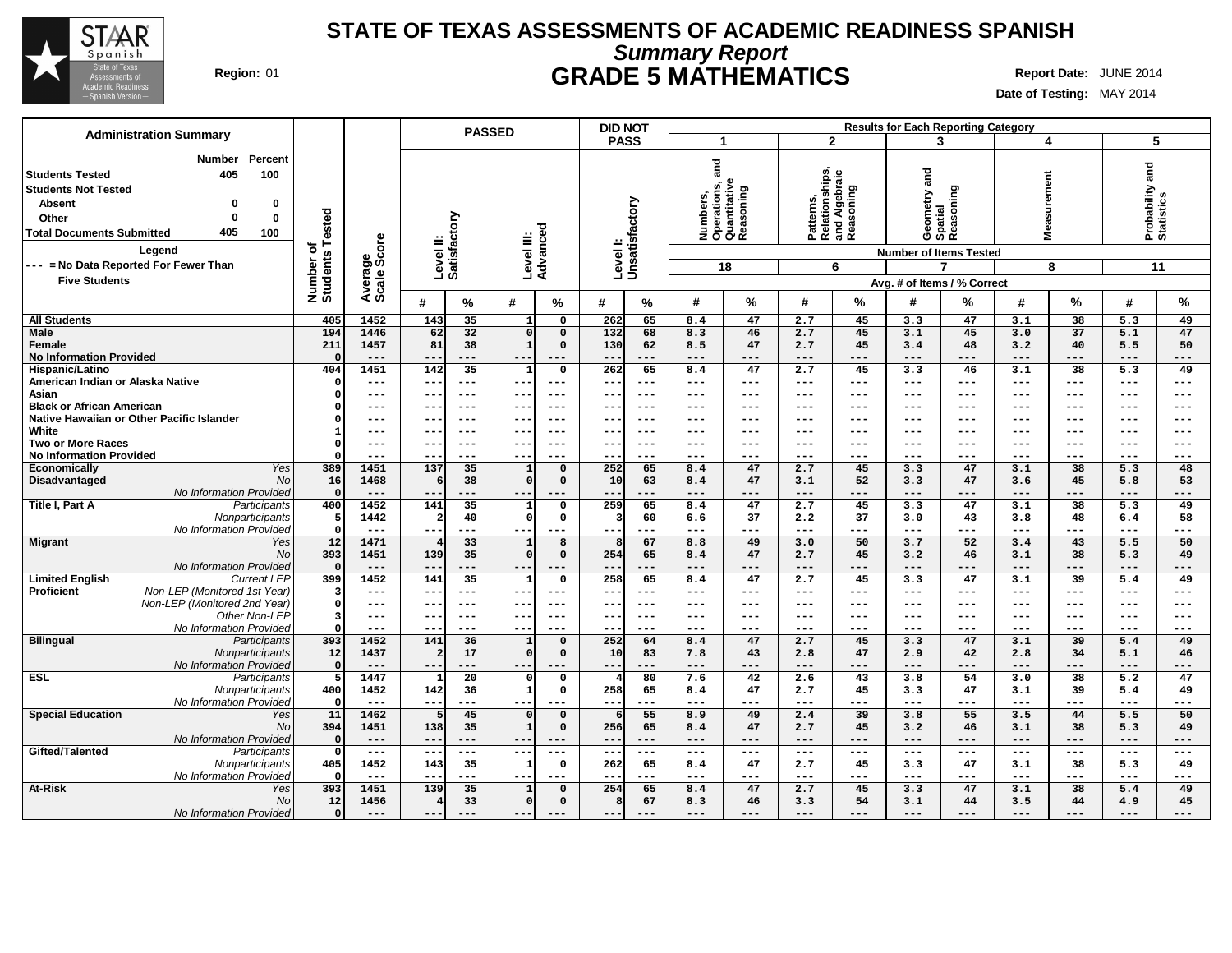

# **Summary Report STATE OF TEXAS ASSESSMENTS OF ACADEMIC READINESS L Region:** 01 **GRADE 5 MATHEMATICS Report Date:** JUNE 2014

**Date of Testing:** MAY 2014

| <b>Administration Summary</b>                                                                                                                                                                             |                              |                                                         | <b>PASSED</b>                          |                                                                  | <b>DID NOT</b>                       |                                                               |                                         |                                                           | Results for Each Reporting Category*                          |                 |                            |                           |                               |                                                   |
|-----------------------------------------------------------------------------------------------------------------------------------------------------------------------------------------------------------|------------------------------|---------------------------------------------------------|----------------------------------------|------------------------------------------------------------------|--------------------------------------|---------------------------------------------------------------|-----------------------------------------|-----------------------------------------------------------|---------------------------------------------------------------|-----------------|----------------------------|---------------------------|-------------------------------|---------------------------------------------------|
|                                                                                                                                                                                                           |                              |                                                         |                                        |                                                                  | <b>PASS</b>                          | -1                                                            |                                         | $\mathbf{2}$                                              | 3                                                             |                 | 4                          |                           | 5                             |                                                   |
| Percent<br>Number<br>100<br><b>Students Tested</b><br>43<br><b>Students Not Tested</b><br><b>Absent</b><br>0<br>0<br>$\mathbf 0$<br>Other<br>0<br>43<br>100<br><b>Total Documents Submitted</b><br>Legend | Number of<br>Students Tested | ge<br>Score                                             | Level II:<br>Satisfactory              | ъ<br>Level III:<br>Advanceo                                      | Levell:<br>Unsatisfactory            | and<br>Numbers,<br>Operations, a<br>Quantitative<br>Reasoning | oning                                   | Patterns,<br>Relationships,<br>and Algebraic<br>Reasoning | and<br>Geometry a<br>Spatial<br><b>Number of Items Tested</b> | Reasoning       | surement<br>Ñ<br>Mea       |                           | Probability and<br>Statistics |                                                   |
| --- = No Data Reported For Fewer Than                                                                                                                                                                     |                              |                                                         |                                        |                                                                  |                                      | 18                                                            |                                         | 6                                                         | 7                                                             |                 |                            | 8                         | 11                            |                                                   |
| <b>Five Students</b>                                                                                                                                                                                      |                              |                                                         |                                        |                                                                  |                                      |                                                               |                                         |                                                           | Avg. # of Items / % Correct                                   |                 |                            |                           |                               |                                                   |
|                                                                                                                                                                                                           |                              | Average<br>Scale                                        | $\%$<br>#                              | $\%$<br>#                                                        | #<br>%                               | #                                                             | %<br>#                                  | %                                                         | #                                                             | ℅               | #                          | %                         | #                             | $\%$                                              |
| <b>All Students</b>                                                                                                                                                                                       | 43                           | 1433                                                    | 13<br>30                               | $\mathsf{o}\,$<br>$\mathbf{0}$                                   | 30<br>70                             | 8.1                                                           | 45<br>2.1                               | 36                                                        | 2.8                                                           | 41              | 2.5                        | 31                        | 6.0                           | 55                                                |
| Male<br>Female<br><b>No Information Provided</b>                                                                                                                                                          | 18<br>25<br>$\Omega$         | 1425<br>1439<br>$---$                                   | 22<br>4<br>9<br>36<br>$---$<br>$--$    | $\mathbf 0$<br>$\mathbf{0}$<br>$\mathbf 0$<br>$\mathbf 0$<br>--- | 14<br>78<br>16<br>64<br>$---$<br>--- | 8.0<br>8.1<br>$---$                                           | 44<br>1.8<br>45<br>2.4<br>---<br>$---$  | 31<br>39<br>---                                           | 2.7<br>3.0<br>$---$                                           | 38<br>42<br>--- | 2.7<br>2.4<br>$---$        | 33<br>30<br>---           | 5.7<br>6.3<br>---             | 52<br>57<br>---                                   |
| Hispanic/Latino                                                                                                                                                                                           | 42<br>$\Omega$               | 1433<br>$---$                                           | $\overline{13}$<br>31<br>$- -$         | $\mathbf 0$<br>$\Omega$<br>$---$                                 | $\overline{29}$<br>69<br>$---$       | 8.1<br>$\qquad \qquad - -$                                    | 2.1<br>45<br>---<br>$\qquad \qquad - -$ | 35<br>$---$                                               | 2.8<br>$---$                                                  | 40<br>$---$     | 2.5<br>$\qquad \qquad - -$ | 32<br>$\qquad \qquad - -$ | 6.0<br>$---$                  | 55<br>$---$                                       |
| American Indian or Alaska Native<br>Asian                                                                                                                                                                 | $\Omega$                     | ---                                                     | $---$<br>--<br>$---$                   | $- -$<br>---                                                     | $--$<br>--                           | $---$                                                         | ---<br>$---$                            | ---                                                       | ---                                                           | ---             | ---                        | ---                       | ---                           | ---                                               |
| <b>Black or African American</b>                                                                                                                                                                          |                              | ---                                                     | $---$<br>--                            | $---$<br>--                                                      | $---$<br>$--$                        | $---$                                                         | ---<br>$---$                            | ---                                                       | $--$                                                          | $---$           | $---$                      | $---$                     | ---                           | $---$                                             |
| Native Hawaiian or Other Pacific Islander                                                                                                                                                                 |                              | ---                                                     | --<br>$- - -$                          | $- -$<br>$- - -$                                                 | $- -$<br>$--$                        | $---$                                                         | ---<br>$---$                            | ---                                                       | $- - -$                                                       | $--$            | $---$                      | $--$                      | ---                           | $---$                                             |
| White                                                                                                                                                                                                     | -1                           | $--$                                                    | $---$<br>--                            | $---$<br>--                                                      | $- -$<br>$- - -$                     | $---$                                                         | ---<br>$\qquad \qquad - \qquad -$       | ---                                                       | $---$                                                         | $- - -$         | $---$                      | $---$                     | ---                           | $---$                                             |
| <b>Two or More Races</b><br><b>No Information Provided</b>                                                                                                                                                | $\Omega$<br>$\Omega$         | ---<br>---                                              | --<br>---<br>--<br>---                 | $---$<br>$- -$<br>---                                            | --<br>$--$<br>$- -$<br>---           | $---$<br>$--$                                                 | $---$<br>---<br>$---$<br>---            | ---<br>---                                                | $---$<br>$--$                                                 | ---<br>---      | ---<br>$---$               | $---$<br>---              | ---<br>---                    | ---<br>$---$                                      |
| Yes<br>Economically                                                                                                                                                                                       | 41                           | 1430                                                    | 29<br>12                               | ol<br>$\mathbf{0}$                                               | 29<br>71                             | 8.0                                                           | 45<br>2.2                               | 36                                                        | 2.7                                                           | 39              | 2.5                        | 31                        | 5.9                           | 53                                                |
| Disadvantaged<br>No                                                                                                                                                                                       | $\overline{a}$               | $---$                                                   | $- -$<br>$---$                         | ---<br>$---$                                                     | $---$<br>$---$                       | $---$                                                         | ---<br>$---$                            | $---$                                                     | $---$                                                         | $---$           | $---$                      | $---$                     | $---$                         | $---$                                             |
| No Information Provided                                                                                                                                                                                   | $\Omega$                     | ---                                                     | $- -$<br>---                           | $--$<br>---                                                      | $\qquad \qquad -$<br>---             | $---$                                                         | ---<br>$---$                            | ---                                                       | $---$                                                         | ---             | $---$                      | $---$                     | ---                           | $---$                                             |
| Title I, Part A<br>Participants<br>Nonparticipants                                                                                                                                                        | 43<br>$\mathbf 0$            | 1433<br>$--$                                            | 30<br>13<br>$- - -$<br>--              | $\mathbf{0}$<br>$\mathbf 0$<br>---<br>$---$                      | 30<br>70<br>$---$<br>$---$           | 8.1<br>$\qquad \qquad - -$                                    | 45<br>2.1<br>---<br>$\qquad \qquad - -$ | 36<br>$---$                                               | 2.8<br>$\qquad \qquad - -$                                    | 41<br>$- - -$   | 2.5<br>$---$               | 31<br>$---$               | 6.0<br>$---$                  | 55<br>$---$                                       |
| No Information Provided                                                                                                                                                                                   | $\Omega$                     | $---$                                                   | --<br>---                              | ---<br>$-- -$                                                    | $--$<br>---                          | $---$                                                         | ---<br>$---$                            | $---$                                                     | $---$                                                         | ---             | $---$                      | $---$                     | ---                           | $---$                                             |
| <b>Migrant</b><br>Yes                                                                                                                                                                                     | $\overline{a}$               | $---$                                                   | $\qquad \qquad - -$<br>$---$           | $---$<br>$---$                                                   | $---$<br>---                         | $\qquad \qquad - -$                                           | ---<br>$\qquad \qquad - -$              | $---$                                                     | $---$                                                         | ---             | $---$                      | $---$                     | $---$                         | $---$                                             |
| No                                                                                                                                                                                                        | 41<br>$\Omega$               | 1436<br>$---$                                           | 32<br>13<br>$- -$<br>$---$             | $\mathbf 0$<br>$\Omega$<br>$- -$<br>$---$                        | 28<br>68<br>$---$<br>---             | 8.1<br>$---$                                                  | 45<br>2.2<br>---<br>$---$               | 37<br>$---$                                               | 2.9<br>$---$                                                  | 42<br>$---$     | 2.6<br>$---$               | 32<br>$---$               | 6.1<br>$---$                  | 55<br>---                                         |
| No Information Provided<br><b>Limited English</b><br><b>Current LEP</b>                                                                                                                                   | 43                           | 1433                                                    | 30<br>13                               | $\mathbf 0$<br>0                                                 | 30<br>70                             | 8.1                                                           | 2.1<br>45                               | 36                                                        | 2.8                                                           | 41              | 2.5                        | 31                        | 6.0                           | 55                                                |
| Proficient<br>Non-LEP (Monitored 1st Year)                                                                                                                                                                | $\mathbf{0}$                 | $---$                                                   | --<br>$---$                            | $---$<br>$- - \cdot$                                             | $- - -$<br>$--$                      | $\qquad \qquad - -$                                           | ---<br>$- - -$                          | $---$                                                     | $---$                                                         | $---$           | $\qquad \qquad - -$        | $---$                     | ---                           | $---$                                             |
| Non-LEP (Monitored 2nd Year)                                                                                                                                                                              | $\Omega$                     | $---$                                                   | --<br>$---$                            | $- -$<br>$---$                                                   | $- -$<br>$- - -$                     | $---$                                                         | ---<br>$\qquad \qquad - \qquad -$       | $---$                                                     | $- - -$                                                       | $- - -$         | $---$                      | $---$                     | ---                           | $---$                                             |
| Other Non-LEP<br>No Information Provided                                                                                                                                                                  | $\mathbf 0$<br>$\Omega$      | $---$<br>---                                            | $---$<br>--<br>--<br>$--$              | $---$<br>---<br>---<br>$- - \cdot$                               | $---$<br>--<br>$- -$<br>---          | $---$<br>$--$                                                 | ---<br>$---$<br>---<br>$---$            | ---<br>---                                                | $---$<br>$--$                                                 | ---<br>---      | $---$<br>$---$             | $---$<br>---              | ---<br>---                    | ---<br>$---$                                      |
| <b>Bilingual</b><br>Participants                                                                                                                                                                          | 39                           | 1437                                                    | 33<br>13                               | $\Omega$<br>$\mathbf{0}$                                         | 26<br>67                             | 8.3                                                           | 46<br>2.3                               | 38                                                        | 2.8                                                           | 40              | 2.6                        | 32                        | 5.9                           | 54                                                |
| Nonparticipants                                                                                                                                                                                           | $\overline{4}$               | $---$                                                   | ---<br>$---$                           | $---$<br>$---$                                                   | $---$<br>$---$                       | $---$                                                         | ---<br>$---$                            | $---$                                                     | $---$                                                         | ---             | $---$                      | $---$                     | $---$                         | ---                                               |
| No Information Provided                                                                                                                                                                                   | $\Omega$                     | $---$                                                   | --<br>---                              | $- -$<br>$---$                                                   | ---<br>$\qquad \qquad -$             | $---$                                                         | ---<br>$---$                            | ---                                                       | $---$                                                         | $---$           | $---$                      | $---$                     | ---                           | $---$                                             |
| <b>ESL</b><br>Participants<br>Nonparticipants                                                                                                                                                             | $\overline{4}$<br>39         | $\qquad \qquad - -$<br>1437                             | $\qquad \qquad - -$<br>---<br>13<br>33 | $---$<br>$---$<br>$\mathbf 0$<br>$\mathbf 0$                     | $--$<br>$\frac{1}{2}$<br>26<br>67    | $\qquad \qquad - -$<br>8.3                                    | ---<br>$---$<br>46<br>2.3               | $---$<br>38                                               | $\qquad \qquad - -$<br>2.8                                    | $---$<br>40     | $---$<br>2.6               | $\qquad \qquad - -$<br>32 | $---$<br>5.9                  | $\scriptstyle \cdots$ $\scriptstyle \cdots$<br>54 |
| No Information Provided                                                                                                                                                                                   | $\mathbf{0}$                 | $---$                                                   | --<br>---                              | $---$<br>---                                                     | $--$<br>---                          | $---$                                                         | ---<br>$---$                            | ---                                                       | $---$                                                         | ---             | $---$                      | ---                       | ---                           | ---                                               |
| <b>Special Education</b><br>Yes                                                                                                                                                                           | $\mathbf{1}$                 | $\hspace{0.05cm} - \hspace{0.05cm} - \hspace{0.05cm} -$ | $---$<br>---                           | $---$<br>$---$                                                   | $---$<br>---                         | $---$                                                         | ---<br>$---$                            | $---$                                                     | $---$                                                         | $---$           | $---$                      | $---$                     | $---$                         | $---$                                             |
| N <sub>O</sub>                                                                                                                                                                                            | 42                           | 1435                                                    | 13<br>31                               | $\mathbf 0$<br>$\mathbf 0$                                       | 29<br>69                             | 8.1                                                           | 45<br>2.2                               | 36                                                        | 2.9                                                           | 41              | 2.6                        | 32                        | 6.1                           | 55                                                |
| No Information Provided                                                                                                                                                                                   | $\Omega$<br>$\mathbf{o}$     | $---$                                                   | $- -$<br>$---$                         | $- - -$<br>$---$<br>$---$<br>$--$                                | $---$<br>---                         | $---$                                                         | ---<br>$---$<br>$\sim$ $\sim$ $\sim$    | $---$                                                     | $---$                                                         | $---$<br>---    | $---$                      | $---$                     | $---$                         | $---$                                             |
| Gifted/Talented<br>Participants<br>Nonparticipants                                                                                                                                                        | 43                           | $---$<br>1433                                           | $---$<br>---<br>13<br>30               | $\mathbf 0$<br>$\Omega$                                          | ---<br>---<br>30<br>70               | $\qquad \qquad - -$<br>8.1                                    | ---<br>45<br>2.1                        | $---$<br>36                                               | $\qquad \qquad - -$<br>2.8                                    | 41              | $---$<br>2.5               | $---$<br>31               | $---$<br>6.0                  | $---$<br>55                                       |
| No Information Provided                                                                                                                                                                                   | $\Omega$                     | $---$                                                   | ---<br>$---$                           | $---$<br>$- - -$                                                 | $---$<br>$--$                        | $- - -$                                                       | $\qquad \qquad - -$<br>---              | $---$                                                     | $---$                                                         | $--$            | $---$                      | $---$                     | ---                           | $---$                                             |
| <b>At-Risk</b><br>Yes                                                                                                                                                                                     | 43                           | 1433                                                    | 13<br>30                               | $\mathbf 0$<br>$\Omega$                                          | 30<br>70                             | 8.1                                                           | 45<br>2.1                               | 36                                                        | 2.8                                                           | 41              | 2.5                        | 31                        | 6.0                           | 55                                                |
| N <sub>O</sub>                                                                                                                                                                                            | $\Omega$                     | $---$                                                   | $- -$<br>$---$                         | $---$<br>--                                                      | $--$<br>$---$                        | $---$                                                         | ---<br>$---$                            | ---                                                       | $---$                                                         | ---             | $---$                      | $---$                     | ---                           | ---                                               |
| No Information Provided                                                                                                                                                                                   | $\Omega$                     | $---$                                                   | $--$<br>$---$                          | $--$<br>$---$                                                    | $---$<br>$--$                        | $---$                                                         | $---$<br>$---$                          | $---$                                                     | $---$                                                         | $---$           | $---$                      | $---$                     | ---                           | $---$                                             |

\* Students who took the STAAR L test on paper are not included in the reporting category results.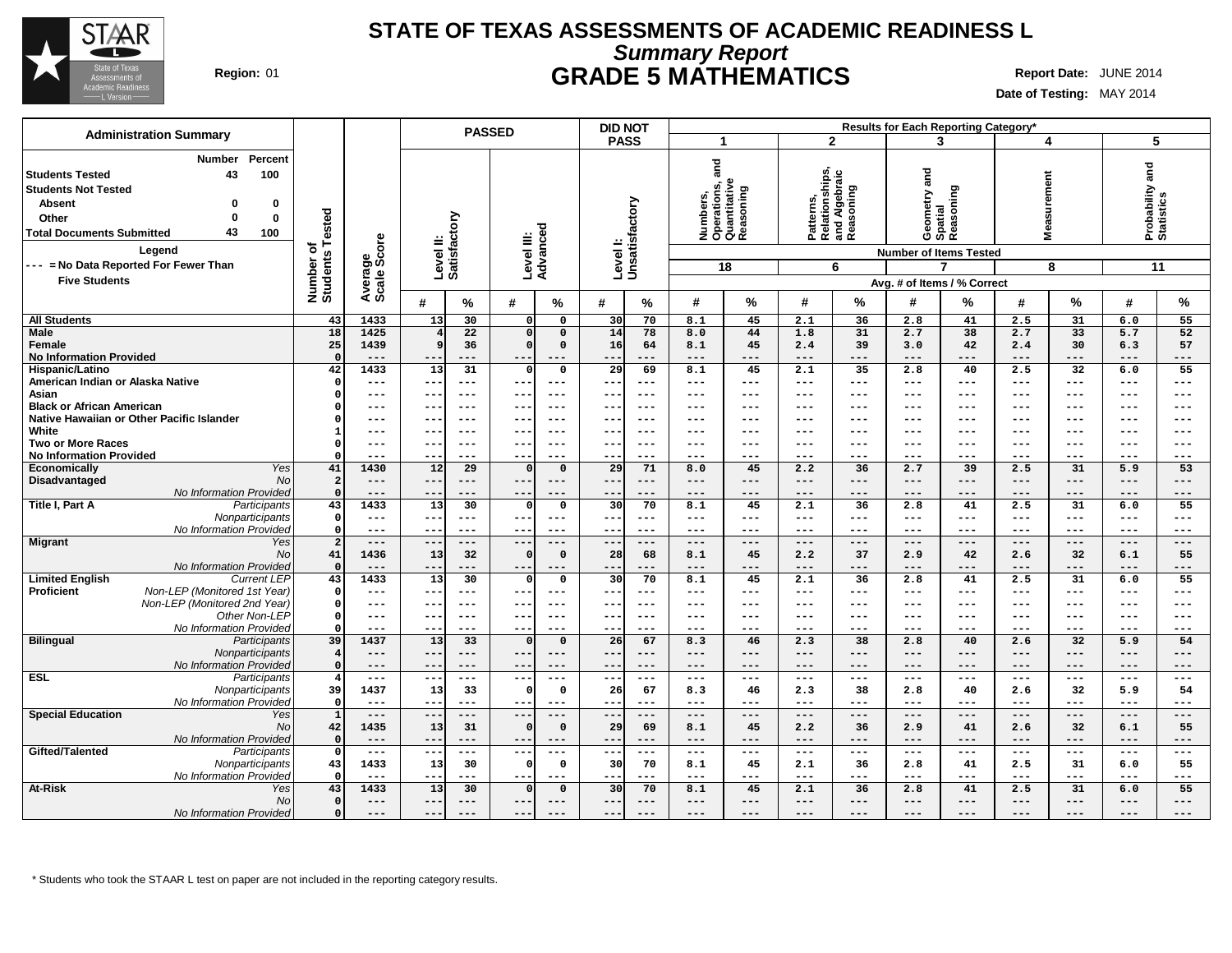

# **Summary Report STATE OF TEXAS ASSESSMENTS OF ACADEMIC READINESS MODIFIED Region:** 01 **GRADE 5 READING Report Date:** JUNE 2014

| <b>Administration Summary</b>                                                                                                                                                                                                                                         |                              |                             |                           | <b>PASSED</b>   |                         |                         | <b>DID NOT</b>        |                            |                                             |                   |                                                                                                                 | <b>Results for Each Reporting Category</b> |                                                              |                 |
|-----------------------------------------------------------------------------------------------------------------------------------------------------------------------------------------------------------------------------------------------------------------------|------------------------------|-----------------------------|---------------------------|-----------------|-------------------------|-------------------------|-----------------------|----------------------------|---------------------------------------------|-------------------|-----------------------------------------------------------------------------------------------------------------|--------------------------------------------|--------------------------------------------------------------|-----------------|
|                                                                                                                                                                                                                                                                       |                              |                             |                           |                 |                         |                         | <b>PASS</b>           |                            |                                             | -1                |                                                                                                                 | $\mathbf{2}$                               | 3                                                            |                 |
| Percent<br>Number<br>67<br>355<br><b>Students Tested</b><br><b>Students Not Tested</b><br><b>Absent</b><br>-1<br>0<br>170<br>32<br>Other<br>526<br>100<br><b>Total Documents Submitted</b><br>Legend<br>--- = No Data Reported For Fewer Than<br><b>Five Students</b> | Number of<br>Students Tested | Average<br>Scale Score      | Level II:<br>Satisfactory |                 | Level III:<br>Advanced  |                         |                       | Level I:<br>Unsatisfactory | rstanding<br>is Genres<br>Underst<br>Across | 8                 | Understanding/<br>Analysis of<br>Literary Texts<br><b>Number of Items Tested</b><br>Avg. # of Items / % Correct | 15                                         | Understanding/<br> Analysis of<br>  Informational<br>  Texts | 14              |
|                                                                                                                                                                                                                                                                       |                              |                             | #                         | %               | #                       | %                       | #                     | %                          | #                                           | %                 | #                                                                                                               | %                                          | #                                                            | $\%$            |
| <b>All Students</b>                                                                                                                                                                                                                                                   | 355                          | 2878                        | 215                       | 61              | 21                      | 6                       | 140                   | 39                         | 3.9                                         | 49                | 7.6                                                                                                             | 51                                         | 6.8                                                          | 49              |
| <b>Male</b><br>Female<br><b>No Information Provided</b>                                                                                                                                                                                                               | 252<br>103                   | 2879<br>2876<br>$---$       | 149<br>66<br>--           | 59<br>64<br>--- | 16<br>5<br>---          | 6<br>5<br>$---$         | 103<br>37<br>--       | 41<br>36<br>---            | 3.9<br>4.1<br>$---$                         | 49<br>51<br>$---$ | 7.6<br>7.6<br>$---$                                                                                             | 51<br>51<br>$---$                          | 6.9<br>6.6<br>$---$                                          | 49<br>47<br>--- |
| Hispanic/Latino<br>American Indian or Alaska Native                                                                                                                                                                                                                   | 341<br>$\Omega$              | 2877<br>$\qquad \qquad - -$ | 203<br>---                | 60<br>$---$     | $\overline{20}$<br>$--$ | 6<br>$---$              | 138<br>$--$           | 40<br>$\qquad \qquad - -$  | 3.9<br>$\qquad \qquad - -$                  | 49<br>$---$       | 7.6<br>$---$                                                                                                    | 51<br>---                                  | 6.8<br>$\qquad \qquad - -$                                   | 48<br>---       |
| Asian                                                                                                                                                                                                                                                                 |                              | $---$                       | $- -$                     | $---$           | $--$                    | $--$                    | $--$                  | $---$                      | $---$                                       | $---$             | ---                                                                                                             | ---                                        | $---$                                                        |                 |
| <b>Black or African American</b>                                                                                                                                                                                                                                      |                              | $---$                       | $- -$                     | $---$           | $- -$                   |                         | $\qquad \qquad -$     | $---$                      | ---                                         | ---               | ---                                                                                                             |                                            | ---                                                          |                 |
| Native Hawaiian or Other Pacific Islander<br>White                                                                                                                                                                                                                    | 10                           | $---$<br>2968               | ---<br>9                  | $---$<br>90     | $- -$<br>-1             | $- - -$<br>10           | $- -$<br>$\mathbf{1}$ | $---$<br>10                | $---$<br>4.6                                | $---$<br>58       | ---<br>8.7                                                                                                      | ---<br>58                                  | $-- -$<br>7.7                                                | ---<br>55       |
| <b>Two or More Races</b>                                                                                                                                                                                                                                              | $\Omega$                     | $---$                       | --                        | $---$           |                         | $---$                   | ---                   | $---$                      | $---$                                       | $---$             | ---                                                                                                             | ---                                        | $---$                                                        | ---             |
| <b>No Information Provided</b>                                                                                                                                                                                                                                        |                              | $---$                       | $- -$                     | $---$           | $- -$                   |                         | --                    | ---                        | $--$                                        | $---$             | ---                                                                                                             | ---                                        | $---$                                                        | ---             |
| Yes<br>Economically                                                                                                                                                                                                                                                   | 330                          | 2879                        | 199                       | 60              | 20                      | 6                       | 131                   | 40                         | 4.0                                         | 49                | 7.6                                                                                                             | 51                                         | 6.8                                                          | 49              |
| Disadvantaged<br>No                                                                                                                                                                                                                                                   | 25                           | 2865                        | 16                        | 64              | $\mathbf{1}$            | $\overline{\mathbf{4}}$ | 9                     | 36                         | 3.8                                         | 47                | 7.3                                                                                                             | 49                                         | 6.9                                                          | 49              |
| No Information Provided                                                                                                                                                                                                                                               | $\Omega$                     | $---$                       | --                        | ---             | $- -$                   | ---                     |                       | ---                        | $---$                                       | $---$             | ---                                                                                                             | ---                                        | $---$                                                        | ---             |
| Title I, Part A<br>Participants                                                                                                                                                                                                                                       | 354                          | 2879                        | 215                       | 61              | $\overline{21}$         | 6                       | 139                   | 39                         | 3.9                                         | 49                | 7.6                                                                                                             | 51                                         | 6.8                                                          | 49              |
| Nonparticipants                                                                                                                                                                                                                                                       | $\mathbf{1}$                 | $\qquad \qquad - -$         | $---$                     | $---$           | $---$                   | $---$                   | $- - -$               | $---$                      | $---$                                       | $---$             | $---$                                                                                                           | $---$                                      | $---$                                                        | ---             |
| No Information Provided                                                                                                                                                                                                                                               |                              | $---$                       | $- -$                     | $---$           | $- -$                   | ---                     | $- -$                 | $---$                      | $- - -$                                     | $---$             | $---$                                                                                                           | $---$                                      | $---$                                                        | ---             |
| Migrant<br>Yes                                                                                                                                                                                                                                                        | 30                           | 2920                        | 18                        | 60              |                         | 10                      | 12                    | 40                         | 4.3                                         | 54                | 8.1                                                                                                             | 54                                         | 7.2                                                          | 51              |
| No<br>No Information Provided                                                                                                                                                                                                                                         | 325<br>$\Omega$              | 2874<br>$---$               | 197<br>$--$               | 61<br>$---$     | 18<br>$--$              | 6<br>$---$              | 128<br>$- -$          | 39<br>$---$                | 3.9<br>$---$                                | 49<br>$---$       | 7.6<br>$---$                                                                                                    | 50<br>---                                  | 6.8<br>$---$                                                 | 48<br>---       |
| <b>Current LEP</b><br><b>Limited English</b>                                                                                                                                                                                                                          | 215                          | 2876                        | 132                       | 61              | $\overline{13}$         | 6                       | 83                    | $\overline{39}$            | 3.9                                         | 49                | 7.6                                                                                                             | 51                                         | 6.8                                                          | 49              |
| Non-LEP (Monitored 1st Year)<br><b>Proficient</b>                                                                                                                                                                                                                     | 17                           | 2794                        |                           | 41              | $\Omega$                | 0                       | 10                    | 59                         | 2.6                                         | 33                | 7.5                                                                                                             | 50                                         | 5.8                                                          | 42              |
| Non-LEP (Monitored 2nd Year)                                                                                                                                                                                                                                          | 8                            | 2754                        | 4                         | 50              | $\Omega$                | 0                       |                       | 50                         | 3.6                                         | 45                | 6.4                                                                                                             | 43                                         | 4.8                                                          | 34              |
| Other Non-LEP                                                                                                                                                                                                                                                         | 115                          | 2903                        | 72                        | 63              | 8                       | $\overline{7}$          | 43                    | 37                         | 4.2                                         | 53                | 7.7                                                                                                             | 52                                         | 7.1                                                          | 51              |
| No Information Provided                                                                                                                                                                                                                                               | $^{\circ}$                   | $---$                       | $- -$                     | ---             | $--$                    |                         | ---                   | ---                        | $\qquad \qquad - -$                         | $---$             | $---$                                                                                                           | ---                                        | $---$                                                        | ---             |
| <b>Bilingual</b><br>Participants                                                                                                                                                                                                                                      | 195                          | 2882                        | 122                       | 63              | 12                      | $6\overline{6}$         | 73                    | $\overline{37}$            | 4.0                                         | 50                | 7.6                                                                                                             | 51                                         | 6.9                                                          | 49              |
| Nonparticipants                                                                                                                                                                                                                                                       | 160                          | 2873                        | 93                        | 58              | $\mathbf{9}$            | 6                       | 67                    | 42                         | 3.9                                         | 49                | 7.6                                                                                                             | 51                                         | 6.7                                                          | 48              |
| No Information Provideo                                                                                                                                                                                                                                               |                              | $---$                       | $- -$                     | ---             | $--$                    | $---$                   | $- -$                 | $---$                      | $\qquad \qquad - -$                         | $---$             | $---$                                                                                                           | $---$                                      | $---$                                                        | ---             |
| <b>ESL</b><br>Participants                                                                                                                                                                                                                                            | 5                            | 3011                        |                           | 60              |                         | $\overline{20}$         | 2                     | 40                         | 4.8                                         | 60                | 9.6                                                                                                             | 64                                         | 7.0                                                          | 50              |
| Nonparticipants<br>No Information Provided                                                                                                                                                                                                                            | 350                          | 2876<br>$---$               | 212<br>$- -$              | 61<br>$- - -$   | 20<br>$- -$             | 6<br>$- - -$            | 138<br>$- -$          | 39<br>$---$                | 3.9<br>$---$                                | 49<br>$---$       | 7.6<br>$---$                                                                                                    | 50<br>$---$                                | 6.8<br>$---$                                                 | 49<br>$- - -$   |
| <b>Special Education</b><br>Yes                                                                                                                                                                                                                                       | 355                          | 2878                        | 215                       | 61              | 21                      | 6                       | 140                   | 39                         | 3.9                                         | 49                | 7.6                                                                                                             | 51                                         | 6.8                                                          | 49              |
| <b>No</b>                                                                                                                                                                                                                                                             | $\Omega$                     | $---$                       | $- -$                     | $---$           | $- -$                   | $---$                   | $- -$                 | $---$                      | $\qquad \qquad - -$                         | $---$             | $---$                                                                                                           | $---$                                      | $---$                                                        | ---             |
| No Information Provided                                                                                                                                                                                                                                               | $\Omega$                     | $---$                       | $- -$                     | $---$           | $- -$                   | $---$                   | $- -$                 | $---$                      | $---$                                       | $---$             | $---$                                                                                                           | $---$                                      | $---$                                                        | ---             |
| Gifted/Talented<br>Participants                                                                                                                                                                                                                                       | $\overline{3}$               | $\frac{1}{2}$               | $\sim$ $\sim$             | $- - -$         | $- -$                   | $---$                   | $---$                 | $\frac{1}{2}$              | $\qquad \qquad - -$                         | $---$             | $---$                                                                                                           | ---                                        | $\qquad \qquad - -$                                          | ---             |
| Nonparticipants                                                                                                                                                                                                                                                       | 352                          | 2880                        | 214                       | 61              | 21                      | 6                       | 138                   | 39                         | 3.9                                         | 49                | 7.6                                                                                                             | 51                                         | 6.8                                                          | 49              |
| No Information Provided                                                                                                                                                                                                                                               |                              | $---$                       | $- -$                     | ---             | $- -$                   | ---                     |                       | $---$                      | $---$                                       | $---$             | $---$                                                                                                           | $---$                                      | $\qquad \qquad - -$                                          | ---             |
| <b>At-Risk</b><br>Yes                                                                                                                                                                                                                                                 | 313                          | 2880                        | 191                       | 61              | 20                      | 6                       | 122                   | 39                         | 3.9                                         | 49                | 7.7                                                                                                             | 51                                         | 6.8                                                          | 49              |
| <b>No</b>                                                                                                                                                                                                                                                             | 42                           | 2869                        | 24                        | 57              | $\vert$ 1               | $\overline{a}$          | 18                    | 43                         | 4.2                                         | 53                | 7.2                                                                                                             | 48                                         | 6.7                                                          | 48              |
| No Information Provided                                                                                                                                                                                                                                               | $\Omega$                     | $---$                       | $---$                     | $---$           | $---$                   | $---$                   | $- -$                 |                            | $---$                                       | $---$             | $---$                                                                                                           | ---                                        | $---$                                                        | ---             |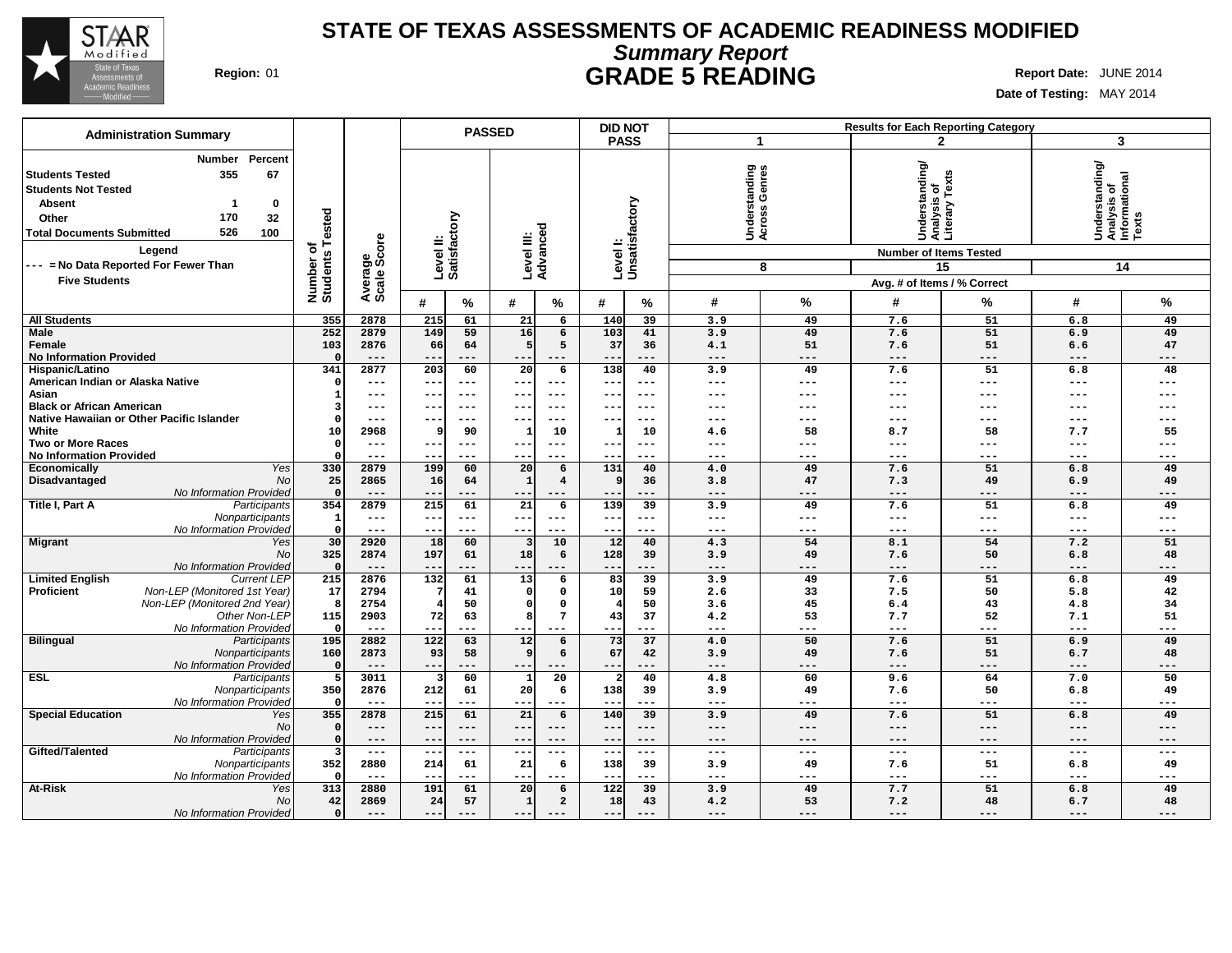

# **Summary Report STATE OF TEXAS ASSESSMENTS OF ACADEMIC READINESS MODIFIED Region:** 01 **GRADE 5 MATHEMATICS Report Date:** JUNE 2014

| <b>Administration Summary</b>                                                                                                                                                                                  |                              |                |                           | <b>PASSED</b>                           | <b>DID NOT</b>            |                                                               |           |                                                           | <b>Results for Each Reporting Category</b> |                                           |                               |                     |
|----------------------------------------------------------------------------------------------------------------------------------------------------------------------------------------------------------------|------------------------------|----------------|---------------------------|-----------------------------------------|---------------------------|---------------------------------------------------------------|-----------|-----------------------------------------------------------|--------------------------------------------|-------------------------------------------|-------------------------------|---------------------|
|                                                                                                                                                                                                                |                              |                |                           |                                         | <b>PASS</b>               | -1                                                            |           | $\overline{2}$                                            | 3                                          | 4                                         | 5                             |                     |
| Percent<br><b>Number</b><br><b>Students Tested</b><br>381<br>74<br><b>Students Not Tested</b><br><b>Absent</b><br>$\bf{0}$<br>$\Omega$<br>134<br>Other<br>26<br>515<br>100<br><b>Total Documents Submitted</b> | Number of<br>Students Tested | ige<br>Score   | Level II:<br>Satisfactory | Level III:<br>Advancec                  | Levell:<br>Unsatisfactory | ក្ត<br>Numbers,<br>Operations, a<br>Quantitative<br>Reasoning | oning     | Patterns,<br>Relationships,<br>and Algebraic<br>Reasoning | and<br>Geometry ar<br>Spatial<br>Reasoning | surement<br>Mea                           | Probability and<br>Statistics |                     |
| Legend                                                                                                                                                                                                         |                              |                |                           |                                         |                           |                                                               |           |                                                           | <b>Number of Items Tested</b>              |                                           |                               |                     |
| --- = No Data Reported For Fewer Than                                                                                                                                                                          |                              |                |                           |                                         |                           | 14                                                            |           | 5                                                         | 6                                          | 6                                         | 9                             |                     |
| <b>Five Students</b>                                                                                                                                                                                           |                              | Avera<br>Scale |                           |                                         |                           |                                                               |           |                                                           | Avg. # of Items / % Correct                |                                           |                               |                     |
|                                                                                                                                                                                                                |                              |                | #<br>$\%$                 | #<br>%                                  | #<br>℅                    | #                                                             | %         | %<br>#                                                    | %<br>#                                     | #<br>%                                    | #                             | %                   |
| <b>All Students</b>                                                                                                                                                                                            | 381                          | 2906           | 234<br>61                 | $\overline{a}$<br>7                     | 147<br>39                 | 7.0                                                           | 50        | 2.1<br>41                                                 | 3.0<br>49                                  | 3.2<br>54                                 | 4.0                           | 44                  |
| Male                                                                                                                                                                                                           | 251                          | 2896           | 152<br>61                 | 5<br>$\overline{a}$                     | 39<br>99                  | 7.0                                                           | 50        | 2.1<br>41                                                 | 3.0<br>50                                  | 52<br>3.1                                 | 3.8                           | 43                  |
| Female                                                                                                                                                                                                         | 130                          | 2925           | 82<br>63                  | $\overline{a}$<br>$\overline{a}$        | 48<br>37                  | 7.2                                                           | 51        | 41<br>2.1                                                 | 2.9<br>48                                  | 57<br>3.4                                 | 4.2                           | 47                  |
| <b>No Information Provided</b>                                                                                                                                                                                 | $\Omega$                     | $---$          | $- -$<br>$---$            | ---<br>$- -$                            | $- -$<br>---              | $---$                                                         | ---       | $---$<br>---                                              | $---$<br>---                               | $---$<br>$---$                            | $---$                         | ---                 |
| Hispanic/Latino                                                                                                                                                                                                | 369                          | 2906           | 224<br>61                 | $\overline{2}$                          | 145<br>39                 | 7.0                                                           | 50        | 2.1<br>41                                                 | 50<br>3.0                                  | 3.2<br>54                                 | 4.0                           | 44                  |
| American Indian or Alaska Native                                                                                                                                                                               | $\Omega$                     | $---$          | $---$<br>--               | $---$<br>---                            | $---$<br>---              | $---$                                                         | ---       | $---$<br>---                                              | $---$<br>---                               | $---$<br>---                              | ---                           | ---                 |
| Asian                                                                                                                                                                                                          | $\mathbf{1}$                 | ---            | --<br>$---$               | $---$<br>--                             | $- -$<br>$--$             | $---$                                                         | ---       | $---$<br>---                                              | $--$<br>$--$                               | $---$<br>$---$                            | ---                           | $---$               |
| <b>Black or African American</b>                                                                                                                                                                               | 3                            | $--$           | --<br>$- - -$             | $- - -$<br>--                           | $--$<br>$- - -$           | $---$                                                         | ---       | $---$<br>---                                              | $---$<br>$---$                             | $---$<br>$---$                            | ---                           | $---$               |
| Native Hawaiian or Other Pacific Islander                                                                                                                                                                      |                              | ---            | --<br>$---$               | $---$<br>---                            | ---<br>---                | $---$                                                         | ---       | $---$<br>---                                              | $---$<br>---                               | ---<br>---                                | ---                           | ---                 |
| White                                                                                                                                                                                                          | 8<br>$\Omega$                | 2919<br>$---$  | 75<br>6<br>$---$          | $\mathbf 0$<br>$\Omega$<br>$---$        | 25<br>2<br>$---$<br>$--$  | 8.4<br>$\qquad \qquad - -$                                    | 60<br>--- | 50<br>2.5<br>---<br>$---$                                 | 2.6<br>44<br>$---$<br>$---$                | 50<br>3.0<br>$---$<br>$\qquad \qquad - -$ | 3.1<br>---                    | 35<br>$---$         |
| <b>Two or More Races</b><br><b>No Information Provided</b>                                                                                                                                                     | $\Omega$                     | $---$          | ---<br>--<br>$- - -$      | --<br>---<br>$---$                      | $- -$<br>---              | $- - -$                                                       | ---       | ---<br>$---$                                              | $- - -$<br>---                             | ---<br>$---$                              | ---                           | $---$               |
| Yes<br>Economically                                                                                                                                                                                            | 349                          | 2913           | 214<br>61                 | $\overline{a}$<br>7                     | 135<br>39                 | 7.1                                                           | 50        | 42<br>2.1                                                 | 50<br>3.0                                  | 3.2<br>54                                 | 4.0                           | 45                  |
| <b>Disadvantaged</b><br>N <sub>O</sub>                                                                                                                                                                         | 32                           | 2829           | 20<br>63                  | $\Omega$<br>$\mathbf{0}$                | 12<br>38                  | 6.8                                                           | 48        | 34<br>1.7                                                 | 2.6<br>43                                  | 53<br>3.2                                 | 3.4                           | 38                  |
| No Information Provided                                                                                                                                                                                        | $\Omega$                     | $- - -$        | ---                       |                                         | $- -$<br>---              | $- - -$                                                       | ---       | ---<br>$- - -$                                            | $- - -$<br>---                             | $- - -$<br>$- - -$                        | $- - -$                       | ---                 |
| Title I, Part A<br>Participants                                                                                                                                                                                | 380                          | 2906           | 61<br>233                 | $\overline{a}$<br>7                     | 147<br>39                 | 7.0                                                           | 50        | 41<br>2.1                                                 | 49<br>3.0                                  | 3.2<br>54                                 | 4.0                           | 44                  |
| Nonparticipants                                                                                                                                                                                                | $\mathbf{1}$                 | $---$          | ---<br>$---$              | $- - -$<br>$---$                        | $---$<br>$---$            | $\frac{1}{2}$                                                 | ---       | $\qquad \qquad - -$<br>$---$                              | $---$<br>$---$                             | $---$<br>$\frac{1}{2}$                    | $---$                         | $\qquad \qquad - -$ |
| No Information Provided                                                                                                                                                                                        | $\Omega$                     | $- - -$        | ---<br>---                | $- -$<br>---                            | $- -$<br>---              | $- - -$                                                       | ---       | ---<br>$- - -$                                            | $- - -$<br>---                             | $- - -$<br>---                            | ---                           | $- - -$             |
| <b>Migrant</b><br>Yes                                                                                                                                                                                          | 29                           | 2963           | 59<br>17                  | $\overline{\mathbf{3}}$<br>$\mathbf{1}$ | $\overline{12}$<br>41     | 7.3                                                           | 52        | 44<br>2.2                                                 | 55<br>3.3                                  | 52<br>3.1                                 | 4.4                           | 49                  |
| N <sub>O</sub>                                                                                                                                                                                                 | 352                          | 2902           | 217<br>62                 | 6<br>$\overline{\mathbf{2}}$            | 135<br>38                 | 7.0                                                           | 50        | 41<br>2.1                                                 | 2.9<br>49                                  | 3.2<br>54                                 | 3.9                           | 44                  |
| No Information Provided                                                                                                                                                                                        | $\Omega$                     | $---$          | $-$<br>---                | $- -$<br>---                            | $- -$<br>---              | $---$                                                         | ---       | $---$<br>---                                              | $---$<br>---                               | $---$<br>$---$                            | $---$                         | ---                 |
| <b>Limited English</b><br><b>Current LEP</b>                                                                                                                                                                   | 209                          | 2946           | 138<br>66                 | 3<br>6                                  | 71<br>34                  | 7.4                                                           | 53        | 42<br>2.1                                                 | 3.0<br>50                                  | 57<br>3.4                                 | 4.2                           | 47                  |
| Non-LEP (Monitored 1st Year)<br><b>Proficient</b>                                                                                                                                                              | 22                           | 2785           | 8<br>36                   | $\Omega$<br>$\mathbf 0$                 | 64<br>14                  | 6.5                                                           | 47        | 1.7<br>34                                                 | 2.3<br>38                                  | 2.7<br>45                                 | 3.4                           | 38                  |
| Non-LEP (Monitored 2nd Year)                                                                                                                                                                                   | 14                           | 2835           | 43<br>6                   | $\mathbf 0$<br>$\Omega$                 | 57<br>8                   | 5.7                                                           | 41        | 44<br>2.2                                                 | 3.1<br>52                                  | 40<br>2.4                                 | 4.1                           | 46                  |
| Other Non-LEP                                                                                                                                                                                                  | 136<br>$\Omega$              | 2872<br>$---$  | 82<br>60<br>$- -$<br>---  | $\mathbf 1$<br>$\mathbf{1}$<br>---      | 54<br>40<br>--<br>---     | 6.8<br>$---$                                                  | 48<br>--- | 41<br>2.1<br>$---$<br>---                                 | 3.0<br>50<br>$- - -$<br>---                | 52<br>3.1<br>$---$<br>---                 | 3.7<br>---                    | 41<br>---           |
| No Information Provided<br><b>Bilingual</b><br>Participants                                                                                                                                                    | 192                          | 2954           | 127<br>66                 | $\overline{\mathbf{3}}$<br>6            | 65<br>34                  | 7.4                                                           | 53        | 2.1<br>42                                                 | 51<br>3.0                                  | 58<br>3.5                                 | 4.2                           | 47                  |
| Nonparticipants                                                                                                                                                                                                | 189                          | 2857           | 107<br>57                 | $\mathbf{1}$<br>$\mathbf 1$             | 82<br>43                  | 6.7                                                           | 48        | 2.0<br>40                                                 | 48<br>2.9                                  | 3.0<br>50                                 | 3.7                           | 41                  |
| No Information Provided                                                                                                                                                                                        | $\Omega$                     | $---$          | $---$<br>$- - -$          | ---<br>$- - -$                          | $---$<br>---              | $---$                                                         | ---       | $---$<br>---                                              | $---$<br>---                               | $---$<br>$---$                            | $---$                         | ---                 |
| <b>ESL</b><br>Participants                                                                                                                                                                                     | 6                            | 3004           | 83<br>5                   | $\mathbf 0$<br>$\mathbf 0$              | $\overline{17}$           | 8.0                                                           | 57        | 50<br>2.5                                                 | $\overline{53}$<br>3.2                     | 3.8<br>64                                 | 4.2                           | 46                  |
| Nonparticipants                                                                                                                                                                                                | 375                          | 2905           | 229<br>61                 | $\overline{7}$<br>$\overline{a}$        | 146<br>39                 | 7.0                                                           | 50        | 41<br>2.1                                                 | 49<br>3.0                                  | 3.2<br>54                                 | 4.0                           | 44                  |
| No Information Provided                                                                                                                                                                                        | $\Omega$                     | $---$          | $- -$<br>$---$            | $- -$<br>$- - -$                        | $- -$<br>---              | $---$                                                         | ---       | $---$<br>---                                              | $---$<br>$---$                             | $---$<br>$---$                            | $---$                         | $---$               |
| <b>Special Education</b><br>Yes                                                                                                                                                                                | 381                          | 2906           | 234<br>61                 | $7\phantom{.0}$<br>$\overline{a}$       | 39<br>147                 | 7.0                                                           | 50        | 2.1<br>41                                                 | 3.0<br>49                                  | 3.2<br>54                                 | 4.0                           | 44                  |
| No                                                                                                                                                                                                             | $\Omega$                     | $---$          | ---<br>$---$              | $---$<br>---                            | $--$<br>---               | $---$                                                         | ---       | ---<br>$---$                                              | $---$<br>---                               | $---$<br>$---$                            | ---                           | ---                 |
| No Information Provided                                                                                                                                                                                        | $\Omega$                     | $---$          | --<br>$---$               | ---<br>$- -$                            | $---$<br>$- -$            | $---$                                                         | ---       | $---$<br>---                                              | $---$<br>---                               | $---$<br>$---$                            | ---                           | $---$               |
| Gifted/Talented<br>Participants                                                                                                                                                                                | $\overline{2}$               | $---$          | $---$<br>$- - -$          | $---$<br>$- - -$                        | $---$<br>$\frac{1}{2}$    | $---$                                                         | $---$     | $\frac{1}{2}$<br>$---$                                    | $---$<br>$---$                             | $\frac{1}{2}$<br>$---$                    | $\qquad \qquad - -$           | $\frac{1}{2}$       |
| Nonparticipants                                                                                                                                                                                                | 379                          | 2905           | 232<br>61                 | 7<br>$\overline{\mathbf{2}}$            | 147<br>39                 | 7.0                                                           | 50        | 41<br>2.1                                                 | 3.0<br>49                                  | 3.2<br>54                                 | 3.9                           | 44                  |
| No Information Provided                                                                                                                                                                                        | - 0                          | $---$          | ---                       |                                         | $ -$                      | $---$                                                         | ---       | ---<br>$---$                                              | $--$<br>---                                | $---$<br>---                              | ---                           | ---                 |
| <b>At-Risk</b><br>Yes                                                                                                                                                                                          | 333                          | 2911           | 206<br>62                 | $\overline{a}$<br>6                     | 127<br>38                 | 7.1                                                           | 51        | 2.1<br>41                                                 | 2.9<br>49                                  | 3.3<br>55                                 | 4.0                           | 44                  |
| No                                                                                                                                                                                                             | 48                           | 2874           | 28<br>58                  | $\overline{a}$<br>$\mathbf{1}$          | 20<br>42                  | 6.6                                                           | 47        | 42<br>2.1                                                 | 3.2<br>53                                  | 49<br>3.0                                 | 3.7                           | 41                  |
| No Information Provided                                                                                                                                                                                        | $\Omega$                     |                | $- -$                     |                                         | --                        | $---$                                                         | ---       | $---$                                                     | $---$                                      | $---$<br>---                              | ---                           |                     |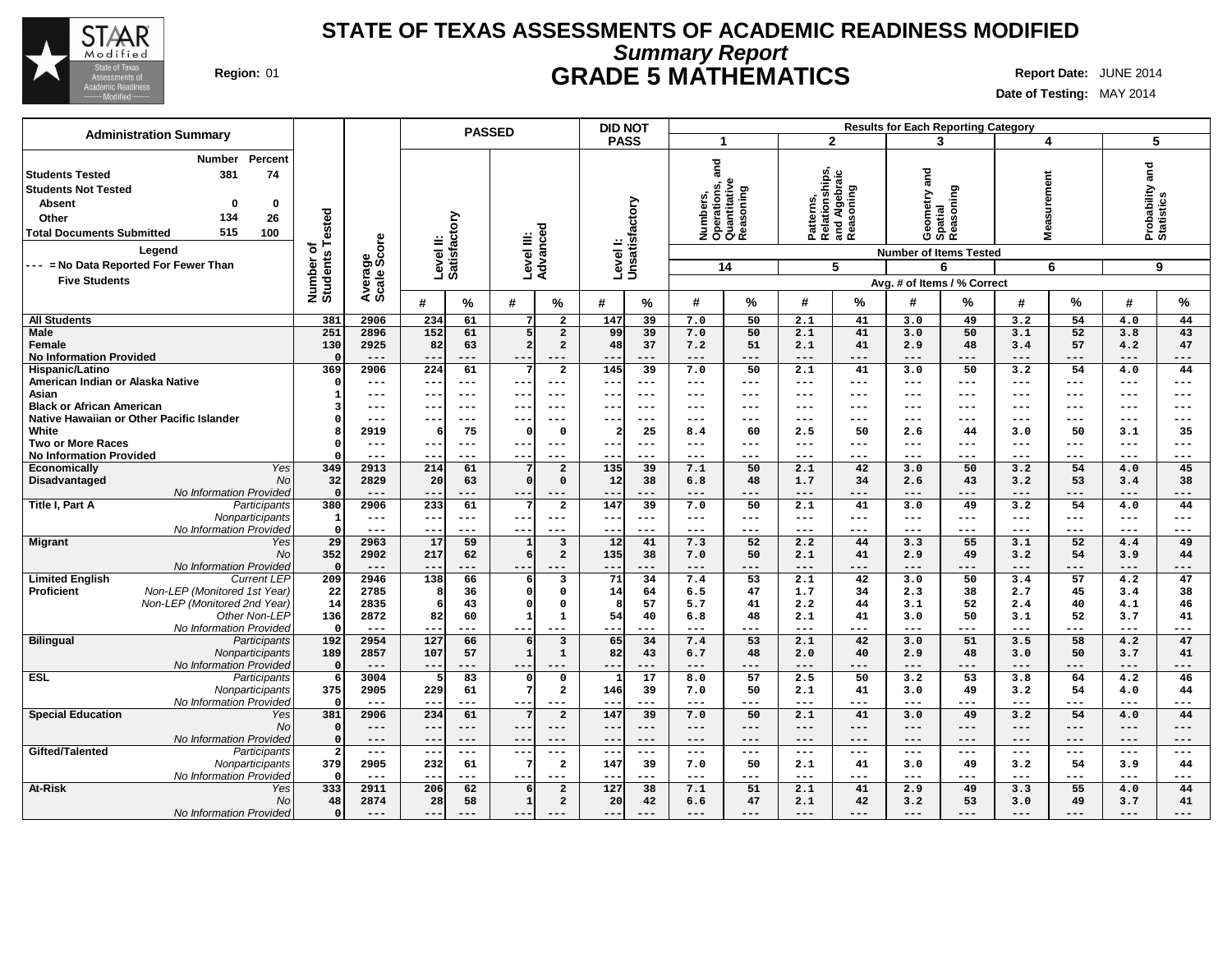

# **Summary Report STATE OF TEXAS ASSESSMENTS OF ACADEMIC READINESS Region:** 01 **GRADE 8 READING Report Date:** JUNE 2014

T.

|                                                                                                                                                                                                                                                                            |                                          |                        |                           | <b>PASSED</b>   |                        |                          | <b>DID NOT</b> |                            |                                                       |                 |                                                                                                                 | <b>Results for Each Reporting Category</b> |                                                         |            |
|----------------------------------------------------------------------------------------------------------------------------------------------------------------------------------------------------------------------------------------------------------------------------|------------------------------------------|------------------------|---------------------------|-----------------|------------------------|--------------------------|----------------|----------------------------|-------------------------------------------------------|-----------------|-----------------------------------------------------------------------------------------------------------------|--------------------------------------------|---------------------------------------------------------|------------|
| <b>Administration Summary</b>                                                                                                                                                                                                                                              |                                          |                        |                           |                 |                        |                          | <b>PASS</b>    |                            | $\mathbf 1$                                           |                 |                                                                                                                 | $\mathbf{2}$                               | 3                                                       |            |
| Percent<br>Number<br>73<br><b>Students Tested</b><br>7663<br><b>Students Not Tested</b><br>96<br><b>Absent</b><br>-1<br>2792<br>26<br>Other<br>10551<br>100<br><b>Total Documents Submitted</b><br>Legend<br>--- = No Data Reported For Fewer Than<br><b>Five Students</b> | ested<br>⊢<br>৳<br>Number o'<br>Students | Average<br>Scale Score | Level II:<br>Satisfactory |                 | Level III:<br>Advanced |                          |                | Level I:<br>Unsatisfactory | Across<br>Understanding/<br>Analysis Across<br>Genres | 10              | Understanding/<br>Analysis of<br>Literary Texts<br><b>Number of Items Tested</b><br>Avg. # of Items / % Correct | 22                                         | Understanding/<br>Analysis of<br>Informational<br>Texts | 20         |
|                                                                                                                                                                                                                                                                            |                                          |                        | #                         | %               | #                      | %                        | #              | %                          | #                                                     | %               | #                                                                                                               | %                                          | #                                                       | %          |
| <b>All Students</b>                                                                                                                                                                                                                                                        | 7663                                     | 1535                   | 2248                      | 29              | 15                     | $\mathbf 0$              | 5415           | 71                         | 5.0                                                   | 50              | 9.7                                                                                                             | 44                                         | 9.1                                                     | 45         |
| <b>Male</b>                                                                                                                                                                                                                                                                | 4384                                     | 1535                   | 1338                      | 31              | 10                     | $\mathbf 0$              | 3046           | 69                         | 5.0                                                   | 50              | 9.6                                                                                                             | 44                                         | 9.2                                                     | 46         |
| Female<br><b>No Information Provided</b>                                                                                                                                                                                                                                   | 3279                                     | 1535<br>$---$          | 910                       | 28<br>---       | 5                      | $\mathbf 0$              | 2369           | 72<br>---                  | 5.0<br>$---$                                          | 50<br>---       | 9.7<br>---                                                                                                      | 44<br>---                                  | 8.9<br>$---$                                            | 45<br>---  |
| Hispanic/Latino                                                                                                                                                                                                                                                            | 7596                                     | 1535                   | 2219                      | 29              | 14                     | $\mathbf 0$              | 5377           | 71                         | 5.0                                                   | 50              | 9.7                                                                                                             | 44                                         | 9.1                                                     | 45         |
| American Indian or Alaska Native                                                                                                                                                                                                                                           |                                          | $---$                  |                           |                 | --                     | $\overline{\phantom{a}}$ |                | ---                        | $- - -$                                               | $---$           | ---                                                                                                             | ---                                        | $---$                                                   | ---        |
| Asian                                                                                                                                                                                                                                                                      |                                          | 1512                   |                           | 17              | n                      | $\mathbf 0$              | -5             | 83                         | 5.5                                                   | 55              | 8.5                                                                                                             | 39                                         | 7.3                                                     | 37         |
| <b>Black or African American</b><br>Native Hawaiian or Other Pacific Islander                                                                                                                                                                                              |                                          | $---$<br>$---$         | $- -$<br>$--$             | ---<br>$---$    |                        | $---$                    |                | ---<br>$- - -$             | ---<br>$---$                                          | ---<br>$---$    | ---<br>---                                                                                                      | ---<br>---                                 | $---$<br>$---$                                          | ---<br>--- |
| White                                                                                                                                                                                                                                                                      | 52                                       | 1544                   | 24                        | 46              | $- -$<br>-1            | $---$<br>$\overline{a}$  | --<br>28       | 54                         | 5.2                                                   | 52              | 9.9                                                                                                             | 45                                         | 9.4                                                     | 47         |
| <b>Two or More Races</b>                                                                                                                                                                                                                                                   |                                          | $---$                  | --                        | ---             | --                     | $---$                    | --             | $--$                       | $---$                                                 | ---             | ---                                                                                                             | ---                                        | $---$                                                   | ---        |
| <b>No Information Provided</b>                                                                                                                                                                                                                                             |                                          | $---$                  |                           | ---             | $-$                    | $---$                    |                | ---                        | $\qquad \qquad - -$                                   | $---$           | ---                                                                                                             | ---                                        | $- - -$                                                 | ---        |
| Yes<br>Economically                                                                                                                                                                                                                                                        | 7201                                     | 1534                   | 2060                      | $\overline{29}$ | 11                     | $\mathbf 0$              | 5141           | 71                         | 5.0                                                   | 50              | 9.6                                                                                                             | 44                                         | 9.0                                                     | 45         |
| Disadvantaged<br>No                                                                                                                                                                                                                                                        | 461                                      | 1552                   | 188                       | 41              |                        | $\mathbf 1$              | 273            | 59                         | 5.3                                                   | 53              | 10.3                                                                                                            | 47                                         | 9.7                                                     | 49         |
| No Information Provided<br>Title I, Part A<br>Participants                                                                                                                                                                                                                 | 7621                                     | $---$<br>1535          | 2243                      | 29              | 15                     | $\mathbf 0$              | 5378           | ---<br>71                  | $---$<br>5.0                                          | ---<br>50       | ---<br>9.7                                                                                                      | ---<br>44                                  | $---$<br>9.1                                            | ---<br>45  |
| Nonparticipants                                                                                                                                                                                                                                                            | 42                                       | 1492                   |                           | 12              | $\Omega$               | $\mathbf 0$              | 37             | 88                         | 3.6                                                   | 36              | 8.5                                                                                                             | 39                                         | 7.6                                                     | 38         |
| No Information Provided                                                                                                                                                                                                                                                    | $\Omega$                                 | $---$                  | $- -$                     | ---             | $\sim$ $\sim$          | $---$                    | $- -$          | ---                        | $- - -$                                               | $- - -$         | ---                                                                                                             | ---                                        | $---$                                                   | ---        |
| <b>Migrant</b><br>Yes                                                                                                                                                                                                                                                      | 531                                      | 1532                   | 159                       | 30              |                        | $\mathbf 0$              | 372            | 70                         | 4.9                                                   | 49              | 9.5                                                                                                             | 43                                         | 9.1                                                     | 45         |
| No                                                                                                                                                                                                                                                                         | 7132                                     | 1535                   | 2089                      | 29              | 14                     | $\mathbf 0$              | 5043           | 71                         | 5.0                                                   | 50              | 9.7                                                                                                             | 44                                         | 9.1                                                     | 45         |
| No Information Provided<br><b>Limited English</b><br><b>Current LEP</b>                                                                                                                                                                                                    | $\Omega$<br>3816                         | $---$<br>1512          | 688                       | 18              | --<br>$\overline{a}$   | $\mathbf 0$              | 3128           | 82                         | $---$<br>4.6                                          | $--$<br>46      | ---<br>8.8                                                                                                      | ---<br>40                                  | $---$<br>8.1                                            | ---<br>41  |
| Non-LEP (Monitored 1st Year)<br><b>Proficient</b>                                                                                                                                                                                                                          | 81                                       | 1559                   | 31                        | 38              | 1                      | $\mathbf{1}$             | 50             | 62                         | 5.4                                                   | 54              | 10.5                                                                                                            | 48                                         | 10.1                                                    | 50         |
| Non-LEP (Monitored 2nd Year)                                                                                                                                                                                                                                               | 357                                      | 1552                   | 129                       | 36              | $\Omega$               | $\mathbf 0$              | 228            | 64                         | 5.3                                                   | 53              | 10.1                                                                                                            | 46                                         | 9.9                                                     | 50         |
| Other Non-LEP                                                                                                                                                                                                                                                              | 3408                                     | 1559                   | 1400                      | 41              | 12                     | $\mathsf{o}$             | 2008           | 59                         | 5.3                                                   | 53              | 10.6                                                                                                            | 48                                         | 10.0                                                    | 50         |
| No Information Provideo                                                                                                                                                                                                                                                    | $\mathbf{1}$                             | $---$                  | $- -$                     | ---             | $- -$                  | $---$                    | --             | ---                        | $---$                                                 | ---             | ---                                                                                                             | ---                                        | $- - -$                                                 | ---        |
| <b>Bilingual</b><br>Participants                                                                                                                                                                                                                                           | 134                                      | 1525                   | 34                        | 25              | $\Omega$               | $\mathbf 0$              | 100            | 75                         | 4.5                                                   | 45              | 9.2                                                                                                             | 42                                         | 8.9                                                     | 45         |
| Nonparticipants<br>No Information Provideo                                                                                                                                                                                                                                 | 7523<br>6                                | 1535<br>1513           | 2213<br>-1                | 29<br>17        | 15<br>$\Omega$         | $\mathbf 0$<br>$\Omega$  | 5310<br>5      | 71<br>83                   | 5.0<br>4.7                                            | 50<br>47        | 9.7<br>8.3                                                                                                      | 44<br>38                                   | 9.1<br>8.5                                              | 45<br>43   |
| <b>ESL</b><br>Participants                                                                                                                                                                                                                                                 | 3616                                     | 1512                   | 650                       | $\overline{18}$ | $\overline{2}$         | 0                        | 2966           | $\overline{82}$            | 4.6                                                   | $\overline{46}$ | 8.7                                                                                                             | 40                                         | 8.1                                                     | 41         |
| Nonparticipants                                                                                                                                                                                                                                                            | 4040                                     | 1556                   | 1597                      | 40              | 13                     | $\mathbf 0$              | 2443           | 60                         | 5.3                                                   | 53              | 10.5                                                                                                            | 48                                         | 9.9                                                     | 50         |
| No Information Provided                                                                                                                                                                                                                                                    |                                          | 1508                   |                           | 14              | $\Omega$               | $\Omega$                 | -6             | 86                         | 4.7                                                   | 47              | 8.0                                                                                                             | 36                                         | 8.3                                                     | 41         |
| <b>Special Education</b><br>Yes                                                                                                                                                                                                                                            | 798                                      | 1513                   | 140                       | 18              | $\Omega$               | $\Omega$                 | 658            | 82                         | 4.6                                                   | 46              | 8.9                                                                                                             | 40                                         | 8.1                                                     | 41         |
| No<br>No Information Provided                                                                                                                                                                                                                                              | 6864                                     | 1538<br>$---$          | 2108<br>$- -$             | 31<br>$- -$     | 15<br>$- -$            | $\mathsf{o}\,$           | 4756<br>$- -$  | 69<br>---                  | 5.0<br>$---$                                          | 50<br>---       | 9.7<br>---                                                                                                      | 44<br>---                                  | 9.2<br>$---$                                            | 46<br>---  |
| Gifted/Talented<br>Participants                                                                                                                                                                                                                                            | 56                                       | 1619                   | 38                        | 68              | 5                      | 9                        | 18             | 32                         | 5.9                                                   | 59              | 13.1                                                                                                            | 60                                         | 12.3                                                    | 61         |
| Nonparticipants                                                                                                                                                                                                                                                            | 7607                                     | 1535                   | 2210                      | 29              | 10                     | $\mathbf 0$              | 5397           | 71                         | 5.0                                                   | 50              | 9.6                                                                                                             | 44                                         | 9.0                                                     | 45         |
| No Information Provided                                                                                                                                                                                                                                                    | $\Omega$                                 | $---$                  |                           | ---             | $- -$                  | $- - -$                  |                | ---                        | $---$                                                 | ---             | ---                                                                                                             | ---                                        | $---$                                                   | ---        |
| At-Risk<br>Yes                                                                                                                                                                                                                                                             | 6919                                     | 1532                   | 1891                      | 27              | 6                      | $\mathbf 0$              | 5028           | 73                         | 4.9                                                   | 49              | 9.5                                                                                                             | 43                                         | 8.9                                                     | 45         |
| No                                                                                                                                                                                                                                                                         | 744                                      | 1569                   | 357                       | 48              | 9                      | $\mathbf 1$              | 387            | 52                         | 5.5                                                   | 55              | 11.0                                                                                                            | 50                                         | 10.4                                                    | 52         |
| No Information Provided<br>Career/Technical<br>Participants                                                                                                                                                                                                                | 2161                                     | $---$<br>1543          | $-$<br>705                | ---<br>33       | $- -$<br>5             | $---$<br>$\mathbf 0$     | 1456           | ---<br>67                  | $---$<br>5.1                                          | $---$<br>51     | $---$<br>10.0                                                                                                   | ---<br>45                                  | $---$<br>9.4                                            | ---<br>47  |
| <b>Education</b><br>Nonparticipants                                                                                                                                                                                                                                        | 5496                                     | 1532                   | 1540                      | 28              | 10                     | $\mathbf 0$              | 3956           | 72                         | 4.9                                                   | 49              | 9.5                                                                                                             | 43                                         | 8.9                                                     | 45         |
| No Information Provided                                                                                                                                                                                                                                                    | 6                                        | 1550                   | 3                         | 50              | 0                      | $\Omega$                 | 3              | 50                         | 4.3                                                   | 43              | 10.2                                                                                                            | 46                                         | 10.8                                                    | 54         |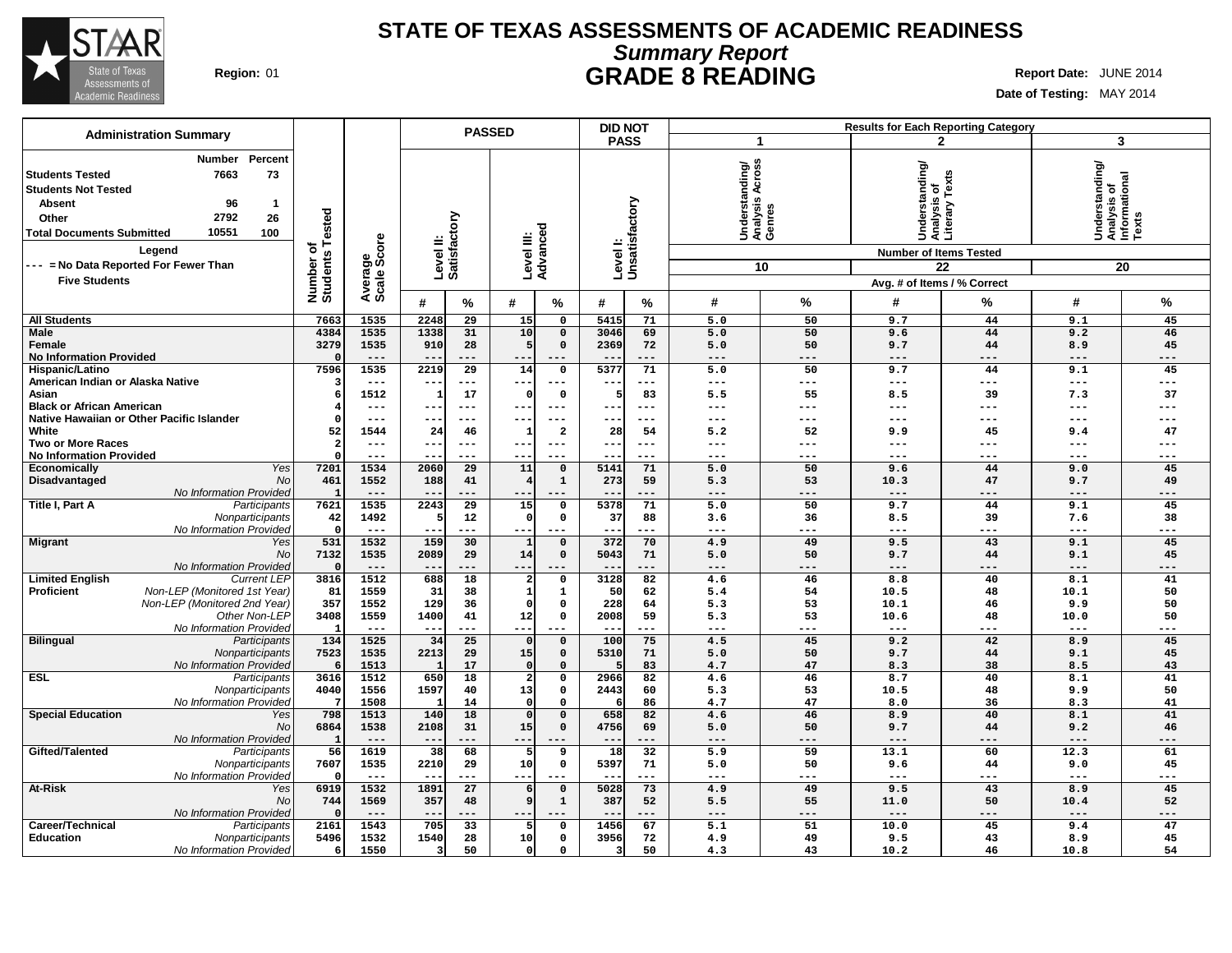

# **Summary Report STATE OF TEXAS ASSESSMENTS OF ACADEMIC READINESS Region:** 01 **GRADE 8 MATHEMATICS Report Date:** JUNE 2014

|                                                                                                                                                                                                                  |                              |                     | <b>PASSED</b>                            |                                                             | <b>DID NOT</b>                |                                                               |           |                                                           |                        |                | <b>Results for Each Reporting Category</b>                          |                      |               |                                    |                        |
|------------------------------------------------------------------------------------------------------------------------------------------------------------------------------------------------------------------|------------------------------|---------------------|------------------------------------------|-------------------------------------------------------------|-------------------------------|---------------------------------------------------------------|-----------|-----------------------------------------------------------|------------------------|----------------|---------------------------------------------------------------------|----------------------|---------------|------------------------------------|------------------------|
| <b>Administration Summary</b>                                                                                                                                                                                    |                              |                     |                                          |                                                             | <b>PASS</b>                   | $\mathbf{1}$                                                  |           | $\overline{2}$                                            |                        | 3              |                                                                     | 4                    |               | 5                                  |                        |
| Percent<br><b>Number</b><br>6638<br>66<br><b>Students Tested</b><br><b>Students Not Tested</b><br>94<br><b>Absent</b><br>-1<br>3387<br>33<br>Other<br>10119<br>100<br><b>Total Documents Submitted</b><br>Legend | Number of<br>Students Tested | ige<br>Score        | Level II:<br>Satisfactory                | ರ<br>Level III:<br>Advance                                  | Level I:<br>Unsatisfactory    | and<br>Numbers,<br>Operations, a<br>Quantitative<br>Reasoning |           | Patterns,<br>Relationships,<br>and Algebraic<br>Reasoning |                        | and            | Geometry a<br>Spatial<br>Reasoning<br><b>Number of Items Tested</b> | urement<br>eası<br>Ξ |               | and<br>Probability a<br>Statistics |                        |
| --- = No Data Reported For Fewer Than                                                                                                                                                                            |                              |                     |                                          |                                                             |                               | 11                                                            |           | 14                                                        |                        |                | 8                                                                   |                      | 13            | 10                                 |                        |
| <b>Five Students</b>                                                                                                                                                                                             |                              | Average             |                                          |                                                             |                               |                                                               |           |                                                           |                        |                | Avg. # of Items / % Correct                                         |                      |               |                                    |                        |
|                                                                                                                                                                                                                  |                              |                     | %<br>#                                   | #<br>%                                                      | #<br>%                        | #                                                             | %         | #                                                         | %                      | #              | ℅                                                                   | #                    | %             | #                                  | $\%$                   |
| <b>All Students</b>                                                                                                                                                                                              | 6638                         | 1557                | 2330<br>35                               | $\overline{0}$<br>3                                         | 4308<br>65                    | 4.6                                                           | 42        | 4.6                                                       | 33                     | 2.7            | 34                                                                  | 4.1                  | 31            | 3.6                                | 36                     |
| Male                                                                                                                                                                                                             | 3428                         | 1554                | 1151<br>34                               | $\overline{\mathbf{2}}$<br>$\mathbf 0$                      | 2277<br>66                    | 4.5                                                           | 41        | 4.5                                                       | 32                     | 2.7            | 34                                                                  | 4.0                  | 31            | 3.6                                | 36                     |
| Female                                                                                                                                                                                                           | 3210                         | 1559                | 1179<br>37                               | 1<br>$\mathbf 0$                                            | 2031<br>63                    | 4.6                                                           | 42        | 4.8                                                       | 34                     | 2.7            | 34                                                                  | 4.1                  | 32            | 3.6                                | 36                     |
| <b>No Information Provided</b><br>Hispanic/Latino                                                                                                                                                                | $\Omega$<br>6546             | $---$<br>1556       | $- -$<br>$---$<br>35<br>2295             | $- -$<br>$---$<br>$\overline{a}$<br>$\Omega$                | $- -$<br>---<br>4251<br>65    | $---$<br>4.6                                                  | ---<br>42 | $---$<br>4.6                                              | ---<br>$\overline{33}$ | $---$<br>2.7   | $---$<br>34                                                         | $---$<br>4.1         | $---$<br>31   | $---$<br>3.6                       | ---<br>36              |
| American Indian or Alaska Native                                                                                                                                                                                 |                              | $- - -$             | $- -$<br>$- - -$                         | $---$                                                       | $- - -$<br>---                | $---$                                                         | ---       | $---$                                                     | ---                    | $---$          | $- - -$                                                             | $---$                | $\frac{1}{2}$ | $---$                              | $---$                  |
| Asian                                                                                                                                                                                                            | 8                            | 1576                | 25                                       | $\mathsf{o}$<br>$\Omega$                                    | 75<br>6                       | 4.9                                                           | 44        | 5.3                                                       | 38                     | 2.6            | 33                                                                  | 4.1                  | 32            | 4.6                                | 46                     |
| <b>Black or African American</b>                                                                                                                                                                                 | 10                           | 1560                | 40                                       | $\Omega$<br>$\mathbf 0$                                     | 6<br>60                       | 4.0                                                           | 36        | 5.0                                                       | 36                     | 2.3            | 29                                                                  | 4.2                  | 32            | 4.8                                | 48                     |
| Native Hawaiian or Other Pacific Islander                                                                                                                                                                        | $\Omega$                     | $---$               | $- - -$                                  | $- - -$                                                     | $- -$<br>---                  | $---$                                                         | ---       | $---$                                                     | ---                    | $- - -$        | $- - -$                                                             | $---$                | ---           | ---                                | $---$                  |
| White                                                                                                                                                                                                            | 68                           | 1571                | 26<br>38                                 | 1<br>1                                                      | 62<br>42                      | 4.8                                                           | 44        | 4.7                                                       | 34                     | 3.1            | 39                                                                  | 4.4                  | 34            | 4.0                                | 40                     |
| <b>Two or More Races</b>                                                                                                                                                                                         |                              | $---$               | --<br>$---$                              | $- -$<br>$---$                                              | $- - -$<br>$--$               | $--$                                                          | ---       | $---$                                                     | ---                    | $---$          | $--$                                                                | $---$                | $---$         | ---                                | $---$                  |
| <b>No Information Provided</b>                                                                                                                                                                                   |                              | $---$               | $\qquad \qquad -$<br>$---$               | $---$<br>$- -$                                              | $- - -$<br>$--$               | $---$                                                         | ---       | $---$                                                     | ---                    | $---$          | $---$                                                               | $---$                | $---$         | ---                                | $---$                  |
| Yes<br><b>Economically</b>                                                                                                                                                                                       | 6169<br>468                  | 1556<br>1570        | 2133<br>35<br>197<br>42                  | $\overline{a}$<br>$\Omega$<br>1<br>$\mathbf 0$              | 4036<br>65<br>271<br>58       | 4.5<br>4.9                                                    | 41<br>44  | 4.6<br>5.1                                                | 33<br>36               | 2.7<br>2.9     | 34<br>36                                                            | 4.1                  | 31<br>33      | 3.6<br>3.9                         | 36<br>39               |
| Disadvantaged<br>No<br>No Information Provided                                                                                                                                                                   | $\overline{1}$               | $---$               | $- -$                                    |                                                             |                               | $- - -$                                                       | ---       | $---$                                                     | ---                    | $- -$          |                                                                     | 4.3<br>$---$         | ---           | $---$                              | ---                    |
| Title I, Part A<br>Participants                                                                                                                                                                                  | 6589                         | 1557                | 2325<br>35                               | $\mathbf 0$<br>3                                            | 4264<br>65                    | 4.6                                                           | 42        | 4.7                                                       | 33                     | 2.7            | 34                                                                  | 4.1                  | 31            | 3.6                                | 36                     |
| Nonparticipants                                                                                                                                                                                                  | 49                           | 1521                | 10                                       | $\Omega$<br>$\mathbf 0$                                     | 44<br>90                      | 4.0                                                           | 36        | 3.4                                                       | 24                     | 2.1            | 27                                                                  | 3.3                  | 26            | 3.1                                | 31                     |
| No Information Provided                                                                                                                                                                                          | $\Omega$                     | $\qquad \qquad - -$ | $\qquad \qquad -$<br>$---$               | $- -$<br>$---$                                              | $---$<br>---                  | $\qquad \qquad - -$                                           | ---       | $---$                                                     | ---                    | $---$          | ---                                                                 | $\qquad \qquad - -$  | ---           | $---$                              | $\qquad \qquad - -$    |
| <b>Migrant</b><br>Yes                                                                                                                                                                                            | 451                          | 1551                | 148<br>33                                | $\mathbf 0$<br>$\Omega$                                     | 303<br>67                     | 4.3                                                           | 39        | 4.5                                                       | 32                     | 2.6            | 33                                                                  | 4.0                  | 31            | 3.6                                | 36                     |
| <b>No</b>                                                                                                                                                                                                        | 6187                         | 1557                | 2182<br>35                               | $\overline{\mathbf{3}}$<br>$\mathbf 0$                      | 4005<br>65                    | 4.6                                                           | 42        | 4.7                                                       | 33                     | 2.7            | 34                                                                  | 4.1                  | 31            | 3.6                                | 36                     |
| No Information Provided                                                                                                                                                                                          | 2297                         | 1543                | $- -$<br>27                              |                                                             | ---<br>1672                   | $---$                                                         | ---<br>39 | $---$<br>4.3                                              | ---                    | $---$          |                                                                     | $---$<br>3.9         | ---           | $---$<br>3.3                       | ---<br>33              |
| <b>Limited English</b><br><b>Current LEP</b><br>Non-LEP (Monitored 1st Year)<br><b>Proficient</b>                                                                                                                | 70                           | 1565                | 625<br>26<br>37                          | $\Omega$<br>$\mathbf{o}$<br>$\Omega$<br>$\mathbf 0$         | 73<br>44<br>63                | 4.3<br>4.3                                                    | 39        | 5.0                                                       | 31<br>36               | 2.5<br>2.9     | 31<br>36                                                            | 4.5                  | 30<br>35      | 3.6                                | 36                     |
| Non-LEP (Monitored 2nd Year)                                                                                                                                                                                     | 297                          | 1562                | 110<br>37                                | 1<br>$\mathbf 0$                                            | 187<br>63                     | 4.9                                                           | 45        | 4.8                                                       | 34                     | 2.7            | 34                                                                  | 4.1                  | 31            | 3.7                                | 37                     |
| Other Non-LEP                                                                                                                                                                                                    | 3973                         | 1564                | 1569<br>39                               | $\overline{a}$<br>$\mathsf{o}$                              | 61<br>2404                    | 4.7                                                           | 43        | 4.8                                                       | 34                     | 2.8            | 35                                                                  | 4.2                  | 32            | 3.8                                | 38                     |
| No Information Provided                                                                                                                                                                                          | $\mathbf{1}$                 | $- - -$             | $-$<br>$---$                             |                                                             | $- -$<br>---                  | $--$                                                          |           |                                                           | ---                    | $- - -$        |                                                                     | $---$                | ---           | ---                                | $---$                  |
| <b>Bilingual</b><br>Participants                                                                                                                                                                                 | 140                          | 1538                | 33<br>24                                 | $\mathbf 0$<br>$\mathbf 0$                                  | 107<br>76                     | 4.0                                                           | 36        | 4.0                                                       | 29                     | 2.5            | 31                                                                  | 3.9                  | 30            | 3.3                                | 33                     |
| Nonparticipants                                                                                                                                                                                                  | 6495                         | 1557                | 2296<br>35                               | $\overline{\mathbf{3}}$<br>$\mathbf 0$                      | 4199<br>65                    | 4.6                                                           | 42        | 4.7                                                       | 33                     | 2.7            | 34                                                                  | 4.1                  | 31            | 3.6                                | 36                     |
| No Information Provideo                                                                                                                                                                                          | 2124                         | $---$<br>1544       | $- -$<br>$---$<br>583<br>$\overline{27}$ | ---                                                         | ---<br>1541<br>73             | $---$                                                         | ---<br>39 | $---$                                                     | ---<br>31              | $---$          | ---                                                                 | $---$<br>3.9         | ---<br>30     | ---<br>3.3                         | ---<br>$\overline{33}$ |
| <b>ESL</b><br>Participants<br>Nonparticipants                                                                                                                                                                    | 4510                         | 1562                | 1746<br>39                               | $\Omega$<br>0<br>$\overline{\mathbf{3}}$<br>$\mathsf{o}$    | 2764<br>61                    | 4.3<br>4.7                                                    | 43        | 4.4<br>4.8                                                | 34                     | 2.5<br>2.8     | 31<br>35                                                            | 4.2                  | 32            | 3.8                                | 38                     |
| No Information Provided                                                                                                                                                                                          |                              | $---$               | $--$<br>$---$                            | $---$                                                       | ---<br>$\sim$ $\sim$          | $---$                                                         | ---       | ---                                                       | ---                    | $---$          | ---                                                                 | $---$                | ---           | ---                                | ---                    |
| <b>Special Education</b><br>Yes                                                                                                                                                                                  | 650                          | 1543                | 28<br>179                                | $\mathbf 0$<br>$\Omega$                                     | 72<br>471                     | 4.1                                                           | 38        | 4.6                                                       | 33                     | 2.5            | 31                                                                  | 3.9                  | 30            | 3.2                                | 32                     |
| No                                                                                                                                                                                                               | 5987                         | 1558                | 2151<br>36                               | 3<br>$\mathbf 0$                                            | 64<br>3836                    | 4.6                                                           | 42        | 4.7                                                       | 33                     | 2.7            | 34                                                                  | 4.1                  | 32            | 3.7                                | 37                     |
| No Information Provided                                                                                                                                                                                          | $\mathbf{1}$                 | $---$               | $\qquad \qquad -$<br>$---$               | $- - -$<br>$- -$                                            | ---<br>$- -$                  | $---$                                                         | ---       | $---$                                                     | ---                    | $---$          | ---                                                                 | $---$                | $---$         | $---$                              | ---                    |
| Gifted/Talented<br>Participants                                                                                                                                                                                  | 71                           | 1603                | 45<br>63                                 | $\mathbf 0$<br>$\Omega$                                     | 26<br>37                      | 5.7                                                           | 52        | 6.0                                                       | 43                     | 3.7            | 46                                                                  | 4.8                  | 37            | 4.3                                | 43                     |
| Nonparticipants                                                                                                                                                                                                  | 6567<br>$\Omega$             | 1556<br>$---$       | 2285<br>35<br>$- - -$<br>$- -$           | $\overline{\mathbf{3}}$<br>$\mathsf{o}$<br>$- -$<br>$- - -$ | 4282<br>65<br>---<br>$- -$    | 4.6<br>$---$                                                  | 41<br>--- | 4.6<br>$- - -$                                            | 33<br>---              | 2.7<br>$- - -$ | 34<br>---                                                           | 4.1<br>$---$         | 31<br>---     | 3.6<br>---                         | 36<br>$---$            |
| No Information Provided<br><b>At-Risk</b><br>Yes                                                                                                                                                                 | 5691                         | 1553                | 1858<br>33                               | 1<br>$\mathbf 0$                                            | 3833<br>67                    | 4.5                                                           | 41        | 4.5                                                       | 32                     | 2.6            | 33                                                                  | 4.0                  | 31            | 3.5                                | 35                     |
| No                                                                                                                                                                                                               | 947                          | 1581                | 472<br>50                                | $\overline{a}$<br>$\mathbf 0$                               | 475<br>50                     | 5.1                                                           | 46        | 5.3                                                       | 38                     | 3.1            | 39                                                                  | 4.6                  | 35            | 4.2                                | 42                     |
| No Information Provided                                                                                                                                                                                          | $\Omega$                     | $---$               | $- -$                                    | ---<br>$- -$                                                | $- -$<br>---                  | $---$                                                         | ---       | $---$                                                     | ---                    | $---$          | ---                                                                 | $---$                | ---           | $---$                              | ---                    |
| Career/Technical<br>Participants                                                                                                                                                                                 | 1916                         | 1561                | 757<br>40                                | $\mathbf{1}$<br>$\mathsf{o}$                                | 1159<br>60                    | 4.7                                                           | 42        | 4.8                                                       | 34                     | 2.8            | 36                                                                  | 4.2                  | 32            | 3.7                                | 37                     |
| <b>Education</b><br>Nonparticipants                                                                                                                                                                              | 4717                         | 1555                | 1572<br>33                               | $\mathbf{2}$<br>$\mathbf 0$                                 | 3145<br>67                    | 4.5                                                           | 41        | 4.6                                                       | 33                     | 2.6            | 33                                                                  | 4.1                  | 31            | 3.6                                | 36                     |
| No Information Provided                                                                                                                                                                                          | 5                            | 1559                | 20                                       | $\mathbf 0$<br>$\mathbf 0$                                  | 80<br>$\overline{\mathbf{4}}$ | 4.8                                                           | 44        | 4.4                                                       | 31                     | 2.4            | 30                                                                  | 4.4                  | 34            | 4.0                                | 40                     |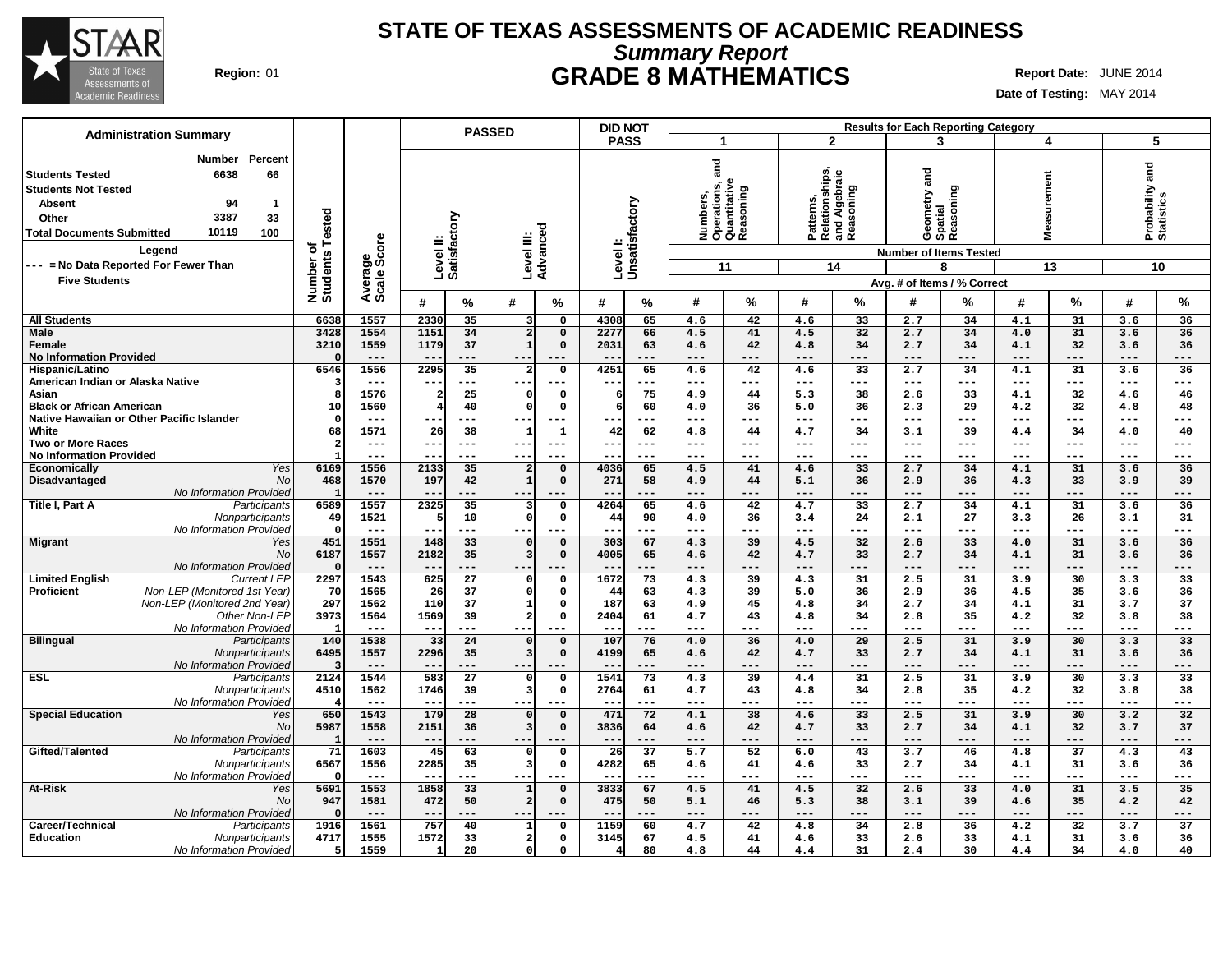

## **Summary Report STATE OF TEXAS ASSESSMENTS OF ACADEMIC READINESS L Region:** 01 **GRADE 8 MATHEMATICS Report Date:** JUNE 2014

**Date of Testing:** MAY 2014

| <b>Administration Summary</b>                                                                                                                                                                            |                              |                        | <b>PASSED</b>                             |                                                     | <b>DID NOT</b>                      |                                                               |                                                           | <b>Results for Each Reporting Category*</b>                           |                                           |                               |
|----------------------------------------------------------------------------------------------------------------------------------------------------------------------------------------------------------|------------------------------|------------------------|-------------------------------------------|-----------------------------------------------------|-------------------------------------|---------------------------------------------------------------|-----------------------------------------------------------|-----------------------------------------------------------------------|-------------------------------------------|-------------------------------|
|                                                                                                                                                                                                          |                              |                        |                                           |                                                     | <b>PASS</b>                         | $\mathbf{1}$                                                  | $\overline{2}$                                            | 3                                                                     | 4                                         | 5                             |
| Percent<br><b>Number</b><br>444<br>100<br><b>Students Tested</b><br><b>Students Not Tested</b><br><b>Absent</b><br>0<br>n<br>Other<br>0<br>0<br>444<br>100<br><b>Total Documents Submitted</b><br>Legend | Number of<br>Students Tested | Average<br>Scale Score | Level II:<br>Satisfactory                 | Level III:<br>Advanced                              | Level I:<br>Unsatisfactory          | and<br>Numbers,<br>Operations, a<br>Quantitative<br>Reasoning | Patterns,<br>Relationships,<br>and Algebraic<br>Reasoning | Geometry and<br>Spatial<br>Reasoning<br><b>Number of Items Tested</b> | surement<br>Ë<br>Ś                        | Probability and<br>Statistics |
| --- = No Data Reported For Fewer Than                                                                                                                                                                    |                              |                        |                                           |                                                     |                                     | 11                                                            | 14                                                        | 8                                                                     | 13                                        | 10                            |
| <b>Five Students</b>                                                                                                                                                                                     |                              |                        |                                           |                                                     |                                     |                                                               |                                                           | Avg. # of Items / % Correct                                           |                                           |                               |
|                                                                                                                                                                                                          |                              |                        | #<br>$\%$                                 | %<br>#                                              | #<br>℅                              | %<br>#                                                        | %<br>#                                                    | #<br>℅                                                                | %<br>#                                    | %<br>#                        |
| <b>All Students</b>                                                                                                                                                                                      | 444                          | 1525                   | 85<br>19                                  | $\mathbf{o}$<br>$\Omega$                            | 359<br>81                           | 37<br>4.0                                                     | 3.8<br>27                                                 | 2.2<br>28                                                             | 31<br>4.1                                 | 2.7<br>27                     |
| <b>Male</b><br>Female                                                                                                                                                                                    | 248<br>196                   | 1526<br>1524           | 44<br>18<br>41<br>21                      | $\Omega$<br>$\Omega$<br>$\Omega$<br>$\mathbf 0$     | 204<br>82<br>155<br>79              | 4.0<br>36<br>37<br>4.1                                        | 3.8<br>27<br>3.8<br>27                                    | 2.3<br>28<br>2.2<br>28                                                | 4.1<br>31<br>4.1<br>32                    | 2.7<br>27<br>2.6<br>26        |
| <b>No Information Provided</b><br>Hispanic/Latino                                                                                                                                                        | $\Omega$<br>437              | $- - -$<br>1526        | ---<br>$- - -$<br>84<br>19                | $- - -$<br>$\mathbf 0$<br>$\mathbf 0$               | $-$<br>$- - -$<br>353<br>81         | $- - -$<br>---<br>37<br>4.0                                   | ---<br>$- - -$<br>27<br>3.8                               | $- - -$<br>$- - -$<br>28<br>2.3                                       | $- - -$<br>---<br>4.1<br>32               | $- - -$<br>---<br>2.7<br>27   |
| American Indian or Alaska Native                                                                                                                                                                         | $\mathbf 0$                  | ---                    | $--$<br>$---$                             | $---$<br>---                                        | ---<br>$--$                         | $\qquad \qquad -$<br>---                                      | ---<br>$---$                                              | $---$<br>---                                                          | $---$<br>$\qquad \qquad - -$              | ---<br>$---$                  |
| Asian                                                                                                                                                                                                    | 1                            | ---                    |                                           | $- -$<br>---                                        | $---$<br>--                         | $\qquad \qquad -$<br>---                                      | ---<br>$---$                                              | $\qquad \qquad -$<br>$---$                                            | ---<br>$---$                              | $---$<br>---                  |
| <b>Black or African American</b><br>Native Hawaiian or Other Pacific Islander                                                                                                                            | 0<br>$\Omega$                | ---<br>---             | --<br>$---$<br>$--$                       | $---$<br>--<br>---                                  | $---$<br>---<br>$--$                | $\qquad \qquad -$<br>---<br>$--$                              | ---<br>$---$                                              | $---$<br>---<br>---                                                   | $---$<br>---<br>---<br>---                | ---<br>---<br>---             |
| White                                                                                                                                                                                                    |                              | 1514                   | 20<br>$\mathbf{1}$                        | $\mathbf 0$<br>$\Omega$                             | --<br>80                            | ---<br>42<br>4.6                                              | ---<br>$---$<br>24<br>3.4                                 | $---$<br>23<br>1.8                                                    | 20<br>2.6                                 | ---<br>3.4<br>34              |
| <b>Two or More Races</b>                                                                                                                                                                                 | $\Omega$                     | $---$                  | $--$<br>$--$                              | $---$<br>$--$                                       | $- -$<br>$--$                       | $---$<br>---                                                  | $\frac{1}{2}$<br>---                                      | $--$<br>$---$                                                         | $---$<br>$---$                            | ---<br>$---$                  |
| <b>No Information Provided</b>                                                                                                                                                                           |                              | $---$                  | --                                        | ---                                                 | ---<br>--                           | $- - -$<br>---                                                | $- - -$<br>---                                            | $- - -$<br>---                                                        | $- - -$<br>$- - -$                        | ---<br>$---$                  |
| Yes<br><b>Economically</b><br>Disadvantaged<br><b>No</b>                                                                                                                                                 | 414<br>29                    | 1527<br>1500           | 82<br>20<br>$\overline{\mathbf{3}}$<br>10 | $\mathbf 0$<br>$\Omega$<br>$\Omega$<br>$\mathbf{o}$ | 332<br>80<br>26<br>90               | 37<br>4.1<br>3.7<br>34                                        | 27<br>3.8<br>23<br>3.2                                    | 2.3<br>28<br>23<br>1.8                                                | 4.1<br>32<br>27<br>3.6                    | 27<br>2.7<br>2.2<br>22        |
| No Information Provided                                                                                                                                                                                  | $\mathbf{1}$                 | ---                    |                                           |                                                     | ---                                 | $---$<br>---                                                  | ---<br>$---$                                              | $---$<br>---                                                          | ---<br>---                                | $--$<br>---                   |
| Title I, Part A<br>Participants                                                                                                                                                                          | 440                          | 1525                   | 19<br>85                                  | $\mathbf 0$<br>$\mathbf 0$                          | 355<br>81                           | 37<br>4.0                                                     | 27<br>3.8                                                 | 2.3<br>28                                                             | 31<br>4.1                                 | 27<br>2.7                     |
| Nonparticipants                                                                                                                                                                                          | $\overline{\mathbf{3}}$      | $---$                  | ---<br>$\qquad \qquad - -$                | $- - -$<br>$---$                                    | ---<br>$---$                        | $\qquad \qquad -$<br>---                                      | $- -$<br>---                                              | $\qquad \qquad -$<br>$---$                                            | $---$<br>$---$                            | $---$<br>---                  |
| No Information Provided                                                                                                                                                                                  | $\overline{1}$<br>15         | $---$<br>1540          | $- -$<br>$---$<br>27                      | $--$<br>---<br>$\mathbf 0$                          | $- -$<br>$---$<br>73<br>11          | $---$<br>---<br>39                                            | ---<br>$\frac{1}{2}$<br>25<br>3.5                         | $\qquad \qquad - -$<br>---<br>2.7<br>34                               | $---$<br>$---$<br>4.9<br>38               | $---$<br>$---$<br>2.7<br>27   |
| <b>Migrant</b><br>Yes<br><b>No</b>                                                                                                                                                                       | 428                          | 1525                   | 4<br>81<br>19                             | $\mathbf 0$<br>$\mathbf 0$<br>$\mathbf 0$           | 347<br>81                           | 4.3<br>37<br>4.0                                              | 27<br>3.8                                                 | 2.2<br>28                                                             | 31<br>4.1                                 | 2.7<br>27                     |
| No Information Provided                                                                                                                                                                                  | $\mathbf{1}$                 | $---$                  | --<br>$---$                               | ---                                                 | $---$<br>$- -$                      | $---$<br>---                                                  | ---<br>$---$                                              | $---$<br>---                                                          | $---$<br>---                              | ---<br>---                    |
| <b>Limited English</b><br><b>Current LEP</b>                                                                                                                                                             | 444                          | 1525                   | 85<br>19                                  | $\mathbf 0$<br>$\Omega$                             | 359<br>81                           | $\overline{37}$<br>4.0                                        | 3.8<br>$\overline{27}$                                    | 2.2<br>$\overline{28}$                                                | 31<br>4.1                                 | 2.7<br>$\overline{27}$        |
| Non-LEP (Monitored 1st Year)<br><b>Proficient</b><br>Non-LEP (Monitored 2nd Year)                                                                                                                        | $\mathbf{o}$<br>$\Omega$     | ---<br>$---$           | $---$<br>$\qquad \qquad -$<br>$---$       | $- -$<br>$---$<br>$- -$<br>$---$                    | $-$<br>$--$<br>$---$<br>---         | $--$<br>---<br>$---$<br>---                                   | ---<br>$---$<br>---<br>$---$                              | $--$<br>---<br>$--$<br>---                                            | $---$<br>$---$<br>$---$<br>$---$          | ---<br>---<br>---<br>---      |
| Other Non-LEP                                                                                                                                                                                            | $\mathbf{o}$                 | ---                    | --<br>$--$                                | $---$                                               | $---$<br>$-$                        | $---$<br>---                                                  | $---$<br>---                                              | $---$<br>---                                                          | ---<br>$---$                              | ---<br>---                    |
| No Information Provided                                                                                                                                                                                  | $\Omega$                     | $---$                  | --<br>$- - -$                             | $- -$<br>$- - -$                                    | $- -$<br>$- - -$                    | $---$<br>---                                                  | $- - -$<br>$---$                                          | $---$<br>---                                                          | $---$<br>$---$                            | $---$<br>$\qquad \qquad - -$  |
| <b>Bilingual</b><br>Participants                                                                                                                                                                         | 3                            | $---$                  | $---$<br>$- -$                            | $- -$<br>---                                        | $\overline{\phantom{a}}$ .<br>$---$ | $\qquad \qquad - -$<br>---                                    | $--$<br>---                                               | $\qquad \qquad - -$<br>$---$                                          | $---$<br>$---$                            | $---$<br>$---$                |
| Nonparticipants<br>No Information Provided                                                                                                                                                               | 438<br>-3                    | 1525<br>$---$          | 84<br>19<br>--<br>$---$                   | $\mathbf 0$<br>$\mathbf 0$<br>---                   | 354<br>81<br>--<br>$---$            | 37<br>4.0<br>$---$<br>---                                     | 27<br>3.8<br>---<br>$---$                                 | 28<br>2.3<br>$---$<br>---                                             | 4.1<br>31<br>$---$<br>---                 | 27<br>2.7<br>---<br>---       |
| <b>ESL</b><br>Participants                                                                                                                                                                               | 430                          | 1526                   | 83<br>19                                  | $\mathbf 0$<br>$\mathbf 0$                          | 347<br>81                           | $\overline{37}$<br>4.0                                        | $\overline{27}$<br>3.8                                    | 2.3<br>$\overline{28}$                                                | 4.1<br>31                                 | 2.7<br>$\overline{27}$        |
| Nonparticipants                                                                                                                                                                                          | 11                           | 1515                   | $\overline{a}$<br>18                      | $\mathbf 0$<br>$\mathbf 0$                          | 82<br>9                             | 33<br>3.6                                                     | 26<br>3.6                                                 | 27<br>2.2                                                             | 34<br>4.4                                 | 2.4<br>24                     |
| No Information Provided                                                                                                                                                                                  | $\overline{3}$               | ---                    | $\qquad \qquad -$                         | ---<br>$- -$                                        | --                                  | $- - -$<br>---                                                | ---<br>---                                                | $- - -$                                                               | ---<br>$---$                              | ---<br>---                    |
| <b>Special Education</b><br>Yes<br><b>No</b>                                                                                                                                                             | $\overline{2}$<br>441        | $---$<br>1525          | $-\,-$<br>$---$<br>85<br>19               | ---<br>$- -$<br>$\mathbf 0$<br>$\Omega$             | $-$<br>$---$<br>81<br>356           | $\frac{1}{2}$<br>---<br>37<br>4.0                             | $---$<br>---<br>27<br>3.8                                 | $---$<br>---<br>2.2<br>28                                             | $---$<br>$---$<br>31<br>4.1               | $---$<br>$---$<br>2.7<br>27   |
| <b>No Information Provided</b>                                                                                                                                                                           | $\mathbf{1}$                 | ---                    | --                                        |                                                     | ---                                 | $---$<br>---                                                  | ---<br>$---$                                              | $---$<br>---                                                          | $---$<br>---                              | ---<br>---                    |
| Gifted/Talented<br>Participants                                                                                                                                                                          | $\Omega$                     | $---$                  | $\frac{1}{2}$<br>$---$                    | $- -$<br>---                                        | $---$<br>$\overline{\phantom{a}}$ . | $\frac{1}{2}$<br>---                                          | $---$<br>$\qquad \qquad - -$                              | $\qquad \qquad - -$<br>---                                            | $---$<br>$---$                            | $---$<br>$---$                |
| Nonparticipants<br>No Information Provided                                                                                                                                                               | 443<br>$\mathbf{1}$          | 1525<br>$---$          | 85<br>19<br>$---$<br>$---$                | $\mathbf 0$<br>$\Omega$<br>$- -$<br>---             | 81<br>358<br>$---$<br>--            | 37<br>4.0<br>$\qquad \qquad - -$<br>---                       | 27<br>3.8<br>$\qquad \qquad - -$<br>---                   | 2.2<br>28<br>$\qquad \qquad - -$                                      | 31<br>4.1<br>$\qquad \qquad - -$<br>$---$ | 2.7<br>27<br>$---$<br>$---$   |
| <b>At-Risk</b><br>Yes<br>No                                                                                                                                                                              | 419<br>24                    | 1526<br>1514           | 19<br>81<br>17<br>4                       | $\Omega$<br>$\Omega$<br>$\Omega$<br>$\mathbf 0$     | 338<br>81<br>83<br>20               | 37<br>4.1<br>3.5<br>32                                        | $\overline{27}$<br>3.8<br>28<br>4.0                       | $\overline{28}$<br>2.3<br>1.8<br>22                                   | 32<br>4.1<br>3.7<br>28                    | 2.7<br>27<br>3.0<br>30        |
| No Information Provided                                                                                                                                                                                  | $\mathbf{1}$                 | $---$                  | ---                                       |                                                     | ---<br>--                           | $---$<br>---                                                  | $---$<br>---                                              | $---$<br>---                                                          | $---$<br>---                              | $---$<br>---                  |
| Career/Technical<br>Participants                                                                                                                                                                         | 83                           | 1520                   | 14<br>17                                  | $\mathbf 0$<br>$\Omega$                             | 69<br>83                            | 3.9<br>35                                                     | $\overline{27}$<br>3.8                                    | 2.3<br>29                                                             | 3.8<br>29                                 | 2.6<br>26                     |
| <b>Education</b><br>Nonparticipants<br>No Information Provided                                                                                                                                           | 360<br>$\mathbf{1}$          | 1526<br>$---$          | 71<br>20<br>$---$                         | $\circ$<br>$\mathbf 0$<br>$--$<br>$---$             | 80<br>289<br>$- -$                  | 37<br>4.1<br>$- - -$<br>---                                   | 27<br>3.8<br>$---$<br>---                                 | 28<br>2.2<br>$---$<br>---                                             | 32<br>4.2<br>$- - -$<br>---               | 27<br>2.7<br>$---$<br>---     |

\* Students who took the STAAR L test on paper are not included in the reporting category results.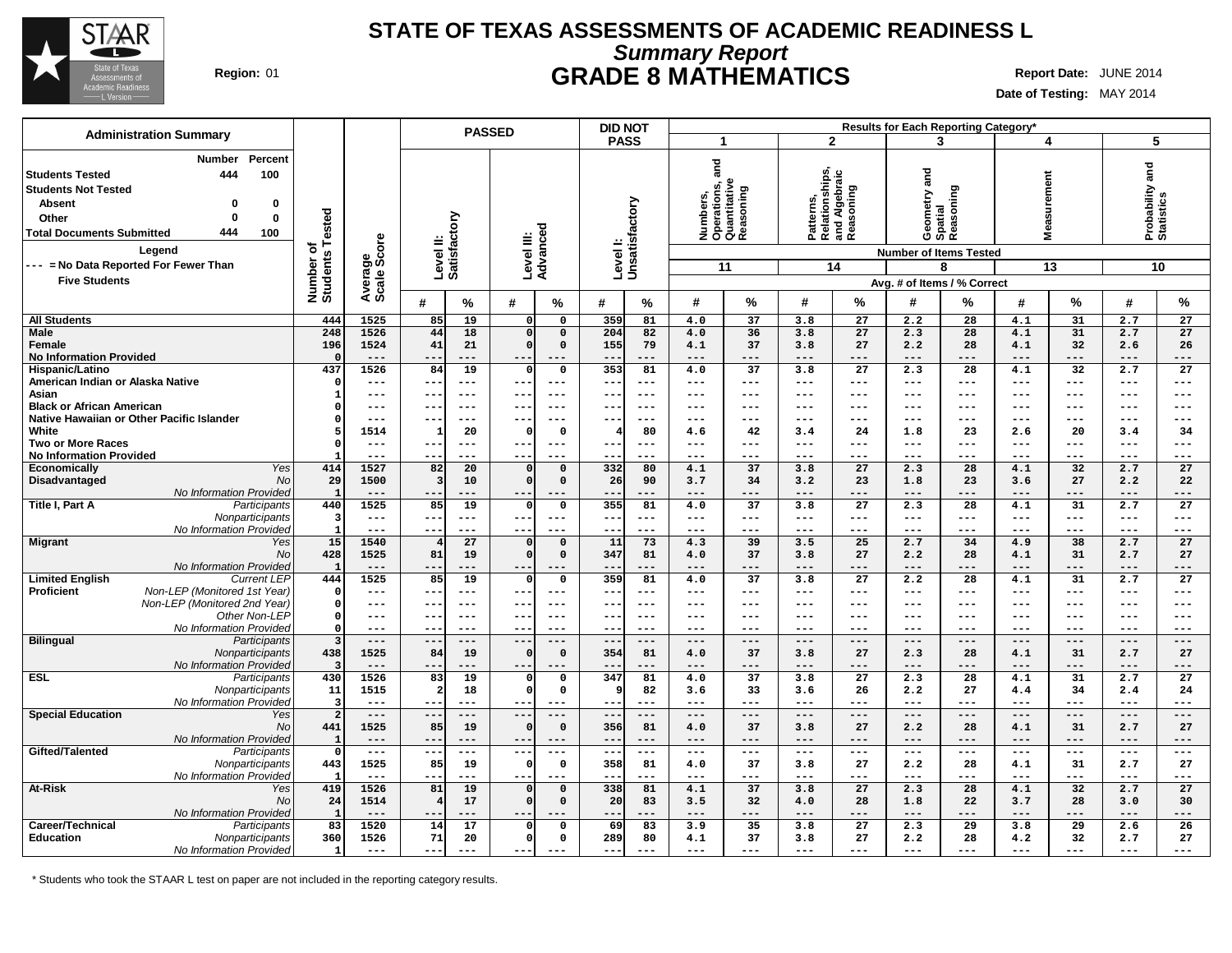

# **Summary Report STATE OF TEXAS ASSESSMENTS OF ACADEMIC READINESS MODIFIED Region:** 01 **GRADE 8 READING Report Date:** JUNE 2014

**Date of Testing:** MAY 2014

|                                                                                                                                                                                                                                          |                                                                         |                        |                                   |                              | <b>PASSED</b>             |                                | <b>DID NOT</b>    |                            |                                           |                |                                                                                                                 | Results for Each Reporting Category*         |                                                            |                              |
|------------------------------------------------------------------------------------------------------------------------------------------------------------------------------------------------------------------------------------------|-------------------------------------------------------------------------|------------------------|-----------------------------------|------------------------------|---------------------------|--------------------------------|-------------------|----------------------------|-------------------------------------------|----------------|-----------------------------------------------------------------------------------------------------------------|----------------------------------------------|------------------------------------------------------------|------------------------------|
| <b>Administration Summary</b>                                                                                                                                                                                                            |                                                                         |                        |                                   |                              |                           |                                |                   | <b>PASS</b>                |                                           | -1             |                                                                                                                 | $\mathbf{2}$                                 |                                                            | 3                            |
| <b>Number</b><br><b>Students Tested</b><br>327<br><b>Students Not Tested</b><br><b>Absent</b><br>3<br>127<br>Other<br>457<br><b>Total Documents Submitted</b><br>Legend<br>--- = No Data Reported For Fewer Than<br><b>Five Students</b> | Percent<br>72<br>-1<br>Tested<br>28<br>100<br>৳<br>Number o<br>Students | Average<br>Scale Score | Level II:<br>Satisfactory         |                              | Level III:<br>Advanced    |                                |                   | Level I:<br>Unsatisfactory | tanding<br>Genres<br>Underst:<br>Across ( | 8              | Understanding/<br>Analysis of<br>Literary Texts<br><b>Number of Items Tested</b><br>Avg. # of Items / % Correct | 18                                           | Understanding/<br> Analysis of<br> Informational<br> Texts | 16                           |
|                                                                                                                                                                                                                                          |                                                                         |                        | #                                 | %                            | #                         | %                              | #                 | %                          | #                                         | %              | #                                                                                                               | %                                            | #                                                          | %                            |
| <b>All Students</b>                                                                                                                                                                                                                      | 327                                                                     | 2802                   | 149                               | 46                           | $\overline{a}$            | $\mathbf{1}$                   | 178               | 54                         | 4.6                                       | 57             | 8.6                                                                                                             | 48                                           | 7.4                                                        | 46                           |
| <b>Male</b>                                                                                                                                                                                                                              | 228                                                                     | 2789                   | 95                                | 42                           | $\mathbf{1}$              | $\mathbf 0$                    | 133               | 58                         | 4.5                                       | 56             | 8.5                                                                                                             | 47                                           | 7.2                                                        | 45                           |
| Female                                                                                                                                                                                                                                   | 99                                                                      | 2835                   | 54                                | 55                           | $\mathbf{1}$              | $\mathbf{1}$                   | 45                | 45                         | 4.7                                       | 59             | 9.0                                                                                                             | 50                                           | 8.0                                                        | 50                           |
| <b>No Information Provided</b>                                                                                                                                                                                                           |                                                                         | $---$<br>2805          | $- -$                             | ---                          | $-$                       | $---$                          | --                | ---                        | $---$                                     | $---$<br>57    | $---$                                                                                                           | ---                                          | $---$<br>7.4                                               | ---                          |
| Hispanic/Latino<br>American Indian or Alaska Native                                                                                                                                                                                      | 322                                                                     | ---                    | 148<br>$--$                       | 46<br>$---$                  | --                        | $\mathbf 1$<br>$---$           | 174<br>--         | 54<br>$\qquad \qquad -$    | 4.6<br>$---$                              | $---$          | 8.6<br>$---$                                                                                                    | 48<br>---                                    | $---$                                                      | 46<br>$---$                  |
| Asian                                                                                                                                                                                                                                    |                                                                         | ---                    | $\qquad \qquad -$                 | $---$                        | --                        | $--$                           | $- -$             | $---$                      | ---                                       | $--$           | ---                                                                                                             | ---                                          | $--$                                                       | ---                          |
| <b>Black or African American</b>                                                                                                                                                                                                         |                                                                         | ---                    | $-$                               | ---                          |                           | $--$                           |                   | $--$                       | ---                                       | $--$           |                                                                                                                 |                                              | $--$                                                       |                              |
| Native Hawaiian or Other Pacific Islander                                                                                                                                                                                                |                                                                         | ---                    | $- -$                             | $\qquad \qquad - -$          |                           | $---$                          | $- -$             | $\qquad \qquad -$          | ---                                       | $---$          | ---                                                                                                             | ---                                          | $---$                                                      |                              |
| White                                                                                                                                                                                                                                    |                                                                         | ---                    | $- -$                             | $---$                        | --                        | $--$                           | --                | $---$                      | $--$                                      | $---$          |                                                                                                                 |                                              | $---$                                                      |                              |
| <b>Two or More Races</b><br><b>No Information Provided</b>                                                                                                                                                                               |                                                                         | ---<br>---             | $- -$<br>$ -$                     | $---$<br>$- - -$             | $\qquad \qquad -$<br>$ -$ | $--$<br>$- - -$                | $- -$<br>$ -$     | $--$<br>$- - -$            | $---$<br>$- - -$                          | $---$<br>$---$ | ---<br>$- - -$                                                                                                  | ---<br>$\frac{1}{2}$                         | $---$<br>$- - -$                                           | ---<br>$- - -$               |
| Economically                                                                                                                                                                                                                             | Yes<br>301                                                              | 2802                   | 136                               | 45                           |                           | $\mathbf{1}$                   | 165               | 55                         | 4.5                                       | 57             | 8.6                                                                                                             | 48                                           | 7.4                                                        | 46                           |
| Disadvantaged                                                                                                                                                                                                                            | No<br>26                                                                | 2811                   | 13                                | 50                           | $\Omega$                  | $\mathsf{o}\,$                 | 13                | 50                         | 4.7                                       | 58             | 8.5                                                                                                             | 47                                           | 7.8                                                        | 49                           |
| No Information Provided                                                                                                                                                                                                                  | $\Omega$                                                                | ---                    | --                                | ---                          | $\qquad \qquad -$         | $---$                          |                   | ---                        |                                           | $---$          | $---$                                                                                                           | ---                                          | $---$                                                      |                              |
| Title I, Part A<br>Participants                                                                                                                                                                                                          | 325                                                                     | 2803                   | 148                               | 46                           | 2                         | $\mathbf{1}$                   | 177               | 54                         | 4.6                                       | 57             | 8.6                                                                                                             | 48                                           | 7.4                                                        | 46                           |
| Nonparticipants<br>No Information Provided                                                                                                                                                                                               | $\overline{\mathbf{2}}$<br>$\Omega$                                     | $---$<br>$---$         | $--$<br>$- -$                     | $- - -$<br>$---$             | $- -$<br>$- -$            | $---$<br>$---$                 | $--$<br>$- -$     | $---$<br>$---$             | $---$<br>$---$                            | $---$<br>$---$ | $---$<br>$---$                                                                                                  | $- - -$<br>$---$                             | $---$<br>$---$                                             | $---$<br>$---$               |
| <b>Migrant</b>                                                                                                                                                                                                                           | 21<br>Yes                                                               | 2829                   | 10                                | 48                           |                           | $\mathbf 0$                    | 11                | 52                         | 5.1                                       | 64             | 9.5                                                                                                             | 53                                           | 7.0                                                        | 44                           |
|                                                                                                                                                                                                                                          | 306<br>No                                                               | 2801                   | 139                               | 45                           |                           | $\mathbf{1}$                   | 167               | 55                         | 4.5                                       | 56             | 8.6                                                                                                             | 48                                           | 7.4                                                        | 46                           |
| No Information Provided                                                                                                                                                                                                                  |                                                                         | $---$                  | $- -$                             | ---                          |                           | $--$                           |                   | ---                        | $---$                                     | $--$           | $---$                                                                                                           | ---                                          | $---$                                                      | ---                          |
| <b>Limited English</b><br><b>Current LEP</b>                                                                                                                                                                                             | 137                                                                     | 2797                   | 57                                | 42                           | $\mathbf{1}$              | $\mathbf{1}$                   | 80                | 58                         | 4.3                                       | 54             | 8.7                                                                                                             | 48                                           | 7.3                                                        | 45                           |
| Non-LEP (Monitored 1st Year)<br><b>Proficient</b><br>Non-LEP (Monitored 2nd Year)                                                                                                                                                        | 14<br>24                                                                | 2745<br>2777           | c                                 | 50<br>38                     | $\Omega$<br>n             | 0<br>0                         | 7<br>15           | 50<br>63                   | 4.9<br>4.7                                | 61<br>59       | 7.6<br>7.9                                                                                                      | 42<br>44                                     | 6.8<br>7.0                                                 | 42<br>44                     |
| Other Non-LEP                                                                                                                                                                                                                            | 152                                                                     | 2817                   | 76                                | 50                           | $\mathbf{1}$              | $\mathbf{1}$                   | 76                | 50                         | 4.7                                       | 59             | 8.8                                                                                                             | 49                                           | 7.6                                                        | 48                           |
| No Information Provideo                                                                                                                                                                                                                  | $\Omega$                                                                | $---$                  | $- -$                             | $---$                        | $- -$                     | $---$                          | $- -$             | ---                        | $---$                                     | $---$          | $---$                                                                                                           | ---                                          | $---$                                                      | ---                          |
| <b>Bilingual</b><br>Participants                                                                                                                                                                                                         | 7                                                                       | 2730                   | -1                                | 14                           |                           | $\mathbf 0$                    | $6 \mid$          | 86                         | 3.7                                       | 46             | 8.9                                                                                                             | 49                                           | 5.3                                                        | 33                           |
| Nonparticipants                                                                                                                                                                                                                          | 320                                                                     | 2804                   | 148                               | 46                           |                           | $\mathbf{1}$                   | 172               | 54                         | 4.6                                       | 57             | 8.6                                                                                                             | 48                                           | 7.4                                                        | 47                           |
| No Information Provided<br><b>ESL</b><br>Participants                                                                                                                                                                                    | 127                                                                     | $---$<br>2803          | $\overline{56}$                   | ---<br>44                    | -1                        | $---$<br>$\overline{1}$        | 71                | ---<br>56                  | $---$<br>4.4                              | $---$<br>55    | ---<br>8.7                                                                                                      | ---<br>48                                    | $---$<br>7.4                                               | ---<br>46                    |
| Nonparticipants                                                                                                                                                                                                                          | 200                                                                     | 2802                   | 93                                | 47                           | 1                         | $\mathbf{1}$                   | 107               | 54                         | 4.7                                       | 58             | 8.6                                                                                                             | 48                                           | 7.4                                                        | 46                           |
| No Information Provideo                                                                                                                                                                                                                  |                                                                         | ---                    | $- -$                             | $---$                        | $- -$                     | $---$                          |                   | $---$                      | $---$                                     | $---$          | $---$                                                                                                           | $- - -$                                      | $---$                                                      | $---$                        |
| <b>Special Education</b>                                                                                                                                                                                                                 | 327<br>Yes                                                              | 2802                   | 149                               | 46                           | 2                         | $\mathbf 1$                    | 178               | 54                         | 4.6                                       | 57             | 8.6                                                                                                             | 48                                           | 7.4                                                        | 46                           |
|                                                                                                                                                                                                                                          | No                                                                      | ---                    | $--$                              | $---$                        | $--$                      | $---$                          | $\qquad \qquad -$ | $---$                      | $---$                                     | $---$          | $---$                                                                                                           | $---$                                        | $---$                                                      | $---$                        |
| No Information Provided                                                                                                                                                                                                                  |                                                                         | ---<br>$\frac{1}{2}$   | $\overline{\phantom{a}}$<br>$- -$ | $---$<br>$\qquad \qquad - -$ | $-$<br>$\frac{1}{2}$      | $---$<br>$\qquad \qquad - -$   | $- -$<br>$- - -$  | $---$<br>$  -$             | $---$<br>$\sim$ $\sim$ $\sim$             | $---$<br>$---$ | $---$<br>$\frac{1}{2}$                                                                                          | $---$                                        | $---$                                                      | $---$<br>$\qquad \qquad - -$ |
| Gifted/Talented<br>Participants<br>Nonparticipants                                                                                                                                                                                       | $\Omega$<br>327                                                         | 2802                   | 149                               | 46                           | -2                        | $\mathbf 1$                    | 178               | 54                         | 4.6                                       | 57             | 8.6                                                                                                             | $\hspace{0.05cm} -  \hspace{0.05cm} -$<br>48 | $---$<br>7.4                                               | 46                           |
| No Information Provided                                                                                                                                                                                                                  |                                                                         | $---$                  | $-$                               | $---$                        | $- -$                     | $---$                          | $- -$             | ---                        | $---$                                     | $---$          | $---$                                                                                                           | ---                                          | $---$                                                      | ---                          |
| At-Risk                                                                                                                                                                                                                                  | 297<br>Yes                                                              | 2803                   | 133                               | 45                           | 2                         | $\mathbf{1}$                   | 164               | 55                         | 4.5                                       | 57             | 8.6                                                                                                             | 48                                           | 7.4                                                        | 46                           |
|                                                                                                                                                                                                                                          | No<br>30                                                                | 2802                   | 16                                | 53                           |                           | $\mathsf{o}\,$                 | 14                | 47                         | 4.8                                       | 60             | 8.7                                                                                                             | 48                                           | 7.1                                                        | 44                           |
| No Information Provided                                                                                                                                                                                                                  |                                                                         | $---$                  | $- -$                             | ---                          | $\qquad \qquad -$         | $---$                          | --                | ---                        | $---$                                     | $---$          | $---$                                                                                                           | ---                                          | $---$                                                      | ---                          |
| Career/Technical<br>Participants<br><b>Education</b><br>Nonparticipants                                                                                                                                                                  | 107<br>219                                                              | 2783<br>2812           | 46<br>102                         | 43<br>47                     | -1                        | $\mathbf{1}$<br>$\mathsf{o}\,$ | 61<br>117         | 57<br>53                   | 4.5<br>4.6                                | 57<br>57       | 8.2<br>8.8                                                                                                      | 46<br>49                                     | 7.2<br>7.5                                                 | 45<br>47                     |
| No Information Provided                                                                                                                                                                                                                  | $\mathbf{1}$                                                            | $---$                  | $- -$                             | $- - -$                      | $- -$                     | $---$                          | $- -$             | $- - -$                    | $- - -$                                   | $---$          | $---$                                                                                                           | ---                                          | $---$                                                      | $---$                        |

\* Students who took the braille version of the test are not included in the reporting category results.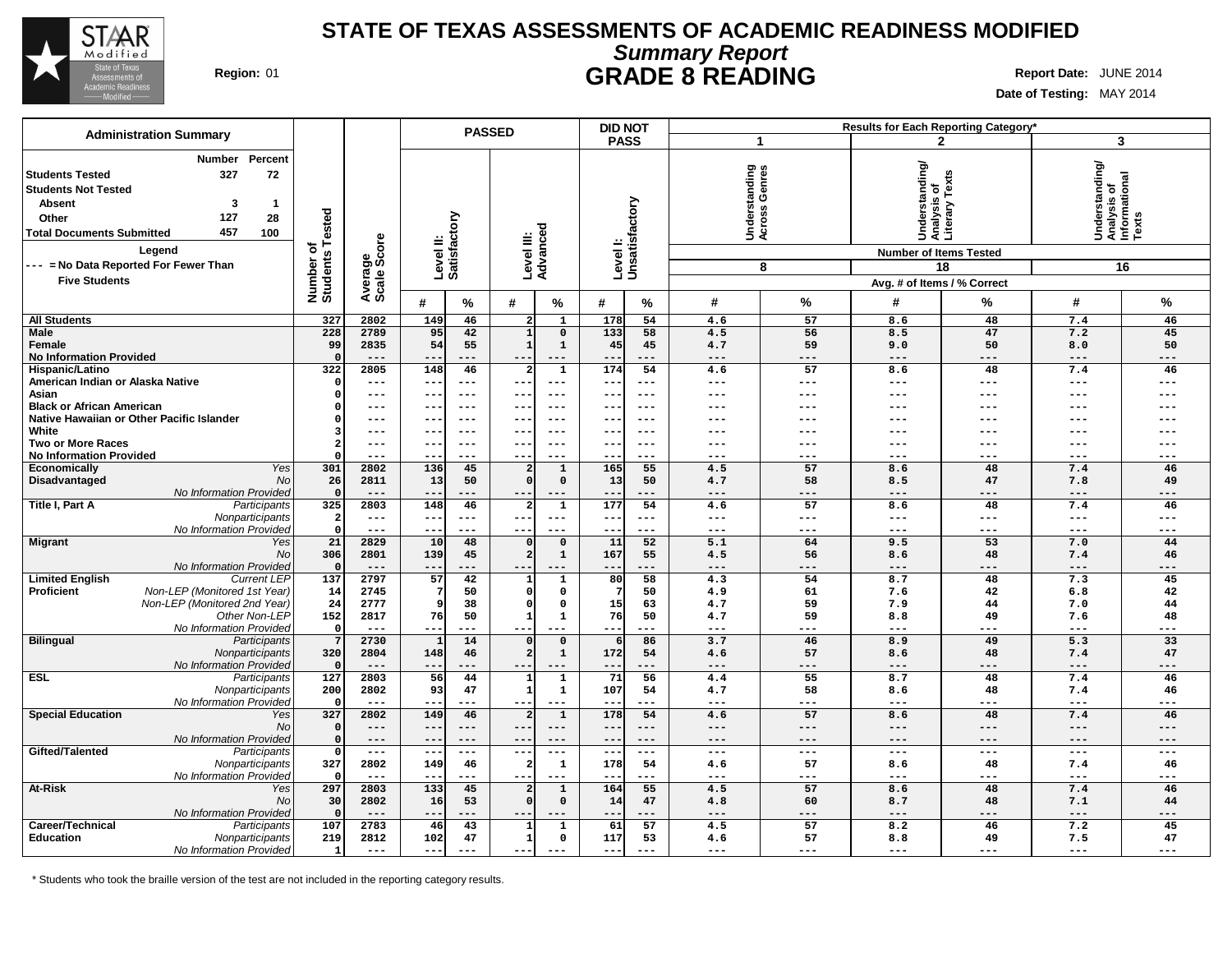

# **Summary Report STATE OF TEXAS ASSESSMENTS OF ACADEMIC READINESS MODIFIED Region:** 01 **GRADE 8 MATHEMATICS Report Date:** JUNE 2014

| <b>Administration Summary</b>                                                                                                                                                                                    |                              |                        |                                   | <b>PASSED</b>                                                      | <b>DID NOT</b>                    |                                                               |                                                           | <b>Results for Each Reporting Category</b>                            |                                    |                                  |  |  |
|------------------------------------------------------------------------------------------------------------------------------------------------------------------------------------------------------------------|------------------------------|------------------------|-----------------------------------|--------------------------------------------------------------------|-----------------------------------|---------------------------------------------------------------|-----------------------------------------------------------|-----------------------------------------------------------------------|------------------------------------|----------------------------------|--|--|
|                                                                                                                                                                                                                  |                              |                        |                                   |                                                                    | <b>PASS</b>                       | $\mathbf{1}$                                                  | $\overline{2}$                                            | 3                                                                     | 4                                  | 5                                |  |  |
| Percent<br><b>Number</b><br>305<br>67<br>l Students Tested<br><b>Students Not Tested</b><br><b>Absent</b><br>$\mathbf{2}$<br>0<br>146<br>32<br>Other<br>453<br><b>Total Documents Submitted</b><br>100<br>Legend | Number of<br>Students Tested | Average<br>Scale Score | Level II:<br>Satisfactory         | Level III:<br>Advanced                                             | Levell:<br>Unsatisfactory         | and<br>Numbers,<br>Operations, a<br>Quantitative<br>Reasoning | Patterns,<br>Relationships,<br>and Algebraic<br>Reasoning | Geometry and<br>Spatial<br>Reasoning<br><b>Number of Items Tested</b> | surement<br>Ë<br>ź                 | Probability and<br>Statistics    |  |  |
| --- = No Data Reported For Fewer Than                                                                                                                                                                            |                              |                        |                                   |                                                                    |                                   | 10                                                            | 11                                                        | 6                                                                     | 10                                 | 8                                |  |  |
| <b>Five Students</b>                                                                                                                                                                                             |                              |                        |                                   |                                                                    |                                   |                                                               |                                                           | Avg. # of Items / % Correct                                           |                                    |                                  |  |  |
|                                                                                                                                                                                                                  |                              |                        | #<br>%                            | #<br>%                                                             | #<br>℅                            | #<br>%                                                        | %<br>#                                                    | #<br>℅                                                                | $\frac{0}{0}$<br>#                 | $\%$<br>#                        |  |  |
| <b>All Students</b>                                                                                                                                                                                              | 305                          | 2753                   | 139<br>46                         | 1<br>3                                                             | 166<br>54                         | 3.9<br>39                                                     | 42<br>4.7                                                 | 40<br>2.4                                                             | 41<br>4.1                          | 44<br>3.5                        |  |  |
| Male                                                                                                                                                                                                             | 211                          | 2770                   | 48<br>101                         | $\mathbf 1$<br>3                                                   | 110<br>52                         | 4.0<br>40                                                     | 4.7<br>42                                                 | 41<br>2.4                                                             | 42<br>4.2                          | 44<br>3.5                        |  |  |
| Female<br><b>No Information Provided</b>                                                                                                                                                                         | 94<br>$\Omega$               | 2715<br>---            | 38<br>40<br>$---$                 | $\mathbf 0$<br>$\mathbf 0$<br>---                                  | 60<br>56<br>$---$<br>--           | 3.7<br>37<br>$---$<br>---                                     | 42<br>4.7<br>---                                          | 2.3<br>38<br>$- - -$                                                  | 37<br>3.7<br>$---$<br>---          | 42<br>3.4<br>---<br>$---$        |  |  |
| Hispanic/Latino                                                                                                                                                                                                  | 301                          | 2754                   | 138<br>46                         | $\mathbf 1$<br>3                                                   | 54<br>163                         | 3.9<br>39                                                     | 42<br>4.7                                                 | 40<br>2.4                                                             | 4.1<br>41                          | 3.5<br>44                        |  |  |
| American Indian or Alaska Native                                                                                                                                                                                 | $\Omega$                     | ---                    | $\overline{\phantom{m}}$<br>$---$ | --<br>---                                                          | ---<br>---                        | $\qquad \qquad -$<br>---                                      | ---<br>$---$                                              | $---$<br>$---$                                                        | $---$<br>$---$                     | ---<br>---                       |  |  |
| Asian                                                                                                                                                                                                            | $\Omega$                     | ---                    | $--$                              | $---$<br>$- -$                                                     | $---$<br>$- -$                    | $---$<br>---                                                  | $- - -$<br>---                                            | $- - -$<br>$---$                                                      | $---$<br>$---$                     | $---$<br>$---$                   |  |  |
| <b>Black or African American</b>                                                                                                                                                                                 | $\Omega$                     | ---                    | $---$<br>$\qquad \qquad -$        | $\frac{1}{2}$<br>$- -$                                             | $---$<br>$--$                     | $- - -$<br>---                                                | ---<br>$---$                                              | $---$<br>---                                                          | $---$<br>$---$                     | ---<br>$---$                     |  |  |
| Native Hawaiian or Other Pacific Islander                                                                                                                                                                        | $\Omega$                     | ---                    | $--$                              | $---$<br>$- -$                                                     | $- -$<br>$--$                     | $--$<br>---                                                   | $---$<br>---                                              | $\qquad \qquad -$<br>---                                              | $---$<br>$---$                     | ---<br>$---$                     |  |  |
| White                                                                                                                                                                                                            | 3<br>$\mathbf{1}$            | ---<br>---             | $\qquad \qquad -$<br>$---$        | $---$<br>$- -$<br>$---$                                            | $---$<br>$--$<br>$- -$<br>$- - -$ | $- - -$<br>---<br>$---$<br>---                                | $- - -$<br>$---$<br>$---$<br>---                          | $---$<br>---<br>$- - -$<br>$--$                                       | $---$<br>$---$<br>$---$<br>$---$   | $---$<br>$---$<br>$---$<br>$---$ |  |  |
| <b>Two or More Races</b><br><b>No Information Provided</b>                                                                                                                                                       | $\Omega$                     | ---                    | $--$                              | $- -$<br>$- -$<br>---                                              | $-1$                              | $--$<br>---                                                   | ---                                                       | ---                                                                   | $---$<br>---                       | ---<br>---                       |  |  |
| Yes<br>Economically                                                                                                                                                                                              | 277                          | 2756                   | 127<br>46                         | $\mathbf{1}$<br>3                                                  | 150<br>54                         | 39<br>3.9                                                     | 43<br>4.7                                                 | 2.4<br>40                                                             | 41<br>4.1                          | 3.5<br>44                        |  |  |
| Disadvantaged<br>No                                                                                                                                                                                              | 28                           | 2726                   | 12<br>43                          | $\Omega$<br>$\mathbf 0$                                            | 57<br>16                          | 4.1<br>41                                                     | 38<br>4.2                                                 | 2.5<br>42                                                             | 41<br>4.1                          | 3.1<br>39                        |  |  |
| No Information Provided                                                                                                                                                                                          | $\Omega$                     | $---$                  | $- -$                             | ---                                                                | --<br>$---$                       | $---$<br>---                                                  | ---<br>$---$                                              | $- - -$<br>---                                                        | $---$<br>---                       | $---$<br>---                     |  |  |
| Title I, Part A<br>Participants                                                                                                                                                                                  | 302                          | 2752                   | 45<br>137                         | $\mathbf{1}$<br>$\overline{\mathbf{3}}$                            | 55<br>165                         | 3.9<br>39                                                     | 42<br>4.7                                                 | 2.4<br>40                                                             | 41<br>4.1                          | 44<br>3.5                        |  |  |
| Nonparticipants                                                                                                                                                                                                  | $\overline{\mathbf{3}}$      | $---$                  | $---$<br>$- -$                    | $--$<br>$---$                                                      | $--$<br>$ -$                      | $- - -$<br>---                                                | $\qquad \qquad -$<br>$---$                                | $\qquad \qquad - -$<br>---                                            | $---$<br>$---$                     | ---<br>$---$                     |  |  |
| No Information Provided                                                                                                                                                                                          | $\Omega$<br>$\overline{17}$  | $---$                  | $--$<br>$---$                     | $--$<br>---                                                        | $---$<br>---<br>59                | $\qquad \qquad - -$<br>---                                    | $\qquad \qquad - -$<br>$\qquad \qquad -$                  | $\qquad \qquad - -$<br>---                                            | $\qquad \qquad - -$<br>$---$<br>38 | $---$<br>$---$                   |  |  |
| <b>Migrant</b><br>Yes<br>No                                                                                                                                                                                      | 288                          | 2705<br>2756           | 41<br>132<br>46                   | $\mathbf 0$<br>$\Omega$<br>$\overline{\mathbf{3}}$<br>$\mathbf{1}$ | 10<br>156<br>54                   | 3.6<br>36<br>3.9<br>39                                        | 4.6<br>42<br>42<br>4.7                                    | 1.8<br>30<br>2.4<br>40                                                | 3.8<br>41<br>4.1                   | 3.5<br>44<br>3.5<br>44           |  |  |
| No Information Provided                                                                                                                                                                                          | $\Omega$                     | $---$                  | $- -$                             |                                                                    | ---                               | $---$<br>---                                                  | ---<br>$---$                                              | $---$<br>---                                                          | $---$<br>---                       | $---$<br>---                     |  |  |
| <b>Limited English</b><br><b>Current LEP</b>                                                                                                                                                                     | 113                          | 2727                   | 49<br>43                          | $\mathbf{o}$<br>$\Omega$                                           | 57<br>64                          | 3.8<br>38                                                     | 40<br>4.4                                                 | 40<br>2.4                                                             | 40<br>4.0                          | 42<br>3.4                        |  |  |
| Non-LEP (Monitored 1st Year)<br><b>Proficient</b>                                                                                                                                                                | 15                           | 2791                   | 9<br>60                           | $\Omega$<br>$\mathbf 0$                                            | 40<br>6                           | 42<br>4.2                                                     | 5.3<br>48                                                 | 2.6<br>43                                                             | 4.0<br>40                          | 3.2<br>40                        |  |  |
| Non-LEP (Monitored 2nd Year)                                                                                                                                                                                     | 25                           | 2724                   | $\mathbf{q}$<br>36                | $\Omega$<br>$\mathbf{o}$                                           | 16<br>64                          | 38<br>3.8                                                     | 42<br>4.6                                                 | 2.1<br>35                                                             | 3.9<br>39                          | 3.5<br>44                        |  |  |
| Other Non-LEP                                                                                                                                                                                                    | 152                          | 2774                   | 72<br>47                          | $\overline{\mathbf{3}}$<br>$\overline{\mathbf{2}}$                 | 80<br>53                          | 3.9<br>39                                                     | 44<br>4.8                                                 | 2.4<br>40                                                             | 4.1<br>41                          | 3.6<br>45                        |  |  |
| No Information Provided                                                                                                                                                                                          | $\Omega$<br>$\overline{4}$   | $---$<br>$---$         | $---$<br>$---$<br>$- -$<br>$---$  | $- -$<br>$---$<br>$- -$<br>$---$                                   | $- -$<br>$---$<br>$---$<br>$-$    | $- - -$<br>---<br>$\cdots$<br>$---$                           | $---$<br>$---$<br>$---$<br>$---$                          | $---$<br>$---$<br>$---$<br>$---$                                      | $---$<br>$---$<br>$---$<br>$---$   | $---$<br>$---$<br>$---$<br>$---$ |  |  |
| <b>Bilingual</b><br>Participants<br>Nonparticipants                                                                                                                                                              | 301                          | 2756                   | 139<br>46                         | $\mathbf{1}$<br>3                                                  | 162<br>54                         | 3.9<br>39                                                     | 4.7<br>43                                                 | 2.4<br>40                                                             | 4.1<br>41                          | 3.5<br>44                        |  |  |
| No Information Provided                                                                                                                                                                                          | $\Omega$                     | $---$                  | $- -$<br>$- - -$                  |                                                                    | $---$<br>$ -$                     | $---$<br>---                                                  | ---<br>$- - -$                                            | $---$                                                                 | $- - -$<br>$---$                   | $---$<br>---                     |  |  |
| <b>ESL</b><br>Participants                                                                                                                                                                                       | 103                          | 2732                   | 47<br>46                          | $\mathbf 0$<br>$\Omega$                                            | 56<br>54                          | 3.9<br>39                                                     | 40<br>4.4                                                 | 40<br>2.4                                                             | 40<br>4.0                          | 42<br>3.4                        |  |  |
| Nonparticipants                                                                                                                                                                                                  | 202                          | 2764                   | 92<br>46                          | 3<br>$\mathbf{1}$                                                  | 110<br>54                         | 3.9<br>39                                                     | 4.8<br>44                                                 | 2.4<br>40                                                             | 4.1<br>41                          | 3.5<br>44                        |  |  |
| No Information Provided                                                                                                                                                                                          | $\Omega$                     | $---$                  | $- -$<br>$---$                    | ---<br>$- - -$                                                     | $\qquad \qquad -$<br>$--$         | $---$<br>---                                                  | ---<br>$\qquad \qquad -$                                  | $--$<br>---                                                           | $---$<br>$---$                     | ---<br>---                       |  |  |
| <b>Special Education</b><br>Yes<br>No                                                                                                                                                                            | 305<br>$\mathbf 0$           | 2753<br>$---$          | 139<br>46<br>$---$<br>$---$       | $\mathbf 1$<br>3<br>$---$<br>$---$                                 | 54<br>166<br>$---$<br>$- -$       | 3.9<br>39<br>$- - -$<br>$---$                                 | 42<br>4.7<br>$---$<br>$---$                               | 2.4<br>40<br>$---$<br>$---$                                           | 4.1<br>41<br>$---$<br>$---$        | 3.5<br>44<br>$---$<br>$---$      |  |  |
| No Information Provided                                                                                                                                                                                          | $\mathbf 0$                  | $---$                  | $- -$<br>$- - -$                  | $- -$<br>$---$                                                     | $---$<br>$-$                      | ---<br>$---$                                                  | ---<br>$---$                                              | $---$<br>---                                                          | $---$<br>$---$                     | $---$<br>$---$                   |  |  |
| Gifted/Talented<br>Participants                                                                                                                                                                                  | $\Omega$                     | $---$                  | $- - -$<br>$- - -$                | ---<br>$- -$                                                       | $\overline{\phantom{m}}$<br>$---$ | $- - -$<br>---                                                | $---$<br>---                                              | $---$<br>---                                                          | $---$<br>$---$                     | ---<br>---                       |  |  |
| Nonparticipants                                                                                                                                                                                                  | 305                          | 2753                   | 139<br>46                         | $\mathbf{1}$<br>3                                                  | 166<br>54                         | 3.9<br>39                                                     | 42<br>4.7                                                 | 2.4<br>40                                                             | 4.1<br>41                          | 3.5<br>44                        |  |  |
| No Information Provided                                                                                                                                                                                          | $\mathbf 0$                  | $---$                  | $---$<br>$- - -$                  | $--$<br>$---$                                                      | $---$<br>$--$                     | $- - -$<br>---                                                | ---<br>$\qquad \qquad -$                                  | $---$<br>---                                                          | $---$<br>$---$                     | $---$<br>$---$                   |  |  |
| At-Risk<br>Yes                                                                                                                                                                                                   | 273                          | 2753                   | 127<br>47                         | $\mathbf{1}$<br>3                                                  | 53<br>146                         | 3.8<br>38                                                     | 43<br>4.7                                                 | 2.4<br>41                                                             | 4.1<br>41                          | 43<br>3.5                        |  |  |
| No                                                                                                                                                                                                               | 32                           | 2755                   | 38<br>12                          | $\mathbf 0$<br>$\mathbf 0$                                         | 20<br>63                          | 43<br>4.3                                                     | 41<br>4.5                                                 | 33<br>2.0                                                             | 39<br>3.9                          | 47<br>3.8                        |  |  |
| No Information Provided<br>Career/Technical                                                                                                                                                                      | $\Omega$<br>97               | $---$                  | $- -$<br>---                      |                                                                    | ---                               | $---$<br>---<br>41                                            | ---<br>$---$                                              | $---$<br>---<br>40                                                    | $---$<br>---                       | $---$<br>---                     |  |  |
| Participants<br><b>Education</b><br>Nonparticipants                                                                                                                                                              | 207                          | 2743<br>2759           | 45<br>44<br>95<br>46              | $\mathbf 0$<br>$\Omega$<br>$\overline{\mathbf{3}}$<br>1            | 53<br>55<br>112<br>54             | 4.1<br>3.8<br>38                                              | 42<br>4.6<br>43<br>4.7                                    | 2.4<br>40<br>2.4                                                      | 38<br>3.8<br>4.2<br>42             | 43<br>3.4<br>3.5<br>44           |  |  |
| No Information Provided                                                                                                                                                                                          | 1                            | $- - -$                | $---$<br>$---$                    | $- - -$<br>$- - -$                                                 | $- -$<br>$---$                    | $---$<br>---                                                  | $---$<br>---                                              | $---$<br>---                                                          | $---$<br>$---$                     | ---<br>---                       |  |  |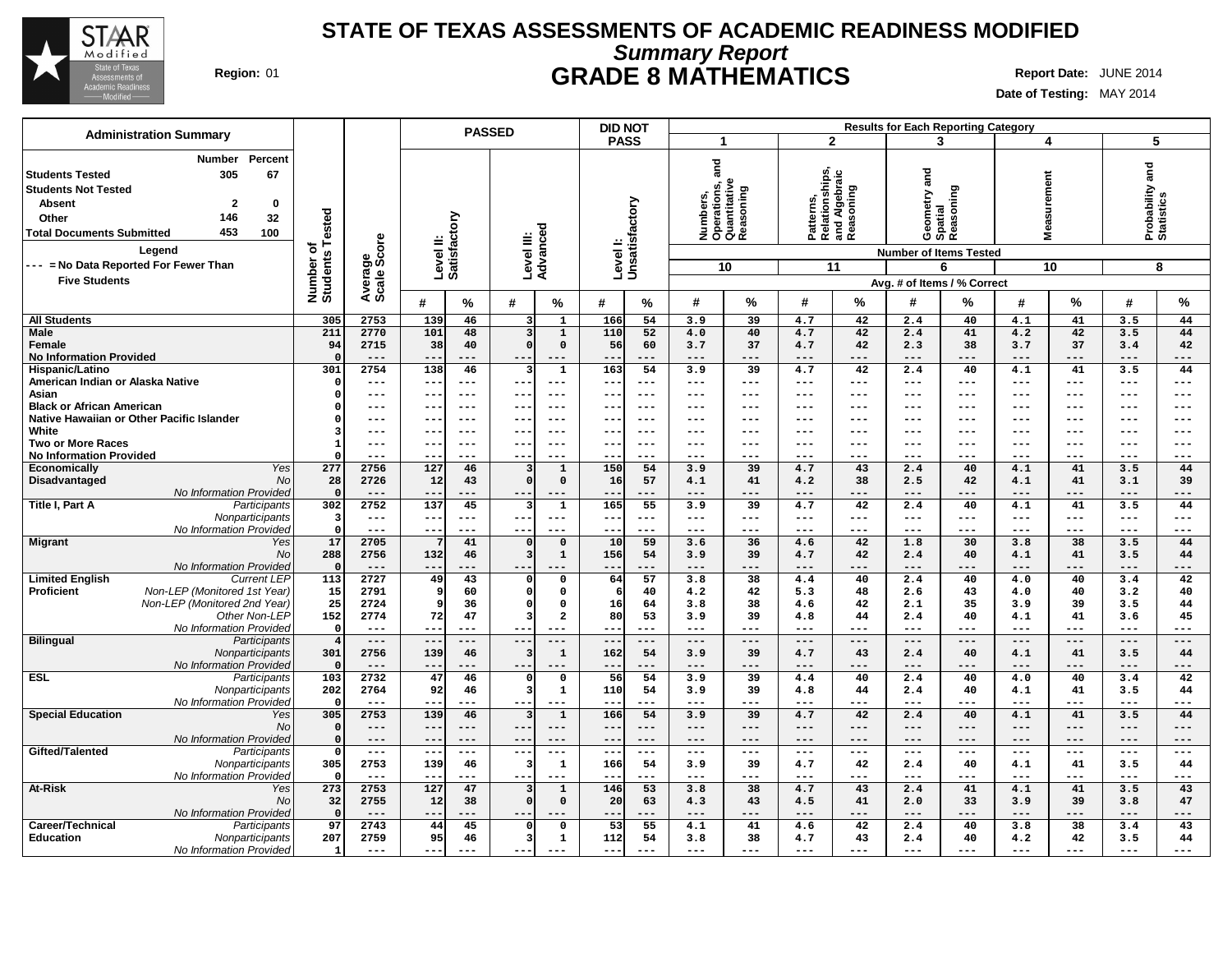

### **Level II Phase-In Summary Report STATE OF TEXAS ASSESSMENTS OF ACADEMIC READINESS GRADE 5 Region:** 01 **Report Date:** JUNE 2014

| Legend                                                                     |                              |                           |                        | <b>READING</b>          |                 |                       |                                            |                          |                           |           | <b>MATHEMATICS</b>        |             |                                |                         |
|----------------------------------------------------------------------------|------------------------------|---------------------------|------------------------|-------------------------|-----------------|-----------------------|--------------------------------------------|--------------------------|---------------------------|-----------|---------------------------|-------------|--------------------------------|-------------------------|
| --- = No Data Reported For Fewer Than                                      |                              | Phase-In 1                |                        | Phase-In 2              |                 | Recommended           |                                            |                          | Phase-In 1                |           | Phase-In 2                |             |                                |                         |
| <b>Five Students</b>                                                       |                              | <b>Standard</b>           |                        | <b>Standard</b>         |                 | <b>Standard</b>       |                                            |                          | <b>Standard</b>           |           | <b>Standard</b>           |             | Recommended<br><b>Standard</b> |                         |
|                                                                            |                              |                           |                        |                         |                 |                       |                                            |                          |                           |           |                           |             |                                |                         |
|                                                                            |                              |                           |                        |                         |                 |                       |                                            |                          |                           |           |                           |             |                                |                         |
|                                                                            |                              | Level II:<br>Satisfactory |                        | Satisfactory            |                 | Satisfactory          |                                            | ested                    | Level II:<br>Satisfactory |           | Level II:<br>Satisfactory |             | Level II:<br>Satisfactory      |                         |
|                                                                            |                              |                           |                        |                         |                 |                       |                                            | ۴                        |                           |           |                           |             |                                |                         |
|                                                                            |                              |                           |                        |                         |                 |                       |                                            |                          |                           |           |                           |             |                                |                         |
|                                                                            |                              |                           |                        | Level II:               |                 | Level II:             |                                            |                          |                           |           |                           |             |                                |                         |
|                                                                            | Number of<br>Students Tested | #                         | %                      | #                       | $\frac{0}{0}$   | #                     | $\%$                                       | Number of<br>Students To | #                         | %         | #                         | %           | #                              | $\frac{0}{0}$           |
| <b>All Students</b>                                                        | 7620                         | 3058                      | 40                     | 993                     | $\overline{13}$ | 220                   | $\overline{\mathbf{3}}$                    | 6070                     | 2913                      | 48        | 943                       | 16          | 186                            | 3                       |
| <b>Male</b>                                                                | 4133                         | 1593                      | 39                     | 532                     | 13              | 130                   | $\overline{\mathbf{3}}$                    | 3167                     | 1433                      | 45        | 444                       | 14          | 96                             | $\overline{\mathbf{3}}$ |
| Female<br><b>No Information Provided</b>                                   | 3487<br>0                    | 1465<br>$---$             | 42<br>---              | 461<br>$---$            | 13<br>---       | 90<br>$---$           | 3<br>--                                    | 2903<br>$\mathbf 0$      | 1480<br>$---$             | 51<br>--- | 499<br>$---$              | 17<br>---   | 90<br>$---$                    | 3                       |
| Hispanic/Latino                                                            | 7552                         | 3024                      | 40                     | 977                     | 13              | 217                   | 3                                          | 5999                     | 2877                      | 48        | 932                       | 16          | 183                            | 3                       |
| American Indian or Alaska Native                                           | 5                            | $\mathbf{2}$              | 40                     | 0                       | $\mathbf 0$     | 0                     | $\mathbf 0$                                | 5                        | 3                         | 60        | $\mathbf 0$               | $\mathbf 0$ | $\mathbf 0$                    | $\mathbf 0$             |
| Asian                                                                      | 7                            | 3                         | 43                     | $\overline{\mathbf{2}}$ | 29              | 0                     | $\Omega$                                   | $\overline{\mathbf{2}}$  | $---$                     | ---       | ---                       | ---         | ---                            |                         |
| <b>Black or African American</b>                                           | 11                           | 4                         | 36                     | $\mathbf 1$             | 9               | 0                     | $\mathbf 0$                                | 11                       | 5                         | 45        | 3                         | 27          | $\mathbf 0$                    | 0                       |
| Native Hawaiian or Other Pacific Islander                                  | 0                            |                           | ---<br>58              |                         |                 | --                    | $\overline{7}$                             | $\mathbf 0$              | ---                       | ---       |                           | ---         | ---                            | 6                       |
| White<br><b>Two or More Races</b>                                          | 43<br>1                      | 25<br>---                 | $---$                  | 13<br>$---$             | 30<br>---       | 3<br>---              | $---$                                      | 51<br>$\mathbf{1}$       | 27<br>---                 | 53<br>--- | 8<br>---                  | 16<br>---   | з<br>---                       | $--$                    |
| <b>No Information Provided</b>                                             | $\mathbf{1}$                 | --                        | ---                    |                         |                 | --                    |                                            | $\mathbf{1}$             | $- -$                     | ---       | $--$                      | ---         | --                             |                         |
| Yes<br><b>Economically</b>                                                 | 7109                         | 2802                      | 39                     | 889                     | 13              | 193                   | 3                                          | 5651                     | 2690                      | 48        | 878                       | 16          | 174                            | 3                       |
| <b>Disadvantaged</b><br><b>No</b>                                          | 510                          | 256                       | 50                     | 104                     | 20              | 27                    | 5                                          | 418                      | 223                       | 53        | 65                        | 16          | 12                             | 3                       |
| No Information Provided                                                    | $\mathbf{1}$                 | ---                       | ---                    | $---$                   | ---             | ---                   | --                                         | $\mathbf{1}$             | $---$                     | ---       | $---$                     | ---         | ---                            |                         |
| <b>Title I, Part A</b><br>Participants                                     | 7594                         | 3044                      | 40                     | 989                     | 13              | 219                   | $\overline{\mathbf{3}}$                    | 6048                     | 2899                      | 48        | 938                       | 16          | 185                            | 3                       |
| Nonparticipants<br>No Information Provided                                 | 25<br>$\mathbf{1}$           | 14<br>$---$               | 56<br>---              | 4<br>$---$              | 16<br>---       | $\mathbf{1}$<br>$---$ | $\overline{\mathbf{4}}$<br>$---$           | 21<br>$\mathbf{1}$       | 14<br>$---$               | 67<br>--- | 5<br>$---$                | 24<br>---   | $\mathbf 1$<br>---             | 5                       |
| <b>Migrant</b><br>Yes                                                      | 480                          | 158                       | 33                     | 41                      | $\overline{9}$  | 11                    | $\overline{2}$                             | 387                      | 179                       | 46        | 60                        | 16          | 10                             | $\overline{\mathbf{3}}$ |
| No                                                                         | 7137                         | 2899                      | 41                     | 952                     | 13              | 209                   | 3                                          | 5680                     | 2733                      | 48        | 883                       | 16          | 176                            | 3                       |
| No Information Provided                                                    | 3                            | $---$                     | ---                    | $---$                   | ---             | ---                   | $-$                                        | 3                        | $---$                     | ---       | $---$                     | .           | ---                            |                         |
| <b>Current LEP</b><br><b>Limited English</b>                               | 4401                         | 1564                      | 36                     | 463                     | $\overline{11}$ | 97                    | $\overline{2}$                             | 3373                     | 1539                      | 46        | 481                       | 14          | 88                             | $\overline{\mathbf{3}}$ |
| Proficient<br>Non-LEP (Monitored 1st Year)<br>Non-LEP (Monitored 2nd Year) | 236<br>228                   | 160<br>145                | 68<br>64               | 78<br>62                | 33<br>27        | 16<br>15              | 7<br>7                                     | 221<br>187               | 149<br>118                | 67<br>63  | 71<br>39                  | 32<br>21    | 24<br>9                        | 11<br>5                 |
| Other Non-LEP                                                              | 2754                         | 1189                      | 43                     | 390                     | 14              | 92                    | $\overline{\mathbf{3}}$                    | 2288                     | 1107                      | 48        | 352                       | 15          | 65                             | $\overline{\mathbf{3}}$ |
| No Information Provided                                                    | 1                            | $---$                     | ---                    | $---$                   | ---             | ---                   | $-$                                        | $\mathbf{1}$             | $---$                     | ---       | $---$                     | ---         | ---                            |                         |
| <b>Bilingual</b><br>Participants                                           | 4068                         | 1469                      | 36                     | 448                     | 11              | 94                    | $\overline{2}$                             | 3149                     | 1449                      | 46        | 457                       | 15          | 88                             | $\overline{\mathbf{3}}$ |
| Nonparticipants                                                            | 3551                         | 1589                      | 45                     | 545                     | 15              | 126                   | $\overline{4}$                             | 2920                     | 1464                      | 50        | 486                       | 17          | 98                             | 3                       |
| No Information Provided<br><b>ESL</b>                                      | $\mathbf{1}$<br>188          | $---$<br>53               | ---<br>$\overline{28}$ | $- - -$<br>10           | ---<br>5        | ---<br>3              | $-$<br>$\overline{2}$                      | $\mathbf{1}$<br>132      | $- -$<br>52               | ---<br>39 | $- - -$<br>15             | ---<br>11   | ---<br>$\overline{\mathbf{1}}$ | $\overline{\mathbf{1}}$ |
| Participants<br>Nonparticipants                                            | 7431                         | 3005                      | 40                     | 983                     | 13              | 217                   | $\overline{\mathbf{3}}$                    | 5937                     | 2861                      | 48        | 928                       | 16          | 185                            | 3                       |
| No Information Provided                                                    | 1                            | $---$                     | ---                    | $---$                   | ---             | ---                   | $-$                                        | $\mathbf{1}$             | $---$                     | ---       | $---$                     | ---         | ---                            |                         |
| <b>Special Education</b><br>Yes                                            | 503                          | 159                       | 32                     | 61                      | 12              | $\overline{22}$       | $\overline{4}$                             | 503                      | 187                       | 37        | 69                        | 14          | 16                             | 3                       |
| No                                                                         | 7116                         | 2899                      | 41                     | 932                     | 13              | 198                   | 3                                          | 5566                     | 2726                      | 49        | 874                       | 16          | 170                            | 3                       |
| No Information Provided                                                    | $\mathbf{1}$                 | $- -$                     |                        |                         |                 | ---                   |                                            | $\mathbf{1}$             | $---$                     |           | $---$                     | ---         | ---                            |                         |
| Gifted/Talented<br>Participants                                            | 86                           | 60                        | 70                     | 28<br>965               | 33              | 10                    | $\overline{12}$<br>$\overline{\mathbf{3}}$ | 64                       | 43                        | 67        | 17                        | 27<br>15    | 7                              | $\overline{11}$<br>3    |
| Nonparticipants<br>No Information Provided                                 | 7533<br>1                    | 2998<br>$- -$             | 40<br>---              | $---$                   | 13<br>---       | 210<br>---            | $---$                                      | 6005<br>$\mathbf{1}$     | 2870<br>$---$             | 48<br>--- | 926<br>$---$              | ---         | 179<br>---                     |                         |
| At-Risk<br>Yes                                                             | 6666                         | 2511                      | 38                     | 758                     | 11              | 160                   | $\overline{2}$                             | 5352                     | 2496                      | 47        | 781                       | 15          | 137                            | $\overline{\mathbf{3}}$ |
| No                                                                         | 953                          | 547                       | 57                     | 235                     | 25              | 60                    | 6                                          | 717                      | 417                       | 58        | 162                       | 23          | 49                             | 7                       |
| No Information Provided                                                    | 1                            | ---                       | ---                    | $-$                     |                 |                       |                                            | $\mathbf{1}$             | $---$                     |           | ---                       | ---         | --                             |                         |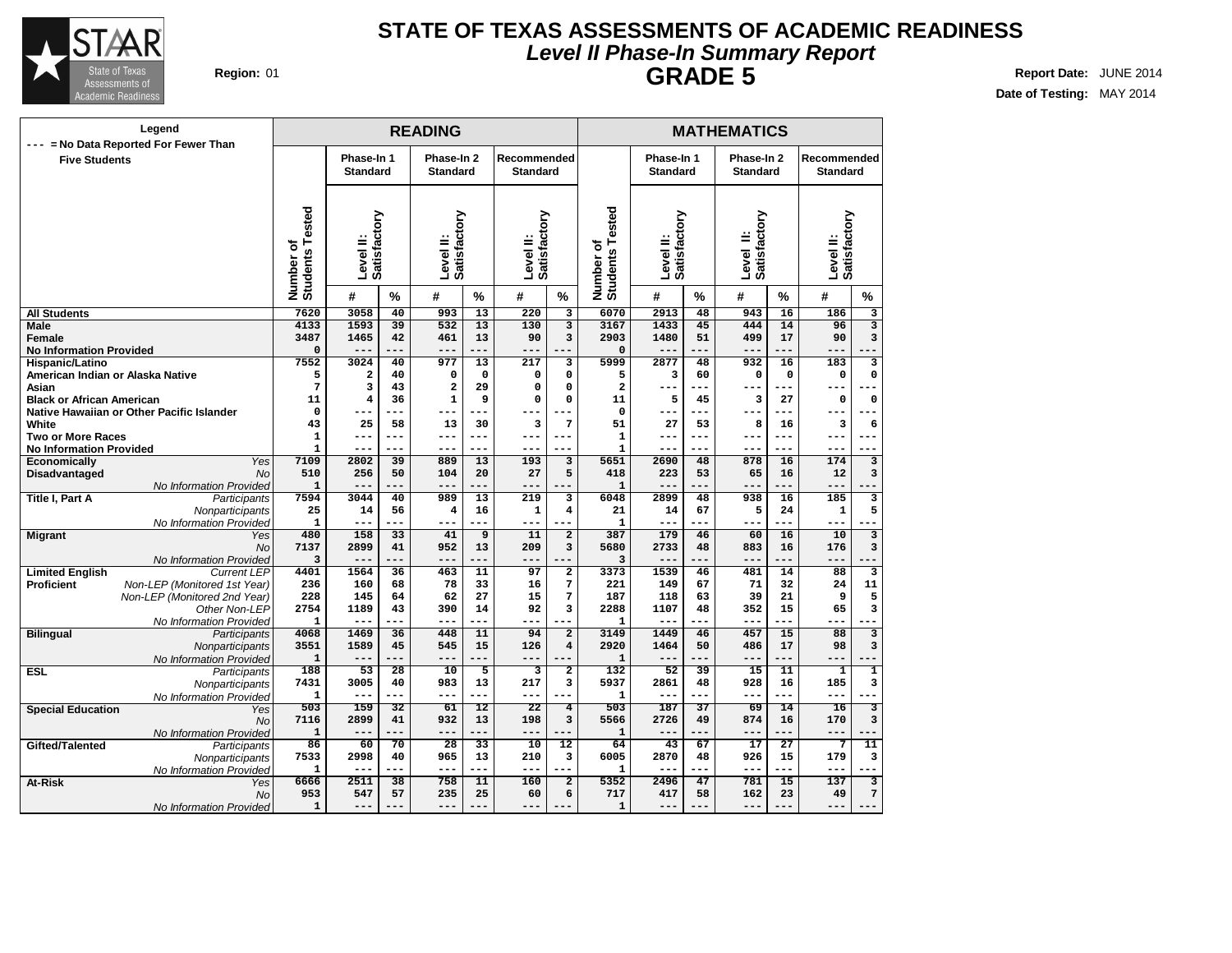

# **Level II Phase-In Summary Report STATE OF TEXAS ASSESSMENTS OF ACADEMIC READINESS SPANISH GRADE 5 Region:** 01 **Report Date:** JUNE 2014

| Legend                                                                      |                              |                               |             | <b>READING</b>                |                        |                                |                        |                                            |                               |                        | <b>MATHEMATICS</b>            |                |                                |                           |
|-----------------------------------------------------------------------------|------------------------------|-------------------------------|-------------|-------------------------------|------------------------|--------------------------------|------------------------|--------------------------------------------|-------------------------------|------------------------|-------------------------------|----------------|--------------------------------|---------------------------|
| = No Data Reported For Fewer Than<br>---<br><b>Five Students</b>            |                              | Phase-In 1<br><b>Standard</b> |             | Phase-In 2<br><b>Standard</b> |                        | Recommended<br><b>Standard</b> |                        |                                            | Phase-In 1<br><b>Standard</b> |                        | Phase-In 2<br><b>Standard</b> |                | Recommended<br><b>Standard</b> |                           |
|                                                                             | Number of<br>Students Tested | Satisfactory<br>Level II:     |             | Satisfactory<br>Level II:     |                        | Satisfactory<br>Level II:      |                        | ested<br>⊢<br>Number of<br><b>Students</b> | Satisfactory<br>Level II:     |                        | Satisfactory<br>≝<br>Level    |                | Level II:<br>Satisfactory      |                           |
|                                                                             |                              | #                             | $\%$        | #                             | $\%$                   | #                              | $\%$                   |                                            | #                             | $\%$                   | #                             | $\%$           | #                              | $\%$                      |
| <b>All Students</b>                                                         | 787                          | 366                           | 47          | 181                           | 23                     | 58                             | $\overline{7}$         | 405                                        | 143                           | 35                     | 59                            | 15             | 16                             | $\overline{\mathbf{4}}$   |
| Male                                                                        | 435                          | 185                           | 43          | 94                            | 22                     | 27                             | 6                      | 194                                        | 62                            | 32                     | 25                            | 13             | $\overline{9}$                 | $\overline{5}$            |
| <b>Female</b>                                                               | 352                          | 181                           | 51          | 87                            | 25                     | 31                             | 9                      | 211                                        | 81                            | 38                     | 34                            | 16             | 7                              | 3                         |
| <b>No Information Provided</b>                                              | 0                            | $---$                         | ---         | ---                           | ---                    | $- - -$                        | ---                    | $\Omega$                                   | $---$                         | ---                    | $---$                         | ---            | ---                            | ---                       |
| Hispanic/Latino                                                             | 785                          | 365<br>$---$                  | 46<br>---   | 180                           | $\overline{23}$<br>--- | 58                             | $\overline{7}$<br>---  | 404                                        | $\overline{142}$              | $\overline{35}$<br>--- | 58<br>$- -$                   | 14             | 16                             | $\overline{4}$<br>$---$   |
| American Indian or Alaska Native<br>Asian                                   | 0<br>0                       | ---                           | ---         | ---<br>---                    | $- - -$                | ---<br>---                     | $---$                  | $\mathbf 0$<br>$\Omega$                    | $---$                         | ---                    | $--$                          | ---            | ---<br>---                     | ---                       |
| <b>Black or African American</b>                                            | 0                            | $- -$                         | ---         | ---                           | ---                    |                                | ---                    | $\mathbf 0$                                | ---<br>--                     | ---                    | --                            | ---<br>---     | ---                            | $---$                     |
| Native Hawaiian or Other Pacific Islander                                   | 0                            | $- -$                         | ---         | $- - -$                       | $- - -$                | ---                            | ---                    | $\mathbf 0$                                | ---                           | ---                    | $ -$                          | ---            | --                             | $- - -$                   |
| White                                                                       | 2                            |                               | $---$       |                               | $- - -$                |                                | ---                    | $\mathbf{1}$                               | ---                           | ---                    |                               | ---            |                                | $---$                     |
| <b>Two or More Races</b>                                                    | $\mathsf{o}\,$               | $- -$                         | ---         | ---                           | $- - -$                | ---                            | ---                    | $\mathbf 0$                                | ---                           | ---                    | ---                           | ---            | --                             | $--$                      |
| <b>No Information Provided</b>                                              | 0                            | $- - -$                       | ---         | $- - -$                       | $- - -$                | ---                            | ---                    | $\Omega$                                   | ---                           | ---                    | $- - -$                       | ---            | ---                            | ---                       |
| Yes<br>Economically                                                         | 770                          | 358                           | 46          | 176                           | 23                     | 56                             | $\overline{7}$         | 389                                        | 137                           | 35                     | 57                            | 15             | 15                             | $\bf{4}$                  |
| No<br>Disadvantaged                                                         | 17                           | 8                             | 47          | 5                             | 29                     | 2                              | 12                     | 16                                         | 6                             | 38                     | $\overline{a}$                | 13             | $\mathbf{1}$                   | 6                         |
| No Information Provided                                                     | 0                            | $---$                         |             | $---$                         |                        | ---                            | ---                    | $\Omega$                                   | ---                           | ---                    | $---$                         | ---            | ---                            |                           |
| Title I, Part A<br>Participants                                             | 782                          | 363                           | 46          | 179                           | 23                     | 57                             | $\overline{7}$         | 400                                        | 141                           | 35                     | 59                            | 15             | 16                             | 4                         |
| Nonparticipants                                                             | 5                            | 3                             | 60          | $\mathbf 2$                   | 40                     | 1                              | 20                     | 5                                          | $\overline{\mathbf{2}}$       | 40                     | 0                             | $\mathbf 0$    | $\mathbf 0$                    | $\mathbf 0$               |
| No Information Provided                                                     | 0                            | $---$                         | ---         | $---$                         | ---                    | ---                            | ---                    | $\mathbf 0$                                | ---                           | ---                    | ---                           | ---            | ---                            | ---                       |
| <b>Migrant</b><br>Yes                                                       | 52                           | 23                            | 44          | 11                            | 21                     | 3                              | $6\overline{}$         | 12                                         | $\overline{4}$                | 33                     | 3                             | 25             | $\overline{a}$                 | 17                        |
| No                                                                          | 735                          | 343                           | 47          | 170<br>---                    | 23                     | 55                             | $7\phantom{.0}$        | 393                                        | 139                           | 35                     | 56                            | 14             | 14                             | $\overline{\mathbf{4}}$   |
| No Information Provided<br><b>Current LEP</b>                               | 0<br>780                     | $---$<br>365                  | 47          | 181                           | ---<br>23              | ---<br>58                      | --<br>$\overline{7}$   | $\Omega$<br>399                            | ---                           | ---                    | ---                           | ---            | ---                            | $\bf{4}$                  |
| <b>Limited English</b><br><b>Proficient</b><br>Non-LEP (Monitored 1st Year) | 1                            | ---                           | ---         | ---                           |                        |                                | --                     | 3                                          | 141<br>---                    | 35<br>---              | 59<br>--                      | 15<br>---      | 16<br>---                      | --                        |
| Non-LEP (Monitored 2nd Year)                                                | $\mathbf 0$                  | $---$                         | ---         | $---$                         | $---$                  | ---                            | ---                    | $\mathbf 0$                                | $---$                         | $---$                  | $- - -$                       | $---$          | ---                            | $---$                     |
| Other Non-LEP                                                               | 6                            | $\mathbf 0$                   | $\mathbf 0$ | $\mathsf{o}\,$                | 0                      | 0                              | $\Omega$               | 3                                          | ---                           | ---                    | $- - -$                       | ---            | ---                            | $- -$                     |
| No Information Provided                                                     | 0                            | $---$                         | ---         | $---$                         | $- - -$                | ---                            | $ -$                   | 0                                          | ---                           | ---                    | $- -$                         | ---            | ---                            | ---                       |
| <b>Bilingual</b><br>Participants                                            | 775                          | 363                           | 47          | 180                           | $\overline{23}$        | 58                             | $\overline{7}$         | 393                                        | 141                           | 36                     | 59                            | 15             | 16                             | $\overline{4}$            |
| Nonparticipants                                                             | 12                           | 3                             | 25          | $\mathbf 1$                   | 8                      | $\mathbf 0$                    | $\mathbf 0$            | 12                                         | $\mathbf 2$                   | 17                     | $\mathbf 0$                   | $\mathbf 0$    | $\mathbf 0$                    | 0                         |
| No Information Provided                                                     | 0                            | $---$                         | ---         | $---$                         | $- - -$                | ---                            | $---$                  | $\mathbf 0$                                | $---$                         | ---                    | $---$                         | ---            | $---$                          |                           |
| <b>ESL</b><br>Participants                                                  | $\overline{4}$               | $\frac{1}{2}$                 | ---         | $---$                         | $- - -$                | ---                            | $--$                   | 5                                          | $\overline{\mathbf{1}}$       | $\overline{20}$        | $\overline{\mathbf{0}}$       | $\overline{0}$ | $\overline{\mathbf{0}}$        | $\overline{\mathfrak{o}}$ |
| Nonparticipants                                                             | 783                          | 365                           | 47          | 181                           | 23                     | 58                             | 7                      | 400                                        | 142                           | 36                     | 59                            | 15             | 16                             | 4                         |
| No Information Provided                                                     | $\mathbf 0$                  | $---$                         | ---         | $---$                         | ---                    | ---                            | ---                    | $\mathbf 0$                                | $---$                         | ---                    | $- - -$                       | ---            | ---                            |                           |
| <b>Special Education</b><br>Yes                                             | 35                           | 11                            | 31          | $\overline{\mathbf{8}}$       | $\overline{23}$        | 5                              | 14                     | 11                                         | $\overline{5}$                | 45                     | $\overline{2}$                | 18             | $\overline{\mathbf{0}}$        | $\overline{\mathfrak{o}}$ |
| No                                                                          | 752<br>0                     | 355<br>$---$                  | 47<br>---   | 173<br>$---$                  | 23<br>---              | 53<br>---                      | $7\overline{ }$<br>--- | 394<br>$\Omega$                            | 138<br>$---$                  | 35<br>---              | 57<br>$---$                   | 14<br>---      | 16<br>---                      | 4                         |
| No Information Provided<br>Gifted/Talented<br>Participants                  | $\mathbf{1}$                 | $---$                         | ---         | $---$                         | $---$                  | ---                            | $---$                  | $\overline{0}$                             | $---$                         | ---                    | $---$                         | ---            | ---                            | ---                       |
| Nonparticipants                                                             | 786                          | 365                           | 46          | 180                           | 23                     | 58                             | $\overline{7}$         | 405                                        | 143                           | 35                     | 59                            | 15             | 16                             | $\overline{\bf 4}$        |
| No Information Provided                                                     | 0                            | $---$                         | ---         | $---$                         | ---                    | ---                            | ---                    | 0                                          | ---                           | ---                    | $---$                         | ---            | $---$                          | ---                       |
| At-Risk<br>Yes                                                              | 775                          | 361                           | 47          | 177                           | 23                     | 57                             | $\overline{7}$         | 393                                        | 139                           | 35                     | 56                            | 14             | 13                             | $\overline{3}$            |
| No                                                                          | 12                           | 5                             | 42          | 4                             | 33                     | $\mathbf 1$                    | 8                      | 12                                         | $\overline{4}$                | 33                     | 3                             | 25             | 3                              | 25                        |
| No Information Provided                                                     | 0                            | ---                           | ---         | $---$                         | ---                    | ---                            | ---                    | $\mathbf 0$                                | ---                           | ---                    | ---                           | ---            | ---                            | ---                       |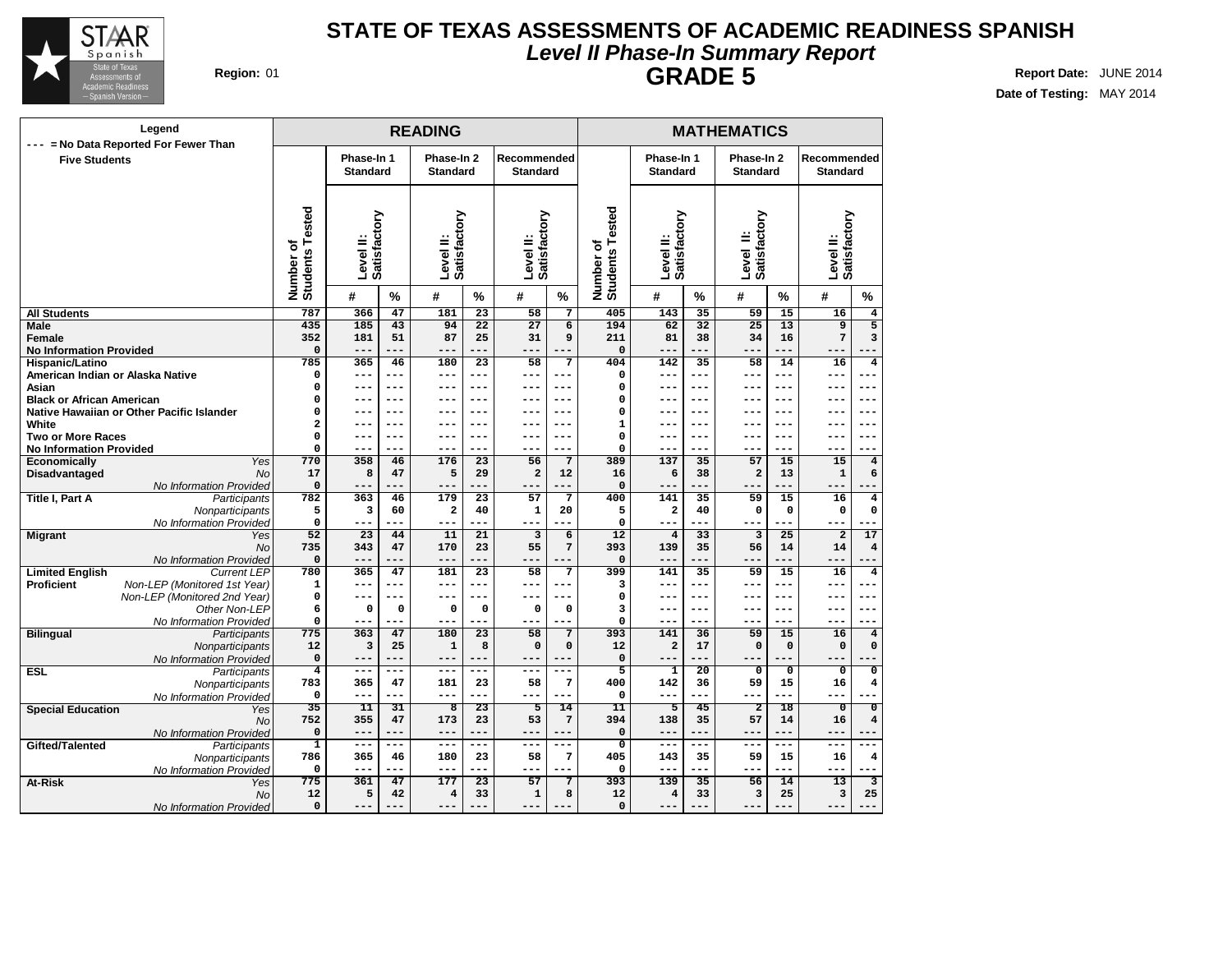

### **Level II Phase-In Summary Report STATE OF TEXAS ASSESSMENTS OF ACADEMIC READINESS L GRADE 5 Region:** 01 **Report Date:** JUNE 2014

| Legend                                              | <b>MATHEMATICS</b>            |                               |                 |                               |                                   |                                |                         |  |  |  |
|-----------------------------------------------------|-------------------------------|-------------------------------|-----------------|-------------------------------|-----------------------------------|--------------------------------|-------------------------|--|--|--|
| --- = No Data Reported For Fewer Than               |                               |                               |                 |                               |                                   |                                |                         |  |  |  |
| <b>Five Students</b>                                |                               | Phase-In 1<br><b>Standard</b> |                 | Phase-In 2<br><b>Standard</b> |                                   | Recommended<br><b>Standard</b> |                         |  |  |  |
|                                                     |                               |                               |                 |                               |                                   |                                |                         |  |  |  |
|                                                     |                               |                               |                 |                               |                                   |                                |                         |  |  |  |
|                                                     |                               |                               |                 |                               |                                   |                                |                         |  |  |  |
|                                                     |                               | Satisfactory                  |                 |                               |                                   |                                |                         |  |  |  |
|                                                     |                               |                               |                 |                               |                                   |                                |                         |  |  |  |
|                                                     |                               |                               |                 |                               |                                   |                                |                         |  |  |  |
|                                                     |                               | Level II:                     |                 | Level II:<br>Satisfactory     |                                   | Level II:<br>Satisfactory      |                         |  |  |  |
|                                                     | Number of<br>Students Tested  | #                             | %               | #                             | %                                 | #                              | %                       |  |  |  |
| <b>All Students</b>                                 | 43                            | 13                            | 30              | $\overline{1}$                | $\overline{2}$                    | $\overline{0}$                 | $\overline{\mathbf{0}}$ |  |  |  |
| Male                                                | 18                            | $\overline{4}$                | $\overline{22}$ | $\overline{1}$                | 6                                 | $\overline{0}$                 | 0                       |  |  |  |
| Female                                              | 25                            | 9                             | 36              | 0                             | $\Omega$                          | 0                              | 0                       |  |  |  |
| <b>No Information Provided</b>                      | $\Omega$                      |                               | ---             |                               |                                   |                                |                         |  |  |  |
| Hispanic/Latino<br>American Indian or Alaska Native | 42<br>0                       | 13<br>---                     | 31<br>$---$     | $\mathbf{1}$<br>---           | $\overline{a}$<br>---             | $\Omega$<br>---                | 0<br>---                |  |  |  |
| Asian                                               | 0                             |                               |                 |                               | ---                               |                                | ---                     |  |  |  |
| <b>Black or African American</b>                    | 0                             | ---                           |                 |                               | ---                               |                                |                         |  |  |  |
| Native Hawaiian or Other Pacific Islander           | 0                             | ---                           | ---             |                               | ---                               | ---                            | ---                     |  |  |  |
| White                                               | $\mathbf{1}$                  |                               |                 |                               |                                   |                                |                         |  |  |  |
| <b>Two or More Races</b>                            | 0                             | ---                           | ---             | ---                           | ---                               | ---                            | ---                     |  |  |  |
| <b>No Information Provided</b>                      | 0                             | ---                           | $---$           |                               |                                   |                                |                         |  |  |  |
| <b>Economically</b><br>Yes                          | 41                            | 12                            | 29              | $\mathbf 0$                   | 0                                 | 0                              | 0                       |  |  |  |
| Disadvantaged<br><b>No</b>                          | $\overline{a}$                | ---                           | ---             | ---                           | ---                               | ---                            | ---                     |  |  |  |
| No Information Provided                             | 0                             |                               | $---$           |                               |                                   |                                |                         |  |  |  |
| Title I, Part A<br>Participants                     | 43<br>0                       | 13<br>---                     | 30<br>---       | $\mathbf{1}$<br>---           | $\mathbf{2}$<br>---               | 0<br>---                       | 0                       |  |  |  |
| Nonparticipants<br>No Information Provided          | 0                             | ---                           | $---$           |                               | $---$                             | ---                            |                         |  |  |  |
| <b>Migrant</b><br>Yes                               | $\overline{2}$                | ---                           | $---$           | ---                           | ---                               | ---                            | $---$                   |  |  |  |
| No                                                  | 41                            | 13                            | 32              | 1                             | $\overline{a}$                    | 0                              | 0                       |  |  |  |
| No Information Provided                             | $\Omega$                      | ---                           | $---$           | ---                           | ---                               | $---$                          |                         |  |  |  |
| <b>Limited English</b><br><b>Current LEP</b>        | 43                            | 13                            | 30              | $\mathbf{1}$                  | $\overline{a}$                    | 0                              | 0                       |  |  |  |
| <b>Proficient</b><br>Non-LEP (Monitored 1st Year)   | $\mathbf 0$                   | ---                           | $---$           | ---                           | ---                               | ---                            | ---                     |  |  |  |
| Non-LEP (Monitored 2nd Year)                        | 0                             | ---                           | $---$           |                               | ---                               | ---                            | ---                     |  |  |  |
| Other Non-LEP                                       | 0                             | ---                           | ---             |                               | ---                               | ---                            | ---                     |  |  |  |
| No Information Provided                             | 0                             | ---                           | ---             | ---                           | ---                               | ---                            | ---                     |  |  |  |
| <b>Bilingual</b><br>Participants                    | 39<br>$\overline{\mathbf{4}}$ | 13                            | 33<br>$---$     | $\mathbf{1}$<br>---           | $\overline{\mathbf{3}}$<br>$-- -$ | $\overline{0}$<br>---          | 0<br>---                |  |  |  |
| Nonparticipants<br>No Information Provided          | $\mathbf 0$                   | ---<br>---                    | ---             |                               | ---                               |                                |                         |  |  |  |
| <b>ESL</b><br>Participants                          | 4                             | ---                           | $---$           | ---                           | ---                               | ---                            | ---                     |  |  |  |
| Nonparticipants                                     | 39                            | 13                            | 33              | 1                             | 3                                 | 0                              | 0                       |  |  |  |
| No Information Provided                             | $\mathbf 0$                   | ---                           | $---$           |                               | ---                               | ---                            | ---                     |  |  |  |
| <b>Special Education</b><br>Yes                     | ī                             | ===                           | $=$             | ---                           | ---                               | ---                            | ---                     |  |  |  |
| No                                                  | 42                            | 13                            | 31              | $\mathbf 1$                   | 2                                 | 0                              | 0                       |  |  |  |
| No Information Provided                             | $\Omega$                      | ---                           | $---$           | ---                           | ---                               | ---                            | ---                     |  |  |  |
| Gifted/Talented<br>Participants                     | $\overline{0}$                | ---                           | $---$           | ---                           | ---                               | ---                            | $---$                   |  |  |  |
| Nonparticipants                                     | 43                            | 13                            | 30              | 1                             | $\mathbf{2}$                      | 0                              | 0                       |  |  |  |
| No Information Provided                             | 0                             | ---                           | ---<br>30       |                               |                                   |                                |                         |  |  |  |
| At-Risk<br><b>Yes</b><br><b>No</b>                  | $\overline{43}$<br>0          | $\overline{13}$<br>---        | ---             | $\overline{1}$<br>---         | $\overline{2}$<br>---             | $\overline{0}$<br>---          | 0<br>---                |  |  |  |
| No Information Provided                             | 0                             |                               |                 |                               |                                   |                                |                         |  |  |  |
|                                                     |                               |                               |                 |                               |                                   |                                |                         |  |  |  |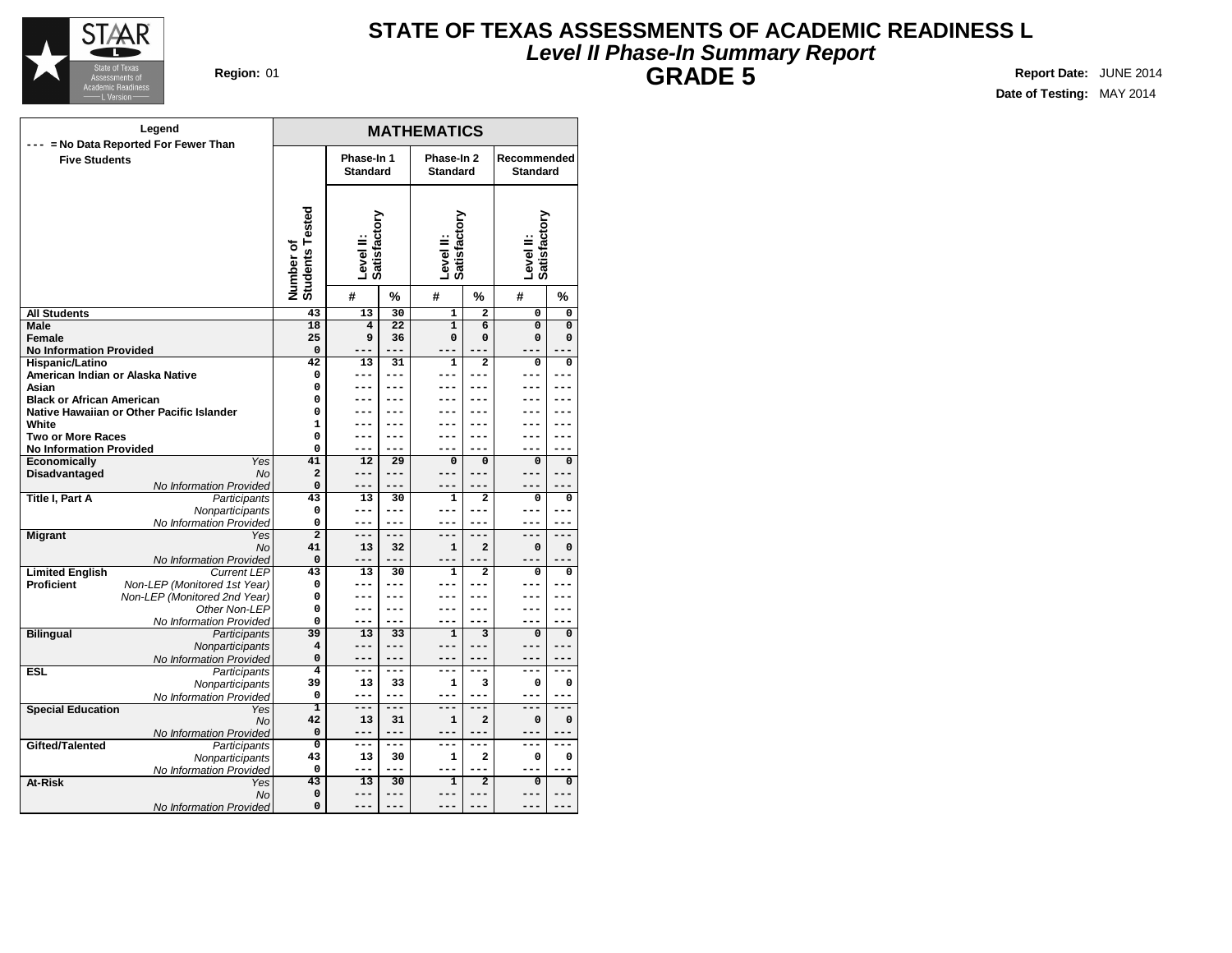

# **Level II Phase-In Summary Report STATE OF TEXAS ASSESSMENTS OF ACADEMIC READINESS MODIFIED GRADE 5 Region:** 01 **Report Date:** JUNE 2014

| Legend                                                        |                              |                               |                 | <b>READING</b>                |               |                                  |                 |                                             | <b>MATHEMATICS</b>            |           |                               |                 |                                |                 |
|---------------------------------------------------------------|------------------------------|-------------------------------|-----------------|-------------------------------|---------------|----------------------------------|-----------------|---------------------------------------------|-------------------------------|-----------|-------------------------------|-----------------|--------------------------------|-----------------|
| --- = No Data Reported For Fewer Than<br><b>Five Students</b> |                              | Phase-In 1<br><b>Standard</b> |                 | Phase-In 2<br><b>Standard</b> |               | Recommended<br><b>Standard</b>   |                 |                                             | Phase-In 1<br><b>Standard</b> |           | Phase-In 2<br><b>Standard</b> |                 | Recommended<br><b>Standard</b> |                 |
|                                                               |                              |                               |                 |                               |               |                                  |                 |                                             |                               |           |                               |                 |                                |                 |
|                                                               | Number of<br>Students Tested | Satisfactory<br>Level II:     |                 | Satisfactory<br>Level II:     |               | <b>Satisfactory</b><br>Level II: |                 | sted<br>قة<br>۳<br>Number of<br>Students To | Level II:<br>Satisfactory     |           | Level II:<br>Satisfactory     |                 | Level II:<br>Satisfactory      |                 |
|                                                               |                              | #                             | $\frac{9}{6}$   | #                             | %             | #                                | %               |                                             | #                             | $\%$      | #                             | %               | #                              | $\frac{0}{0}$   |
| <b>All Students</b>                                           | 355                          | 215                           | $\overline{61}$ | $\overline{147}$              | 41            | 98                               | $\overline{28}$ | 381                                         | 234                           | 61        | 191                           | $\overline{50}$ | 124                            | $\overline{33}$ |
| <b>Male</b>                                                   | 252                          | 149                           | 59              | 104                           | 41            | 73                               | $\overline{29}$ | 251                                         | 152                           | 61        | 127                           | 51              | 81                             | $\overline{32}$ |
| Female                                                        | 103                          | 66                            | 64              | 43                            | 42            | 25                               | 24              | 130                                         | 82                            | 63        | 64                            | 49              | 43                             | 33              |
| <b>No Information Provided</b>                                | $\mathbf 0$                  | $---$                         | ---             | ---                           | ---           | ---                              | ---             | $\Omega$                                    | $---$                         | ---       | $---$                         | ---             | ---                            | ---             |
| Hispanic/Latino<br>American Indian or Alaska Native           | 341<br>$\mathbf 0$           | 203<br>$---$                  | 60<br>$- - -$   | 140<br>$---$                  | 41<br>$- - -$ | 93<br>$---$                      | 27<br>---       | 369<br>0                                    | 224<br>$---$                  | 61<br>--- | 184<br>$- - -$                | 50<br>---       | 122<br>$---$                   | 33<br>$- - -$   |
| Asian                                                         | $\mathbf 1$                  |                               | ---             |                               | ---           | ---                              | ---             | $\mathbf{1}$                                | ---                           |           | ---                           | ---             | ---                            | $---$           |
| <b>Black or African American</b>                              | 3                            | $- -$                         | ---             | ---                           | ---           | ---                              | ---             | 3                                           | ---                           | ---       | ---                           | ---             | --                             | ---             |
| Native Hawaiian or Other Pacific Islander                     | $\mathbf 0$                  | $- -$                         | ---             |                               | ---           | $--$                             | $--$            | 0                                           | ---                           | ---       | $- - -$                       | $---$           | ---                            | ---             |
| White                                                         | 10                           | 9                             | 90              | 7                             | 70            | 5                                | 50              | 8                                           | 6                             | 75        | 4                             | 50              | $\overline{a}$                 | 25              |
| <b>Two or More Races</b>                                      | 0                            | ---                           | ---             | ---                           | ---           | ---                              | ---             | 0                                           | ---                           | ---       | ---                           | ---             | ---                            | $--$            |
| <b>No Information Provided</b>                                | $\Omega$                     | $---$                         | ---             | $--$                          | ---           | $---$                            | ---             | $\mathbf 0$                                 | ---                           | ---       | $- - -$                       | ---             | ---                            | ---             |
| Yes<br>Economically                                           | 330                          | 199                           | 60              | 138                           | 42            | 90                               | 27              | 349                                         | 214                           | 61        | 177                           | 51              | 120                            | 34              |
| <b>No</b><br>Disadvantaged                                    | 25                           | 16                            | 64              | 9                             | 36            | 8                                | 32              | 32                                          | 20                            | 63        | 14                            | 44              | $\overline{4}$                 | 13              |
| No Information Provided                                       | $\Omega$                     | $---$                         | ---             | $---$                         |               | ---                              | ---             | $\Omega$                                    | $---$                         | ---       | $---$                         | ---             | $---$                          | ---             |
| <b>Title I, Part A</b><br>Participants                        | 354                          | 215                           | 61              | 147                           | 42            | 98                               | $\overline{28}$ | 380                                         | 233                           | 61        | 190                           | 50              | 124                            | $\overline{33}$ |
| Nonparticipants                                               | 1                            | $- -$                         | $---$<br>---    | ---<br>$---$                  |               | ---                              | ---             | $\mathbf{1}$                                | ---                           | ---       | $--$                          | ---             | ---                            | ---<br>$---$    |
| No Information Provideo                                       | $\mathbf 0$<br>30            | $---$<br>18                   | 60              | 16                            | ---<br>53     | $---$<br>9                       | 30              | $\Omega$<br>29                              | $---$<br>17                   | ---<br>59 | $---$<br>15                   | ---<br>52       | $---$<br>11                    | 38              |
| <b>Migrant</b><br>Yes<br><b>No</b>                            | 325                          | 197                           | 61              | 131                           | 40            | 89                               | 27              | 352                                         | 217                           | 62        | 176                           | 50              | 113                            | 32              |
| No Information Provideo                                       | $\Omega$                     | $---$                         | ---             | ---                           | ---           | ---                              | --              | $\mathbf 0$                                 | $---$                         | ---       | $---$                         | ---             | ---                            | ---             |
| <b>Limited English</b><br><b>Current LEP</b>                  | 215                          | 132                           | 61              | 91                            | 42            | 58                               | $\overline{27}$ | 209                                         | 138                           | 66        | 113                           | 54              | 81                             | 39              |
| <b>Proficient</b><br>Non-LEP (Monitored 1st Year)             | 17                           | 7                             | 41              | 3                             | 18            | $\overline{\mathbf{2}}$          | 12              | 22                                          | 8                             | 36        | 6                             | 27              | 3                              | 14              |
| Non-LEP (Monitored 2nd Year)                                  | 8                            | $\overline{\mathbf{4}}$       | 50              | ${\bf 1}$                     | 13            | $\mathbf 0$                      | $\mathbf 0$     | 14                                          | 6                             | 43        | 6                             | 43              | 3                              | 21              |
| Other Non-LEP                                                 | 115                          | 72                            | 63              | 52                            | 45            | 38                               | 33              | 136                                         | 82                            | 60        | 66                            | 49              | 37                             | 27              |
| No Information Provided                                       | $\mathbf 0$                  | $---$                         | ---             | ---                           | ---           | ---                              | ---             | $\mathbf 0$                                 | ---                           | ---       | $- - -$                       | ---             | ---                            | ---             |
| <b>Bilingual</b><br>Participants                              | 195                          | 122                           | 63              | 85                            | 44            | 55                               | 28              | 192                                         | 127                           | 66        | 105                           | 55              | 77                             | 40              |
| Nonparticipants                                               | 160                          | 93                            | 58              | 62                            | 39            | 43                               | 27              | 189                                         | 107                           | 57        | 86                            | 46              | 47                             | 25              |
| No Information Provided                                       | $\mathbf 0$                  | $---$                         | ---             | $---$                         | $- - -$       | ---                              | ---             | $\mathbf 0$                                 | $---$                         | ---       | $- - -$                       | ---             | $---$                          | ---             |
| <b>ESL</b><br>Participants                                    | $\overline{5}$<br>350        | 3<br>212                      | 60<br>61        | 3<br>144                      | 60<br>41      | 3<br>95                          | 60<br>27        | $\overline{6}$<br>375                       | 5<br>229                      | 83<br>61  | 5<br>186                      | 83<br>50        | $\overline{4}$<br>120          | 67<br>32        |
| Nonparticipants<br>No Information Provided                    | $\mathbf 0$                  | $---$                         | ---             | $---$                         | $- - -$       | ---                              | ---             | $\Omega$                                    | $---$                         | ---       | $- - -$                       | ---             | ---                            |                 |
| <b>Special Education</b><br>Yes                               | 355                          | 215                           | 61              | 147                           | 41            | 98                               | 28              | 381                                         | 234                           | 61        | 191                           | 50              | 124                            | 33              |
| <b>No</b>                                                     | 0                            | $\qquad \qquad -$             | ---             | ---                           | ---           | ---                              |                 | $\mathbf 0$                                 | ---                           | ---       | $--$                          | ---             | ---                            | --              |
| No Information Provided                                       | $\mathbf 0$                  | $---$                         | ---             | $---$                         | $---$         | ---                              | ---             | $\mathbf 0$                                 | $---$                         | ---       | $---$                         | ---             | $---$                          | $---$           |
| Gifted/Talented<br>Participants                               | 3                            | $---$                         | ---             | $---$                         | $---$         | ---                              | ---             | $\overline{a}$                              | ---                           | ---       | $--$                          | ---             | $---$                          | $---$           |
| Nonparticipants                                               | 352                          | 214                           | 61              | 146                           | 41            | 97                               | 28              | 379                                         | 232                           | 61        | 189                           | 50              | 122                            | 32              |
| No Information Provideo                                       | $\mathbf 0$                  | $---$                         | ---             | $---$                         | ---           | ---                              | ---             | $\Omega$                                    | ---                           | ---       | $--$                          | ---             | ---                            | ---             |
| At-Risk<br>Yes                                                | 313                          | 191                           | 61              | 130                           | 42            | 88                               | $\overline{28}$ | 333                                         | 206                           | 62        | 167                           | 50              | 112                            | 34              |
| No                                                            | 42                           | 24                            | 57              | 17                            | 40            | 10                               | 24              | 48                                          | 28                            | 58        | 24                            | 50              | 12                             | 25              |
| No Information Provided                                       | $\mathbf 0$                  | ---                           | ---             | ---                           | ---           |                                  | ---             | $\mathbf 0$                                 | ---                           | ---       | ---                           | ---             | ---                            | ---             |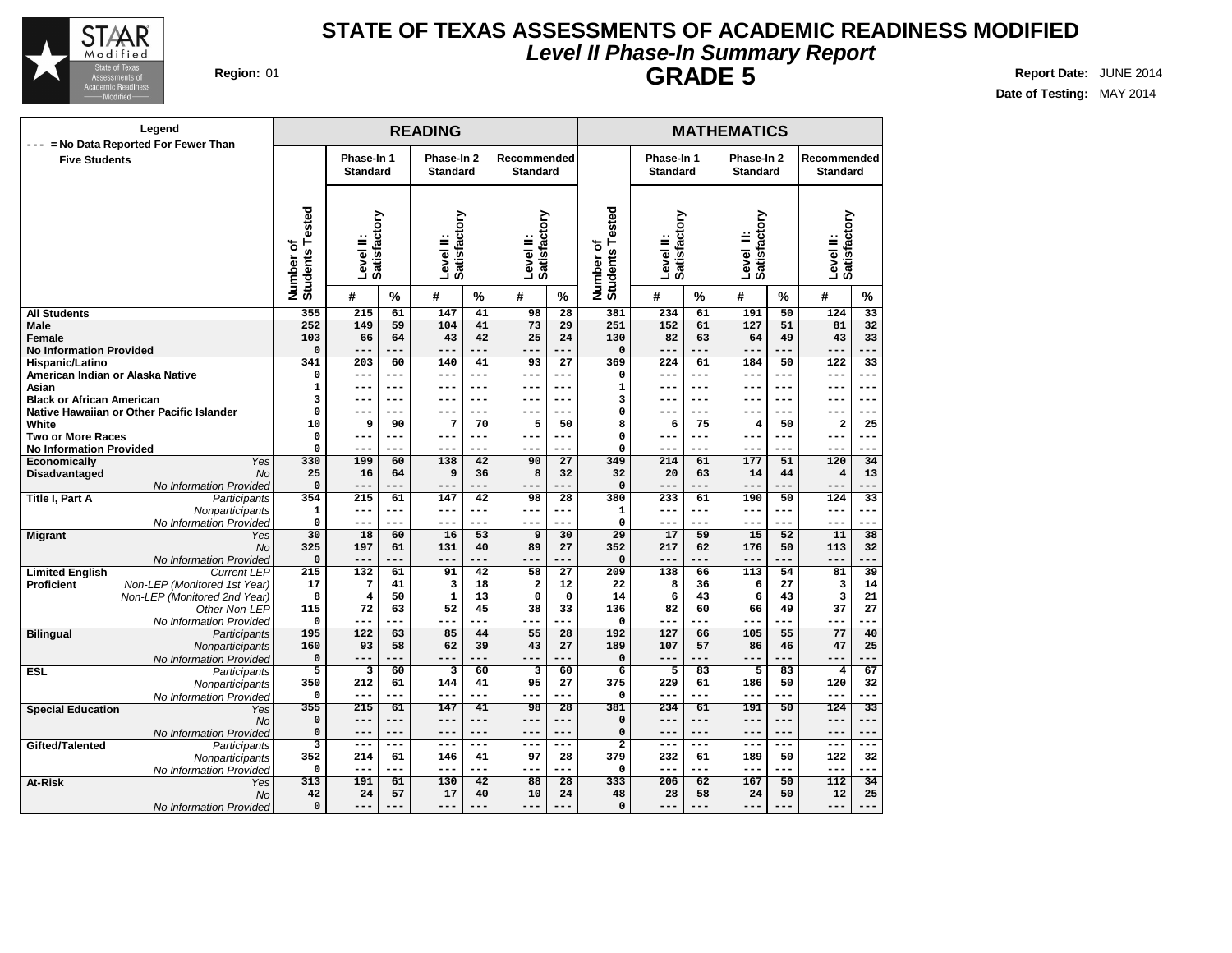

### **Level II Phase-In Summary Report STATE OF TEXAS ASSESSMENTS OF ACADEMIC READINESS GRADE 8 Region:** 01 **Report Date:** JUNE 2014

|                                                     | Legend                                        | <b>READING</b>               |                           |                 |                           |                           |                           |                                     |                                    | <b>MATHEMATICS</b>        |                 |                            |                         |                           |                            |
|-----------------------------------------------------|-----------------------------------------------|------------------------------|---------------------------|-----------------|---------------------------|---------------------------|---------------------------|-------------------------------------|------------------------------------|---------------------------|-----------------|----------------------------|-------------------------|---------------------------|----------------------------|
| <b>Five Students</b>                                | --- = No Data Reported For Fewer Than         |                              | Phase-In 1                |                 | Phase-In 2                |                           | Recommended               |                                     |                                    | Phase-In 1                |                 | Phase-In 2                 |                         | Recommended               |                            |
|                                                     |                                               |                              | <b>Standard</b>           |                 | <b>Standard</b>           |                           | <b>Standard</b>           |                                     |                                    | <b>Standard</b>           |                 | <b>Standard</b>            |                         | <b>Standard</b>           |                            |
|                                                     |                                               | Number of<br>Students Tested | Level II:<br>Satisfactory |                 | Satisfactory<br>Level II: |                           | Satisfactory<br>Level II: |                                     | Tested<br>Number of<br>Students To | Level II:<br>Satisfactory |                 | Satisfactory<br>≐<br>Level |                         | Level II:<br>Satisfactory |                            |
|                                                     |                                               |                              | #                         | $\%$            | #                         | $\%$                      | #                         | $\%$                                |                                    | #                         | $\%$            | #                          | $\%$                    | #                         | $\%$                       |
| <b>All Students</b>                                 |                                               | 7663                         | 2248                      | 29              | 600                       | $\overline{\mathbf{8}}$   | 103                       | $\overline{\mathbf{1}}$             | 6638                               | 2330                      | 35              | 587                        | $\overline{9}$          | 127                       | $\overline{2}$             |
| <b>Male</b>                                         |                                               | 4384                         | 1338                      | 31              | 393                       | $\overline{9}$            | 70                        | $\overline{2}$                      | 3428                               | 1151                      | 34              | 272                        | $\overline{\mathbf{8}}$ | 69                        | $\overline{2}$             |
| Female                                              |                                               | 3279                         | 910                       | 28              | 207                       | 6                         | 33                        | $\mathbf 1$                         | 3210                               | 1179                      | 37              | 315                        | 10                      | 58                        | $\overline{\mathbf{c}}$    |
| <b>No Information Provided</b>                      |                                               | $\Omega$<br>7596             | $- -$<br>2219             | $\overline{29}$ | 593                       | 8                         | 102                       | $\overline{1}$                      | $\mathbf 0$<br>6546                | $---$<br>2295             | ---<br>35       | $- -$<br>573               | 9                       | $\overline{124}$          | $\overline{2}$             |
| Hispanic/Latino<br>American Indian or Alaska Native |                                               | 3                            | ---                       | ---             | ---                       | ---                       | ---                       | ---                                 | 3                                  | ---                       | ---             | $- - -$                    | ---                     | --                        |                            |
| Asian                                               |                                               | 6                            | 1                         | 17              | $\mathbf 0$               | $\mathbf 0$               | 0                         | $\mathbf 0$                         | 8                                  | $\overline{\mathbf{2}}$   | 25              | $\mathbf{1}$               | 13                      | 1                         | 13                         |
| <b>Black or African American</b>                    |                                               | $\overline{\bf 4}$           | ---                       | ---             | $---$                     | ---                       | $---$                     | $- - -$                             | 10                                 | $\overline{4}$            | 40              | $\overline{\mathbf{2}}$    | 20                      | 0                         | $\mathbf 0$                |
|                                                     | Native Hawaiian or Other Pacific Islander     | $\Omega$                     | ---                       | ---             | ---                       | $---$                     | ---                       | $---$                               | $\Omega$                           | ---                       | ---             | $--$                       | ---                     | ---                       |                            |
| White                                               |                                               | 52                           | 24                        | 46              | 5                         | 10                        | 1                         | $\overline{\mathbf{2}}$             | 68                                 | 26                        | 38              | 11                         | 16                      | $\overline{\mathbf{2}}$   | $\overline{\mathbf{3}}$    |
| <b>Two or More Races</b>                            |                                               | $\mathbf{2}$                 | ---                       | ---             | $---$                     | ---                       | $---$                     | $---$                               | $\overline{\mathbf{2}}$            | ---                       | ---             | $- -$                      | $---$                   | $---$                     | $ -$                       |
| <b>No Information Provided</b>                      |                                               | $\mathbf 0$                  | ---                       | ---             | $---$                     | ---                       | ---                       | ---                                 | $\mathbf{1}$                       | $---$                     | ---             | $- - -$                    | ---                     | ---                       |                            |
| Economically                                        | Yes                                           | 7201                         | 2060                      | 29              | 553                       | 8                         | 89                        | $\mathbf 1$                         | 6169                               | 2133                      | 35              | 530                        | 9                       | 115                       | $\mathbf{2}$               |
| Disadvantaged                                       | No                                            | 461                          | 188<br>---                | 41<br>---       | 47<br>$---$               | 10<br>---                 | 14<br>---                 | 3<br>--                             | 468                                | 197                       | 42<br>---       | 57<br>$---$                | 12<br>---               | 12<br>---                 | 3                          |
| Title I, Part A                                     | No Information Provided<br>Participants       | $\mathbf{1}$<br>7621         | 2243                      | 29              | 599                       | 8                         | 102                       | $\mathbf{1}$                        | $\mathbf{1}$<br>6589               | $---$<br>2325             | 35              | 587                        | 9                       | 127                       | $\overline{2}$             |
|                                                     | Nonparticipants                               | 42                           | 5                         | 12              | 1                         | $\overline{\mathbf{2}}$   | 1                         | $\mathbf{2}$                        | 49                                 | 5                         | 10              | $\mathbf 0$                | $\mathbf 0$             | $\mathbf 0$               | 0                          |
|                                                     | No Information Provided                       | $\mathbf 0$                  | ---                       | ---             | $---$                     | --                        | ---                       | --                                  | $\mathbf 0$                        | ---                       | ---             | $---$                      |                         | ---                       |                            |
| <b>Migrant</b>                                      | Yes                                           | 531                          | 159                       | 30              | 34                        | $\overline{6}$            | $\mathbf{1}$              | $\overline{\mathfrak{o}}$           | 451                                | 148                       | 33              | 40                         | $\overline{9}$          | 7                         | $\overline{2}$             |
|                                                     | No                                            | 7132                         | 2089                      | 29              | 566                       | 8                         | 102                       | $\mathbf{1}$                        | 6187                               | 2182                      | 35              | 547                        | 9                       | 120                       | $\overline{\mathbf{2}}$    |
|                                                     | No Information Provided                       | $\mathbf 0$                  | ---                       | ---             |                           |                           |                           |                                     | $\mathbf 0$                        | $---$                     | $ -$            | $--$                       |                         | ---                       |                            |
| <b>Limited English</b>                              | <b>Current LEP</b>                            | 3816                         | 688                       | 18              | 146                       | $\overline{4}$            | $\overline{21}$           | $\overline{1}$                      | 2297                               | 625                       | $\overline{27}$ | 121                        | $\overline{5}$          | 25                        | $\overline{\mathbf{1}}$    |
| <b>Proficient</b>                                   | Non-LEP (Monitored 1st Year)                  | 81<br>357                    | 31<br>129                 | 38<br>36        | 13<br>26                  | 16<br>7                   | 3<br>$\overline{a}$       | $\overline{\bf 4}$<br>1             | 70<br>297                          | 26<br>110                 | 37<br>37        | 7<br>31                    | 10<br>10                | $\mathbf 1$<br>4          | $\mathbf 1$<br>$\mathbf 1$ |
|                                                     | Non-LEP (Monitored 2nd Year)<br>Other Non-LEP | 3408                         | 1400                      | 41              | 415                       | 12                        | 77                        | $\overline{\mathbf{2}}$             | 3973                               | 1569                      | 39              | 428                        | 11                      | 97                        | $\overline{\mathbf{2}}$    |
|                                                     | No Information Provided                       | 1                            | ---                       | ---             | $---$                     | $---$                     | ---                       | --                                  | 1                                  | ---                       | ---             | $- - -$                    | ---                     | ---                       |                            |
| <b>Bilingual</b>                                    | Participants                                  | 134                          | 34                        | $\overline{25}$ | 9                         | $\overline{7}$            | $\mathbf{1}$              | ī                                   | 140                                | 33                        | 24              | 10                         | 7                       | $\mathbf{1}$              | $\overline{1}$             |
|                                                     | Nonparticipants                               | 7523                         | 2213                      | 29              | 591                       | 8                         | 102                       | $\mathbf 1$                         | 6495                               | 2296                      | 35              | 576                        | 9                       | 126                       | $\overline{\mathbf{2}}$    |
|                                                     | No Information Provided                       | 6                            | $\mathbf 1$               | 17              | $\pmb{0}$                 | 0                         | 0                         | $\mathbf 0$                         | 3                                  | $---$                     | ---             | $- - -$                    |                         | ---                       |                            |
| <b>ESL</b>                                          | Participants                                  | 3616                         | 650                       | 18              | 138                       | $\overline{4}$            | $\overline{21}$           | ī                                   | 2124                               | 583                       | 27              | 113                        | 5                       | 24                        | $\overline{1}$             |
|                                                     | Nonparticipants                               | 4040<br>7                    | 1597<br>$\mathbf{1}$      | 40<br>14        | 462<br>$\mathsf{o}\,$     | 11<br>$\mathsf{o}\xspace$ | 82<br>$\mathbf 0$         | $\mathbf{2}$<br>$\mathsf{o}\xspace$ | 4510<br>$\overline{4}$             | 1746<br>$---$             | 39<br>---       | 473<br>$- - -$             | 10<br>---               | 103<br>$- - -$            | 2                          |
|                                                     | No Information Provided                       | 798                          | 140                       | 18              | 33                        | 4                         | 4                         | T                                   | 650                                | 179                       | 28              | 38                         | $\overline{6}$          | $\overline{13}$           | 2                          |
| <b>Special Education</b>                            | Yes<br>No                                     | 6864                         | 2108                      | 31              | 567                       | 8                         | 99                        | $\mathbf 1$                         | 5987                               | 2151                      | 36              | 549                        | 9                       | 114                       | $\overline{a}$             |
|                                                     | No Information Provided                       | $\mathbf{1}$                 | ---                       |                 | ---                       |                           | ---                       | --                                  | $\mathbf{1}$                       | $---$                     | ---             | $- - -$                    |                         | ---                       |                            |
| Gifted/Talented                                     | Participants                                  | 56                           | 38                        | 68              | 21                        | 38                        | 11                        | 20                                  | 71                                 | 45                        | 63              | 20                         | 28                      | 9                         | 13                         |
|                                                     | Nonparticipants                               | 7607                         | 2210                      | 29              | 579                       | 8                         | 92                        | $\mathbf 1$                         | 6567                               | 2285                      | 35              | 567                        | 9                       | 118                       | $\overline{\mathbf{2}}$    |
|                                                     | No Information Provided                       | $\mathbf 0$                  | ---                       | ---             | $---$                     |                           | ---                       | <u>.</u>                            | $\mathbf 0$                        | $---$                     | ---             | $- - -$                    |                         | ---                       |                            |
| At-Risk                                             | Yes                                           | 6919                         | 1891                      | 27              | 454                       | $\overline{7}$            | 62                        | $\overline{1}$                      | 5691                               | 1858                      | 33              | 412                        | 7                       | 76                        | $\overline{1}$             |
|                                                     | No                                            | 744                          | 357<br>---                | 48<br>---       | 146<br>$---$              | 20                        | 41                        | 6<br>--                             | 947                                | 472                       | 50<br>---       | 175<br>$---$               | 18<br>---               | 51<br>---                 | 5                          |
| Career/Technical                                    | No Information Provided<br>Participants       | $\Omega$<br>2161             | 705                       | 33              | 202                       | 9                         | 35                        | $\overline{2}$                      | $\mathbf 0$<br>1916                | $---$<br>757              | 40              | 211                        | 11                      | 41                        | $\overline{2}$             |
| <b>Education</b>                                    | Nonparticipants                               | 5496                         | 1540                      | 28              | 396                       | $7\phantom{.0}$           | 68                        | 1                                   | 4717                               | 1572                      | 33              | 375                        | 8                       | 86                        | 2                          |
|                                                     | No Information Provided                       | 6                            | 3                         | 50              | $\mathbf{2}$              | 33                        | 0                         | $\Omega$                            | 5                                  | $\mathbf{1}$              | 20              | $\mathbf{1}$               | 20                      | 0                         | 0                          |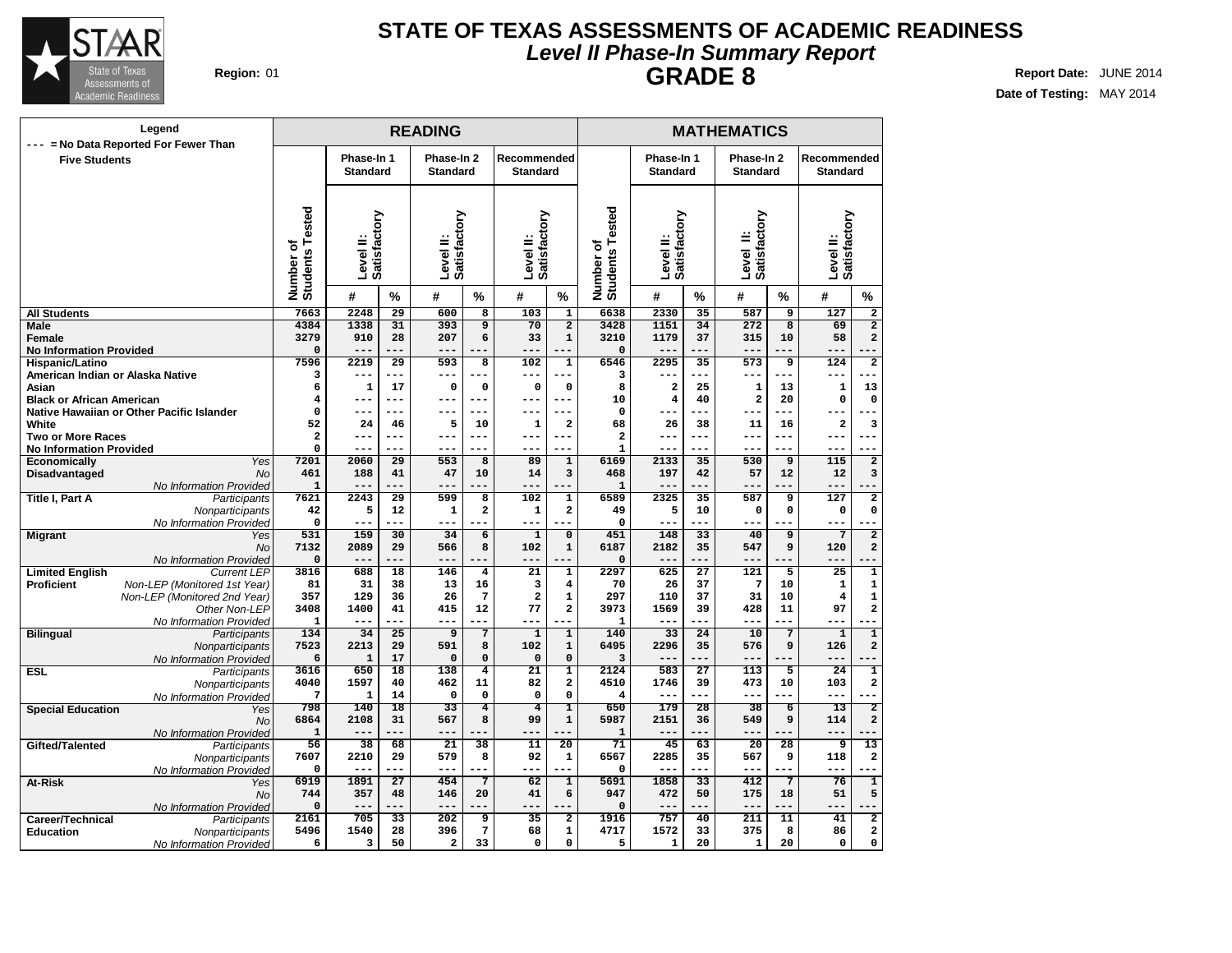

### **Level II Phase-In Summary Report STATE OF TEXAS ASSESSMENTS OF ACADEMIC READINESS L GRADE 8 Region:** 01 **Report Date:** JUNE 2014

**MATHEMATICS Phase-In 1 Standard Phase-In 2 Standard Recommended Standard Level II: Satisfactory Level II: Satisfactory Level II: Satisfactory Number of Students Tested # % # % # % All Students Male Female No Information Provided Hispanic/Latino American Indian or Alaska Native Asian Black or African American Native Hawaiian or Other Pacific Islander White Two or More Races No Information Provided Economically** Yes **Disadvantaged** No No Information Provided **Title I, Part A** Participants **Nonparticipants** No Information Provided **Migrant** Yes No No Information Provided **Limited English Proficient** Non-LEP (Monitored 1st Year) Non-LEP (Monitored 2nd Year) Other Non-LEP No Information Provided **Bilingual** Participants **Nonparticipants** No Information Provided **ESL** Participants **Nonparticipants** No Information Provided **Special Education** Yes No No Information Provided Gifted/Talented **Participants** Nonparticipants No Information Provided **At-Risk** No No Information Provided **Career/Technical** Participants<br> **Education** Monparticipants **Nonparticipants** No Information Provided **Legend --- = No Data Reported For Fewer Than Five Students 444 85 19 21 5 2 0 248 44 18 11 4 1 0 196 41 21 10 5 1 1 0 --- --- --- --- --- --- 437 84 19 21 5 2 0 0 --- --- --- --- --- --- 1 --- --- --- --- --- --- 0 --- --- --- --- --- --- 0 --- --- --- --- --- --- 5 1 20 0 0 0 0 0 --- --- --- --- --- --- 1 --- --- --- --- --- --- 414 82 20 21 5 2 0 29 3 10 0 0 0 0 1 --- --- --- --- --- --- 440 85 19 21 5 2 0 3 --- --- --- --- --- --- 1 --- --- --- --- --- --- 15 4 27 1 7 0 0 428 81 19 20 5 2 0 1 --- --- --- --- --- --- 444 85 19 21 5 2 0 0 --- --- --- --- --- --- 0 --- --- --- --- --- --- 0 --- --- --- --- --- --- 0 --- --- --- --- --- --- 3 --- --- --- --- --- --- 438 84 19 21 5 2 0 3 --- --- --- --- --- --- 430 83 19 20 5 1 0 11 2 18 1 9 1 9 3 --- --- --- --- --- --- 2 --- --- --- --- --- --- 441 85 19 21 5 2 0 1 --- --- --- --- --- --- 0 --- --- --- --- --- --- 443 85 19 21 5 2 0 1 --- --- --- --- --- --- 419 81 19 20 5 1 0 24 4 17 1 4 1 4 1 --- --- --- --- --- --- 83 14 17 3 4 0 0 360 71 20 18 5 2 1 1 --- --- --- --- --- ---**